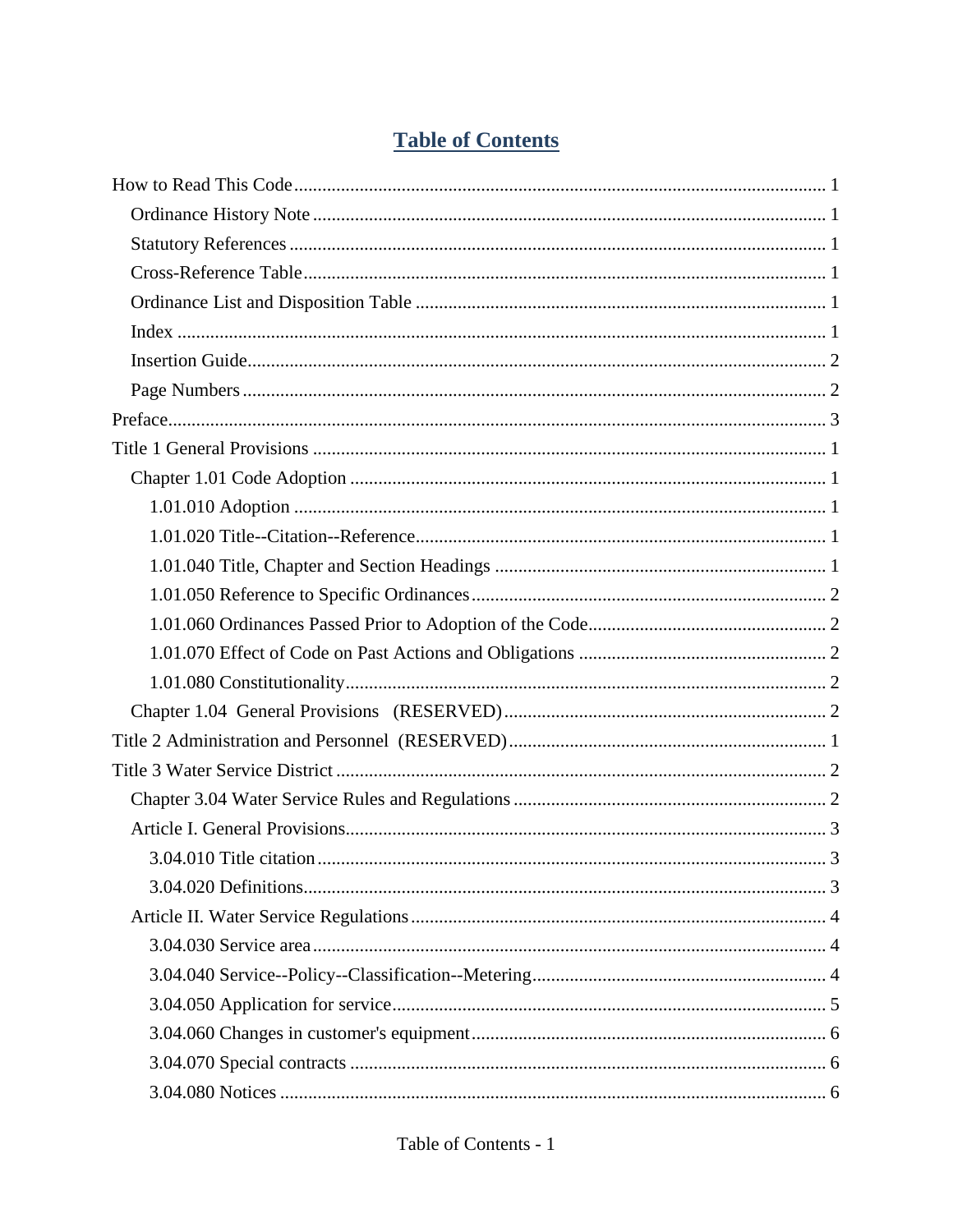| 3.04.190 Main extensions to new customers other than subdivisions and other parcel splits 9 |  |
|---------------------------------------------------------------------------------------------|--|
|                                                                                             |  |
|                                                                                             |  |
|                                                                                             |  |
|                                                                                             |  |
|                                                                                             |  |
|                                                                                             |  |
|                                                                                             |  |
| 3.04.260 Cross-connections--Backflow prevention device requirements  11                     |  |
|                                                                                             |  |
|                                                                                             |  |
|                                                                                             |  |
|                                                                                             |  |
| 3.04.310 Water conservation devices for new connections and major remodels 12               |  |
|                                                                                             |  |
|                                                                                             |  |
|                                                                                             |  |
|                                                                                             |  |
|                                                                                             |  |
|                                                                                             |  |
|                                                                                             |  |
|                                                                                             |  |
|                                                                                             |  |
|                                                                                             |  |
|                                                                                             |  |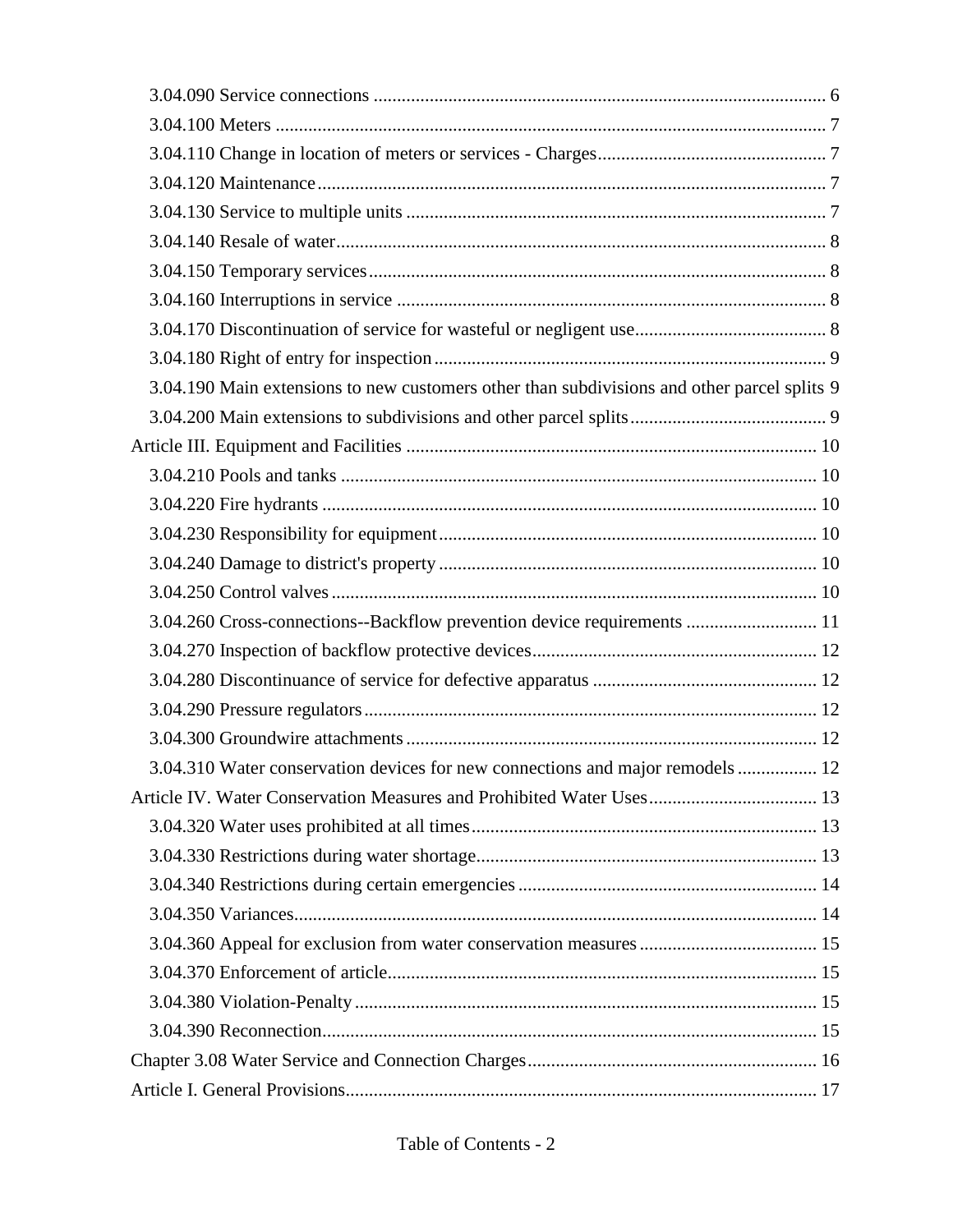| Article V. Remedies and Penalties for Nonpayment and Delinquency of Water Service and |  |
|---------------------------------------------------------------------------------------|--|
|                                                                                       |  |
|                                                                                       |  |
|                                                                                       |  |
|                                                                                       |  |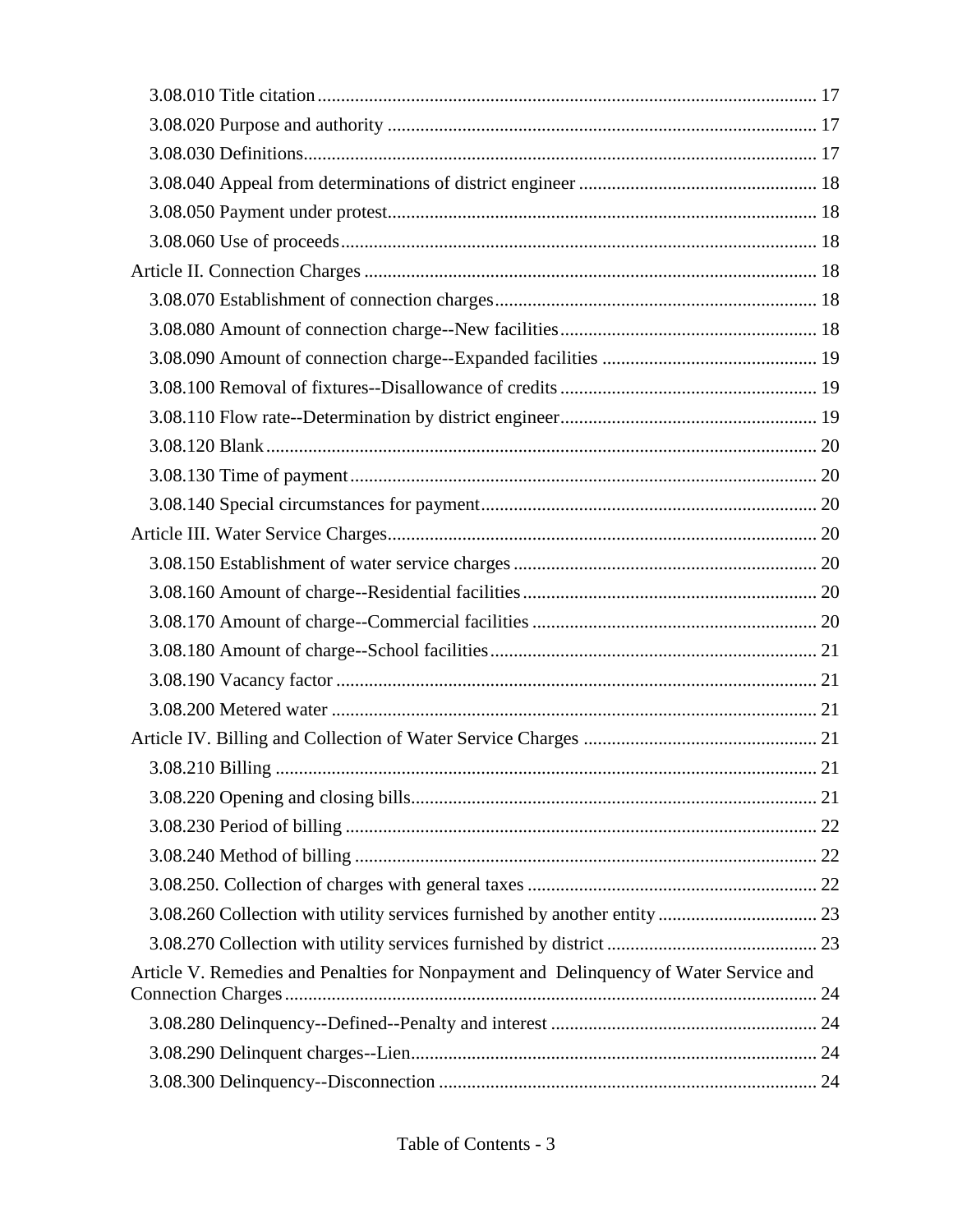| 3.08.310 Habitation after disconnection to constitute public nuisance--Abatement  24 |  |
|--------------------------------------------------------------------------------------|--|
|                                                                                      |  |
|                                                                                      |  |
|                                                                                      |  |
|                                                                                      |  |
|                                                                                      |  |
|                                                                                      |  |
|                                                                                      |  |
|                                                                                      |  |
|                                                                                      |  |
|                                                                                      |  |
|                                                                                      |  |
| 4.04.050 Suspension or modification of provisions-- Application--Procedure  4        |  |
| 4.04.060 Suspension or modification of provisions-- Board to have authority 4        |  |
|                                                                                      |  |
|                                                                                      |  |
|                                                                                      |  |
|                                                                                      |  |
|                                                                                      |  |
|                                                                                      |  |
|                                                                                      |  |
|                                                                                      |  |
|                                                                                      |  |
|                                                                                      |  |
|                                                                                      |  |
|                                                                                      |  |
|                                                                                      |  |
|                                                                                      |  |
|                                                                                      |  |
|                                                                                      |  |
|                                                                                      |  |
|                                                                                      |  |
|                                                                                      |  |
|                                                                                      |  |
|                                                                                      |  |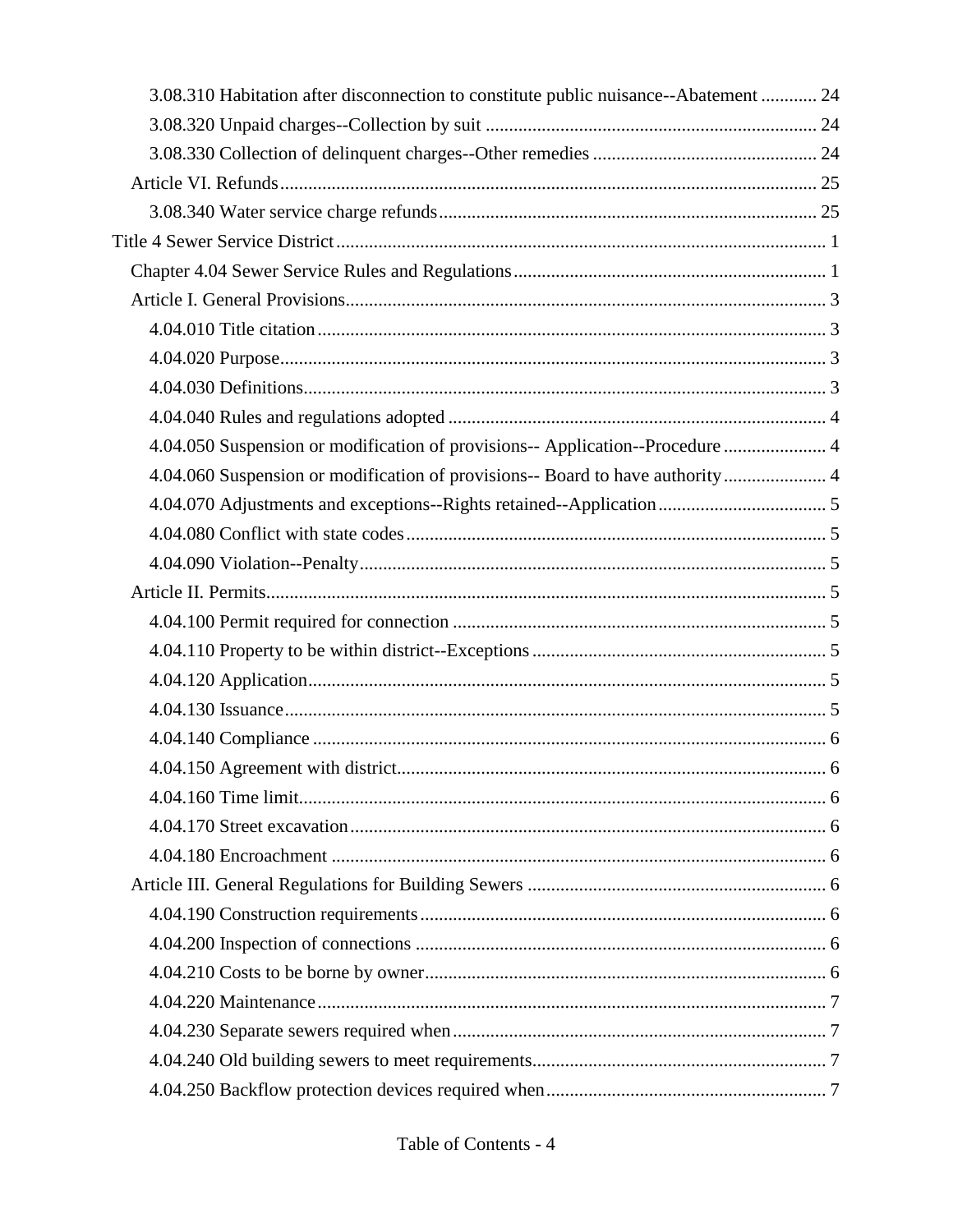| 4.04.380 Discharge of other than domestic sewage-- Permission granted when 9          |  |
|---------------------------------------------------------------------------------------|--|
|                                                                                       |  |
|                                                                                       |  |
|                                                                                       |  |
| 4.04.420 Conflicting provisions--District engineer requirements applicable when  10   |  |
|                                                                                       |  |
|                                                                                       |  |
|                                                                                       |  |
|                                                                                       |  |
| 4.04.460 Preliminary treatment facilities--Approval for construction--Maintenance  11 |  |
|                                                                                       |  |
|                                                                                       |  |
|                                                                                       |  |
|                                                                                       |  |
|                                                                                       |  |
|                                                                                       |  |
|                                                                                       |  |
| Article VII. Repayment Fees Where Main Sewer Constructed by Other Than District 13    |  |
|                                                                                       |  |
|                                                                                       |  |
|                                                                                       |  |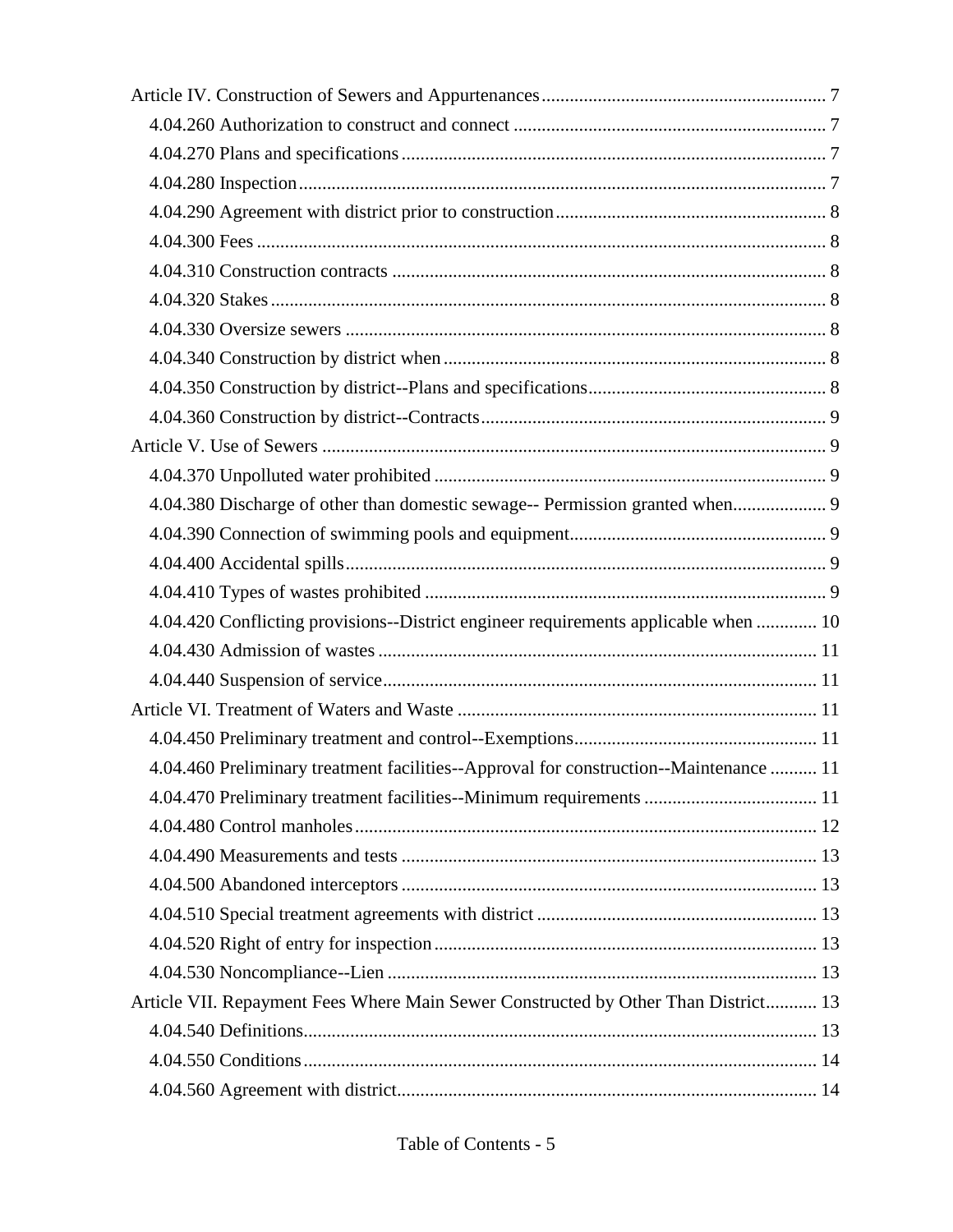| Article VIII. Repayment Fees Where Main Sewer Constructed by District 15 |  |
|--------------------------------------------------------------------------|--|
|                                                                          |  |
|                                                                          |  |
|                                                                          |  |
|                                                                          |  |
|                                                                          |  |
|                                                                          |  |
|                                                                          |  |
|                                                                          |  |
|                                                                          |  |
|                                                                          |  |
|                                                                          |  |
|                                                                          |  |
|                                                                          |  |
|                                                                          |  |
|                                                                          |  |
|                                                                          |  |
|                                                                          |  |
|                                                                          |  |
|                                                                          |  |
|                                                                          |  |
|                                                                          |  |
|                                                                          |  |
|                                                                          |  |
|                                                                          |  |
|                                                                          |  |
|                                                                          |  |
|                                                                          |  |
|                                                                          |  |
|                                                                          |  |

Table of Contents - 6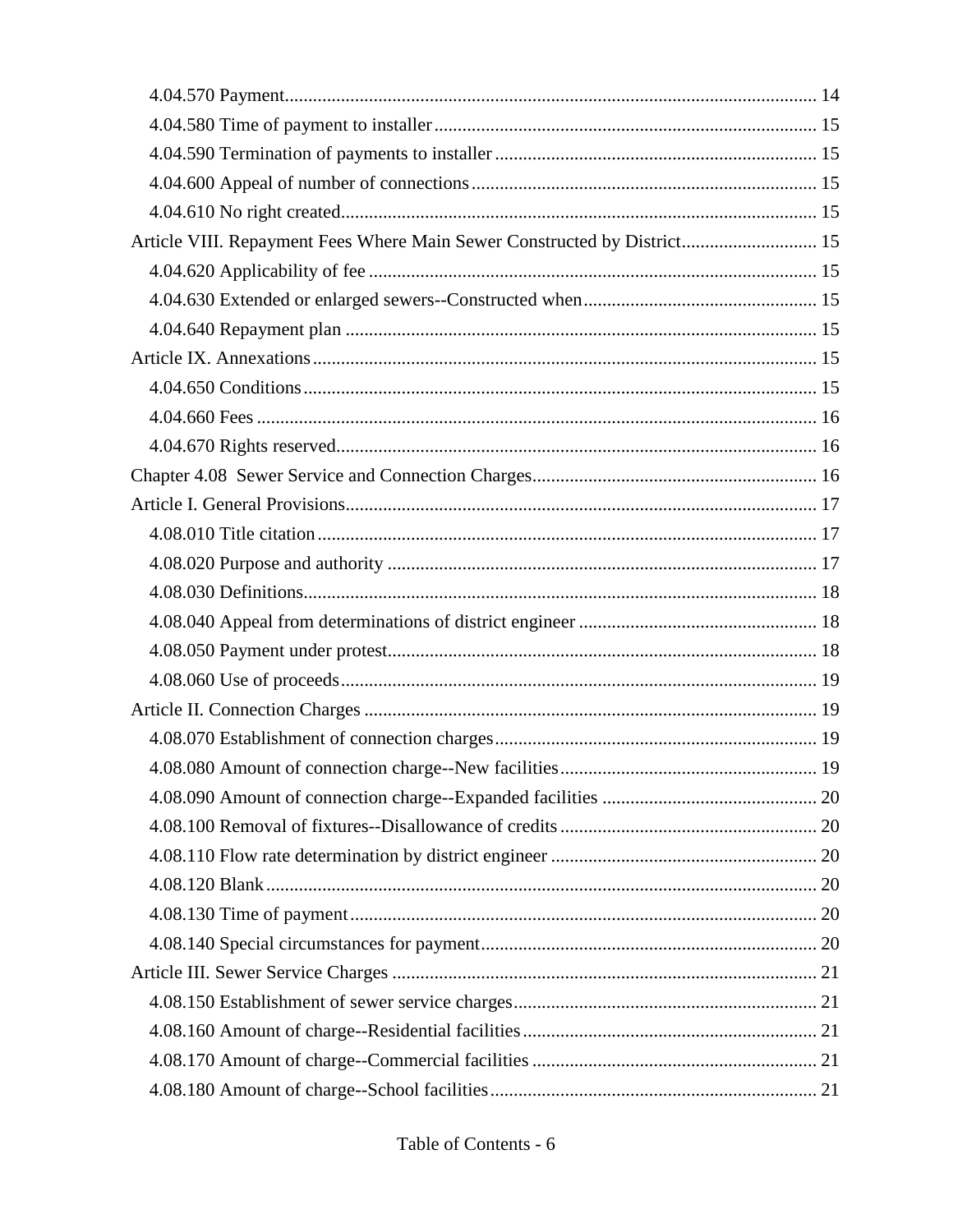| Article V. Penalties and Remedies for Nonpayment and Delinquency of Sewer Service and |
|---------------------------------------------------------------------------------------|
|                                                                                       |
|                                                                                       |
| 4.08.310 Habitation after disconnection to constitute public nuisance--Abatement  25  |
|                                                                                       |
|                                                                                       |
|                                                                                       |
|                                                                                       |
|                                                                                       |
|                                                                                       |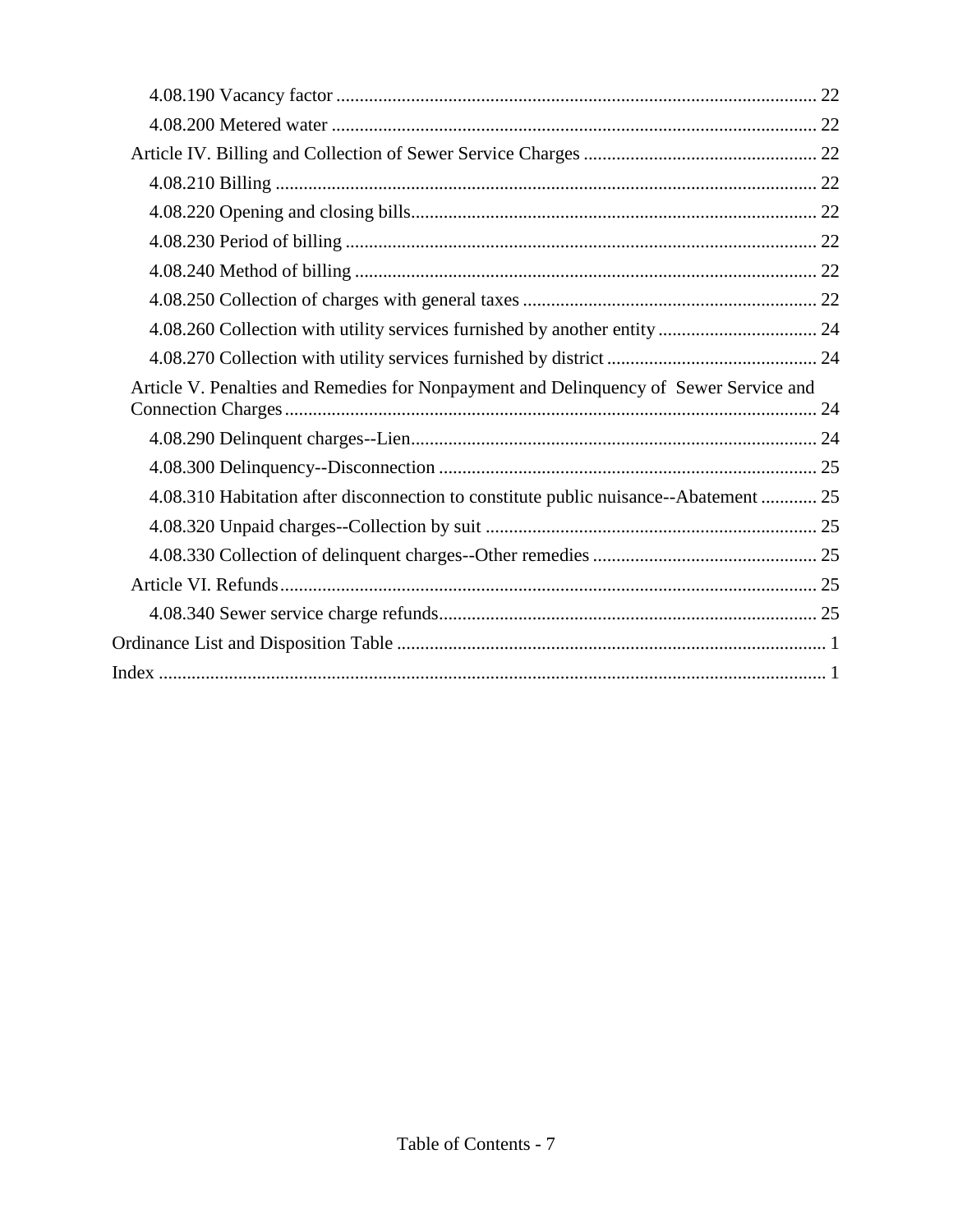# **How to Read This Code**

#### **Ordinance History Note**

<span id="page-7-1"></span><span id="page-7-0"></span>At the end of each code section, you will find an "ordinance history note," which lists the underlying ordinances for that section. The ordinances are listed by number, section (if applicable) and year. (Example: (Ord. 272 § 1, 1992).) This note will be updated by Mathew Bender & Company, Inc. as each section is amended, with the most recent amendment added to the beginning. The notation "(part)" is used when the code section contains only part of the ordinance (or section of the ordinance) specified; this indicates that there are other areas of the code affected by the same ordinance (or section of the ordinance). If the code section was derived from the earlier codification, the last entry in the note indicates the old or "prior code" section number.

#### **Statutory References**

<span id="page-7-2"></span>The statutory references direct the code user to those portions of the state statutes that are applicable to the laws of the municipality. As the statures are revised, these references will be updated by Matthew Bender & Company, Inc.

#### **Cross-Reference Table**

<span id="page-7-3"></span>When a code is based on an earlier codification, the cross-reference table will help users find older or "prior" code references in the new code. The cross-referenced table is located near the end of the code, under the tabbed divider "Tables." This table lists the prior code section in the column labeled "Prior Code Section" and the new code section in the column labeled "Herein." This table will be updated as prior code sections are renumber or repealed.

#### **Ordinance List and Disposition Table**

<span id="page-7-4"></span>To find a specific ordinance in the code, turn to the Section called "Tables" for the Ordinance List and Disposition Table. This very useful table tells you the Status of every ordinance reviewed. The table is organized by ordinance number and provides a brief description and the disposition of the ordinance. If the ordinance is codified, the chapter (or chapters) will be indicated. (Example: (2.04, 6.12, 9.04).) If the ordinance is of a temporary nature or deals with subjects not normally codified, such as budgets, taxes, annexations or rezones, the disposition will be "(Special)." If the ordinance is for some reason omitted from the code, usually at the direction of the municipality, the disposition will be "(Not codified)." When an ordinance is repealed, the disposition will be Changed to "(Repealed by Ord.)" with the appropriate Ordinance number. Other dispositions sometimes used are "(Tabled)," "(Pending)," "(Number Not Used)" or "(Missing)."

#### **Index**

<span id="page-7-5"></span>If you're not certain where to look for a particular subject in this code, start with the index. This is an alphabetical multi-tier subject index which uses section numbers as the reference, and cross-references where necessary. Look for the main heading of the subject you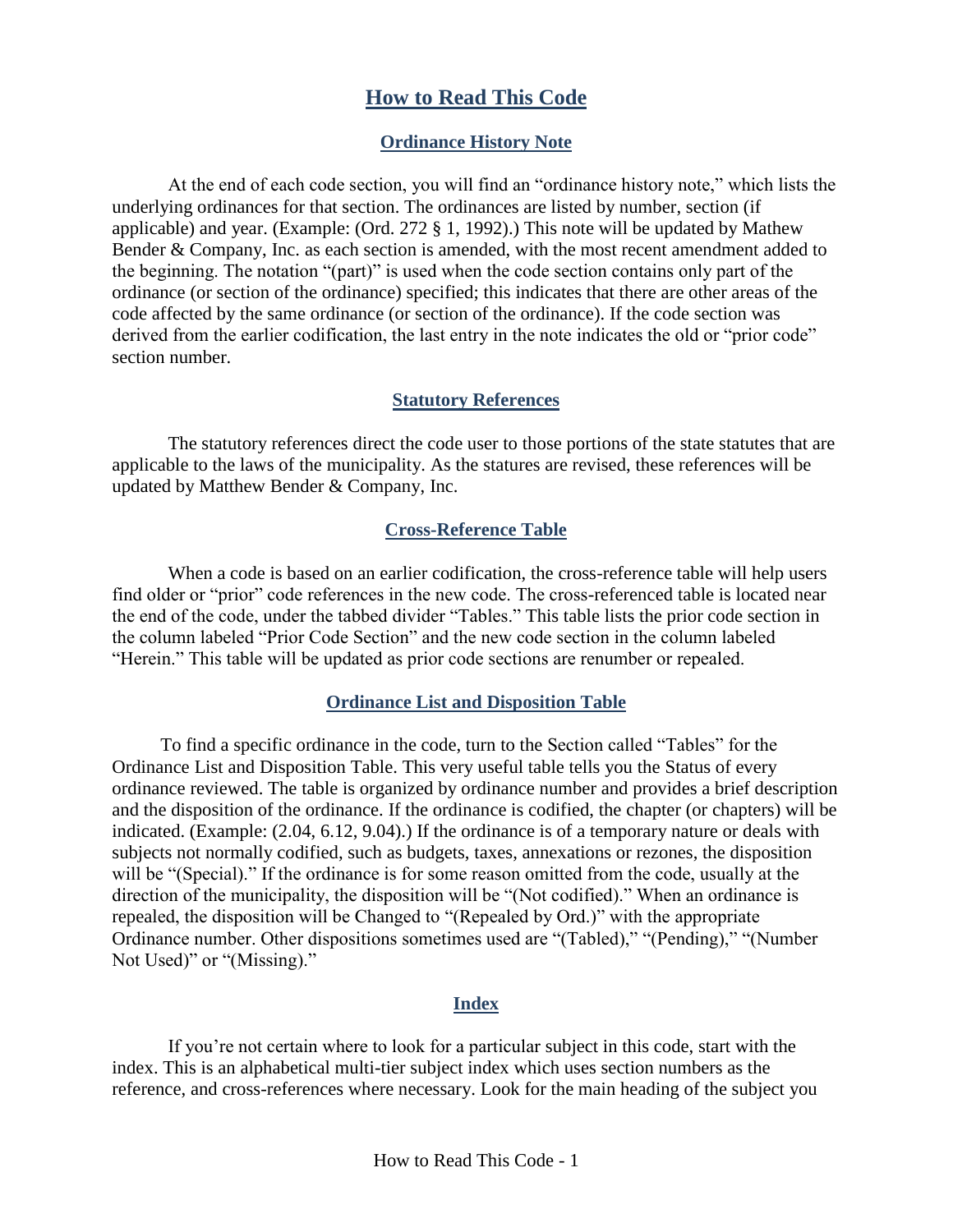need, then the appropriate subheadings:

#### BUSINESS LICENSE See also BUSINESS TAX Fee 5.04.030 Required when 5.04.010

The index will be updated as necessary when the code text is amended.

#### **Insertion Guide**

<span id="page-8-0"></span>Each supplement to the new code will be accompanied By an Insertion Guide. This guide will tell the code user the date of the most recent supplement and the last ordinance contained in that supplement. It will then list the pages that must be pulled from the code and the new pages that must be inserted. Following these instructions carefully will assure that the code is kept accurate and current.

#### **Page Numbers**

<span id="page-8-1"></span>When originally published, this code was numbered with consecutive page numbers. As it is amended, new material may require the insertion of new pages that are numbered with hyphens. (Example: 31, 32, 32-1.) Backs of pages that are blank (in codes that are printed double-sided) are left unnumbered but the number is "reserved" for later user.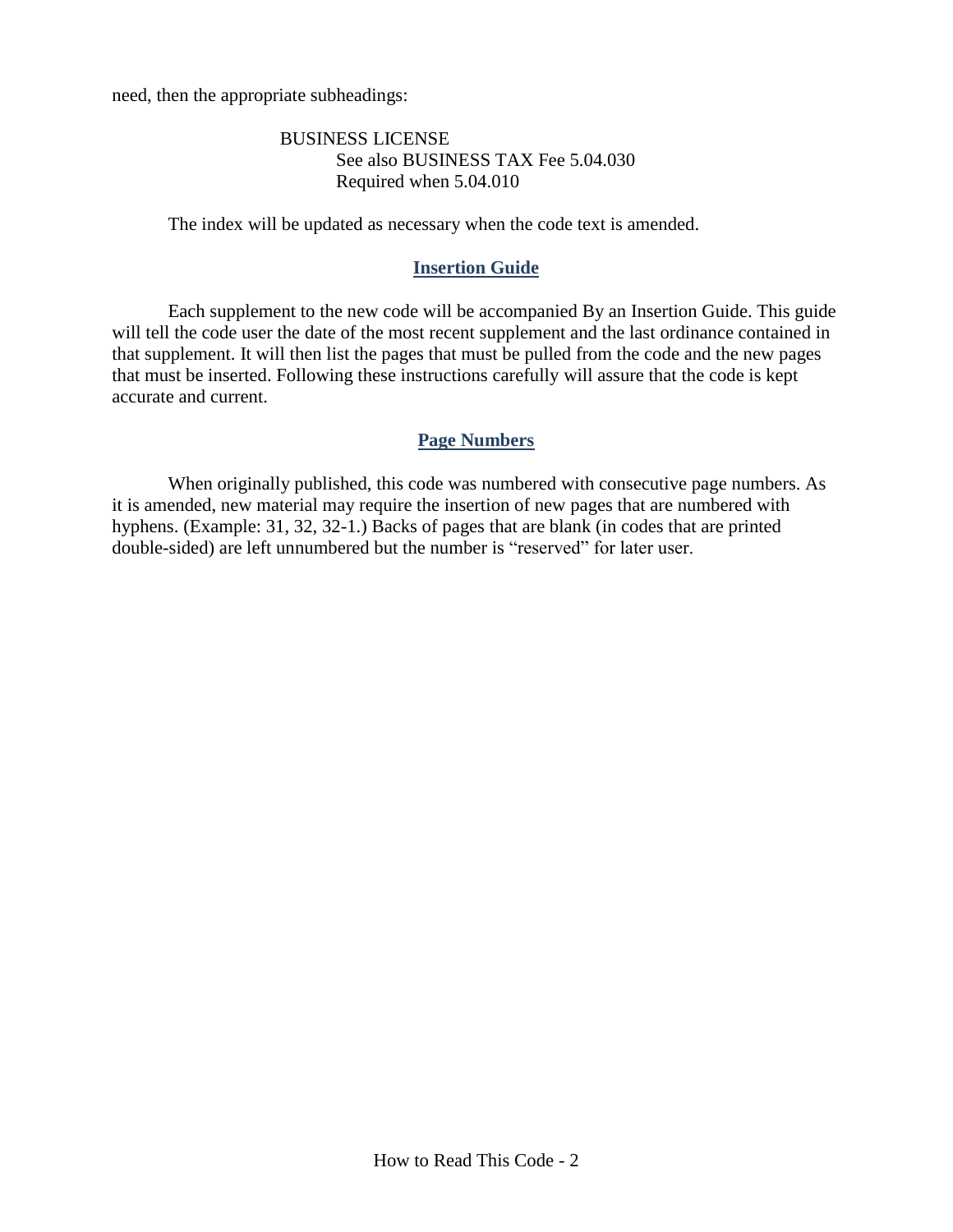# **Preface**

<span id="page-9-0"></span>The Davenport County Sanitation District Code is a codification of the general and permanent ordinances of the Davenport County Sanitation District.

The code is organized by subject matter under an expandable three-factor decimal numbering system which is designed to facilitate supplementation without disturbing the numbering of existing provisions. Each section number designates, in sequence, the numbers of the title, chapter, and section. Thus, Section 3.08.040 is Section .040, located in Chapter 3.08 of Title 3. In most instances, sections are numbered by tens (.010, .020, .030, etc.), leavening nine vacant positions between original sections to accommodate future provisions. Similarly, chapters and titles are numbered to provide for internal expansion.

In parentheses following each section is a legislative history identifying the specific sources for the provisions of that section. This legislative history is complemented by an ordinance disposition table, following the text of the code, listing by number all ordinances, their subjects, and where they appear in the codification.

A subject-matter index, with complete cross-referencing, locates specific code provisions by individual section numbers.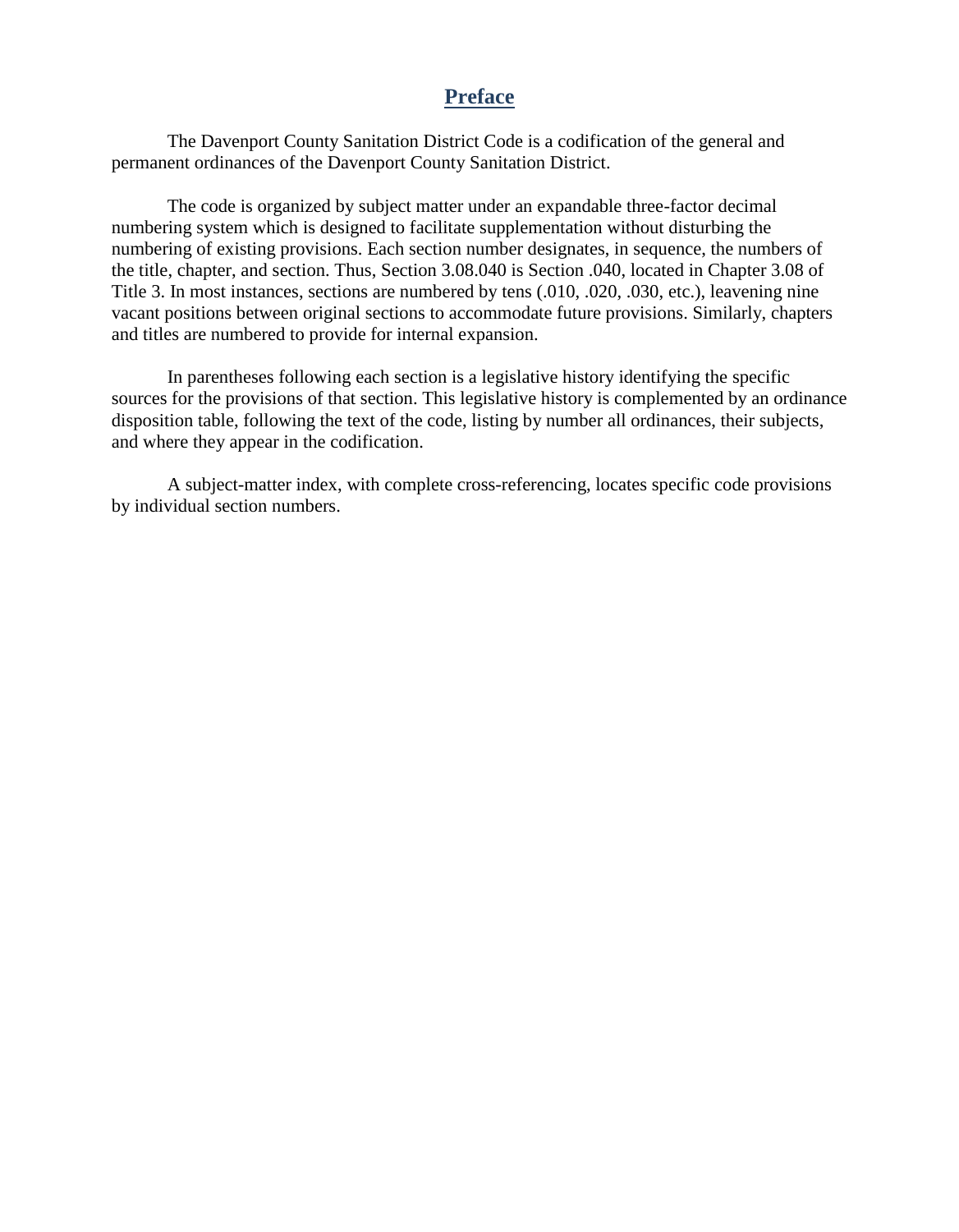# **Title 1 General Provisions**

<span id="page-10-1"></span><span id="page-10-0"></span>Chapters:

| 1.01 | Code Adoption             |
|------|---------------------------|
| 1.04 | <b>General Provisions</b> |

### **Chapter 1.01 Code Adoption**

### Sections:

| 1.01.010 | Adoption.                                       |
|----------|-------------------------------------------------|
| 1.01.020 | Title--Citation--Reference.                     |
| 1.01.030 | Reference applies to all amendments.            |
| 1.01.040 | Title, chapter and section headings.            |
| 1.01.050 | Reference to specific ordinances.               |
| 1.01.060 | Ordinances passed prior to adoption.            |
| 1.01.070 | Effect of code on past actions and Obligations. |
| 1.01.080 | Constitutionality.                              |

<span id="page-10-2"></span>1.01.010 Adoption. There is hereby adopted the "Davenport County Sanitation District Code", as compiled, edited and published by Book Publishing Company, Seattle, WA. (Ord. 43 §1, 1994)

<span id="page-10-3"></span>1.01.020 Title--Citation--Reference. This code shall be known as the "Davenport County Sanitation District Code" and it shall be sufficient to refer to said code as the "Davenport County Sanitation District Code" in any prosecution for the violation of any provision thereof or in any proceeding at law or equity. It shall be sufficient to designate any ordinance adding to, amending, correcting or repealing all or any part or portion thereof as an addition to, amendment to, correction or repeal of the "Davenport County Sanitation District Code." Further reference may be had to the titles, chapters, sections and subsections of the "Davenport County Sanitation District Code" and such references shall apply to that numbered title, chapter, section or subsection as it appears in the code. (Ord. 43 §2, 1994)

1.01.030 Reference Applies to All Amendments. Whenever a reference is made to this code as the "Davenport County Sanitation District Code" or to any portion thereof, or to any ordinance of the Davenport County Sanitation District, codified herein, the reference shall apply to all amendments, corrections and additions heretofore, now or hereafter made. (Ord. 43 §3, 1994)

<span id="page-10-4"></span>1.01.040 Title, Chapter and Section Headings. Title, chapter and section headings contained herein shall not be deemed to govern, limit, modify or in any manner affect the scope, meaning or intent of the provisions of any title, chapter or section hereof. (Ord. 43 §4, 1994)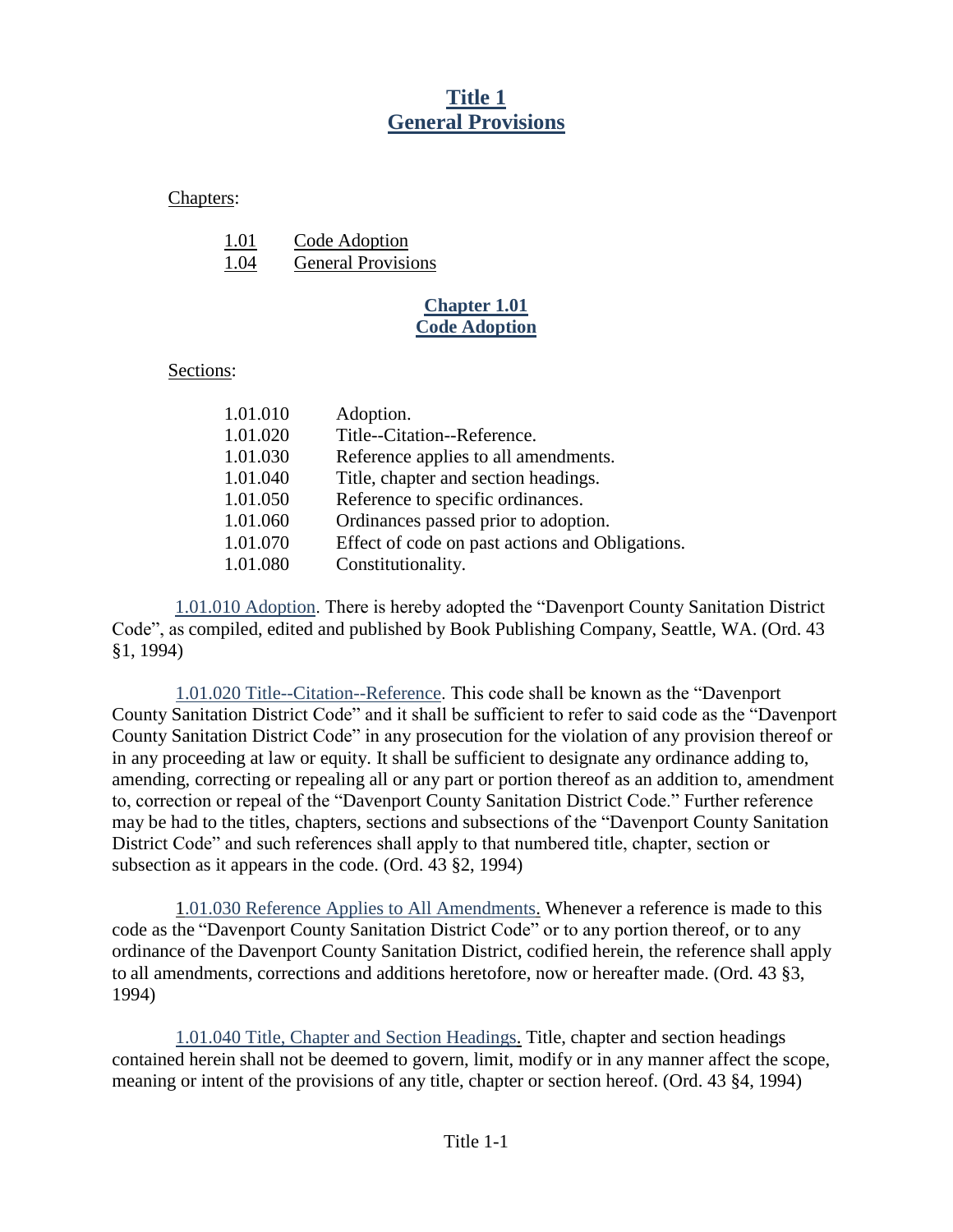<span id="page-11-0"></span>1.01.050 Reference to Specific Ordinances. The provisions of this code shall not in any manner affect matters of record which refer to, or are otherwise connected with ordinances which are therein specifically designated by number or otherwise and which are included within the code, but such reference shall be construed to apply to the corresponding provisions contained within this code. (Ord. 43 §5, 1994)

<span id="page-11-1"></span>1.01.060 Ordinances Passed Prior to Adoption of the Code. The last ordinance included in this code prior to its adoption was Ordinance 42. (Ord. 43 §6, 1994

<span id="page-11-2"></span>1.01.070 Effect of Code on Past Actions and Obligations. The adoption of this code does not affect prosecutions for ordinance violations committed prior to the effective date of this code, does not waive any fee or penalty due and unpaid on the effective date of this code, and does not affect the validity of any bond or cash deposit posted, filed or deposited pursuant to the requirements of any ordinance. (Ord. 43 §7, 1994)

<span id="page-11-4"></span><span id="page-11-3"></span>1.01.080 Constitutionality. If any section, subsection, sentence, clause or phrase of this code is for any reason held to be invalid or unconstitutional, such decision shall not affect the validity of the remaining portions of this code. (Ord. 43 §8, 1994)

> **Chapter 1.04 General Provisions**

> > **(RESERVED)**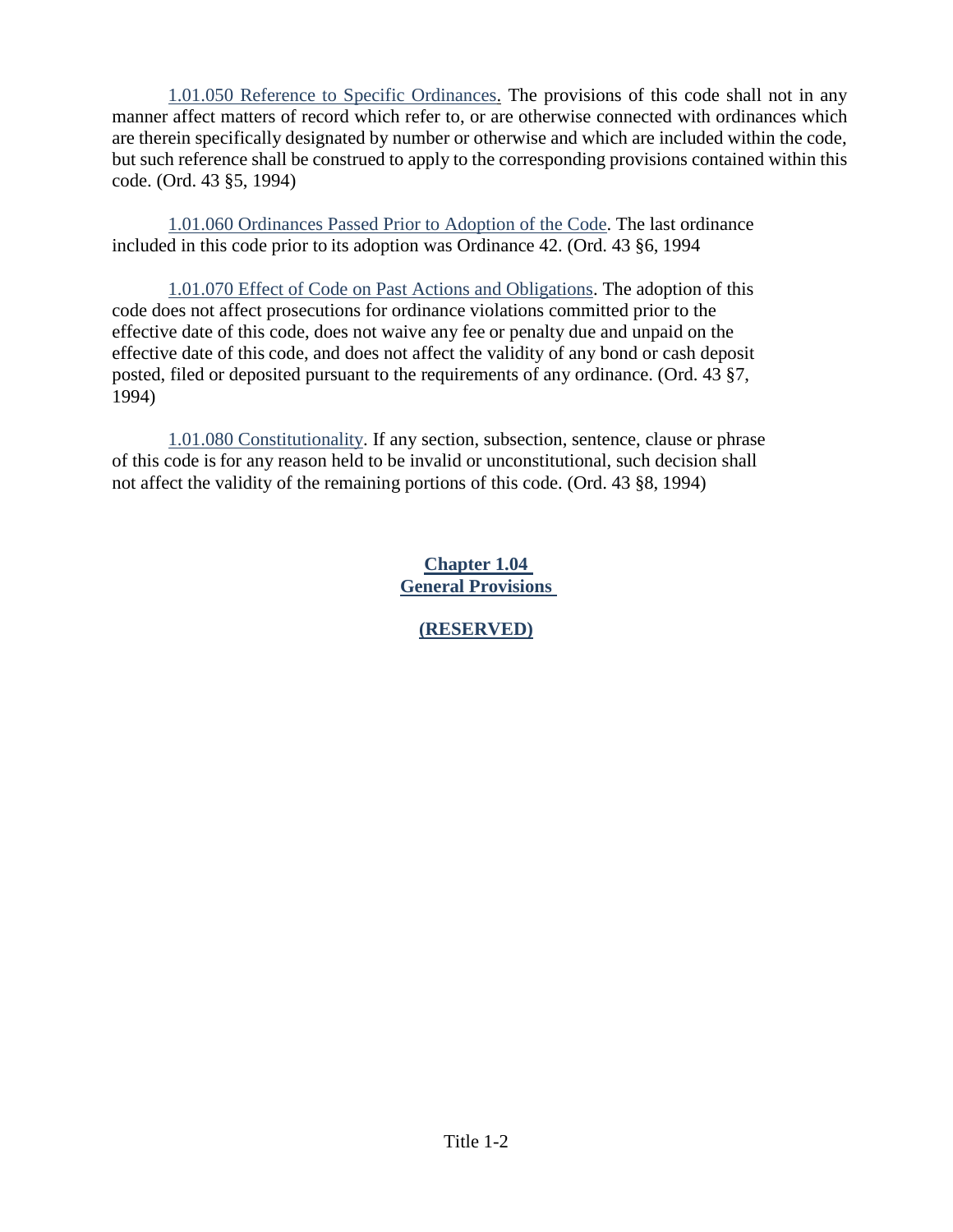<span id="page-12-0"></span>**Title 2 Administration and Personnel**

# **(RESERVED)**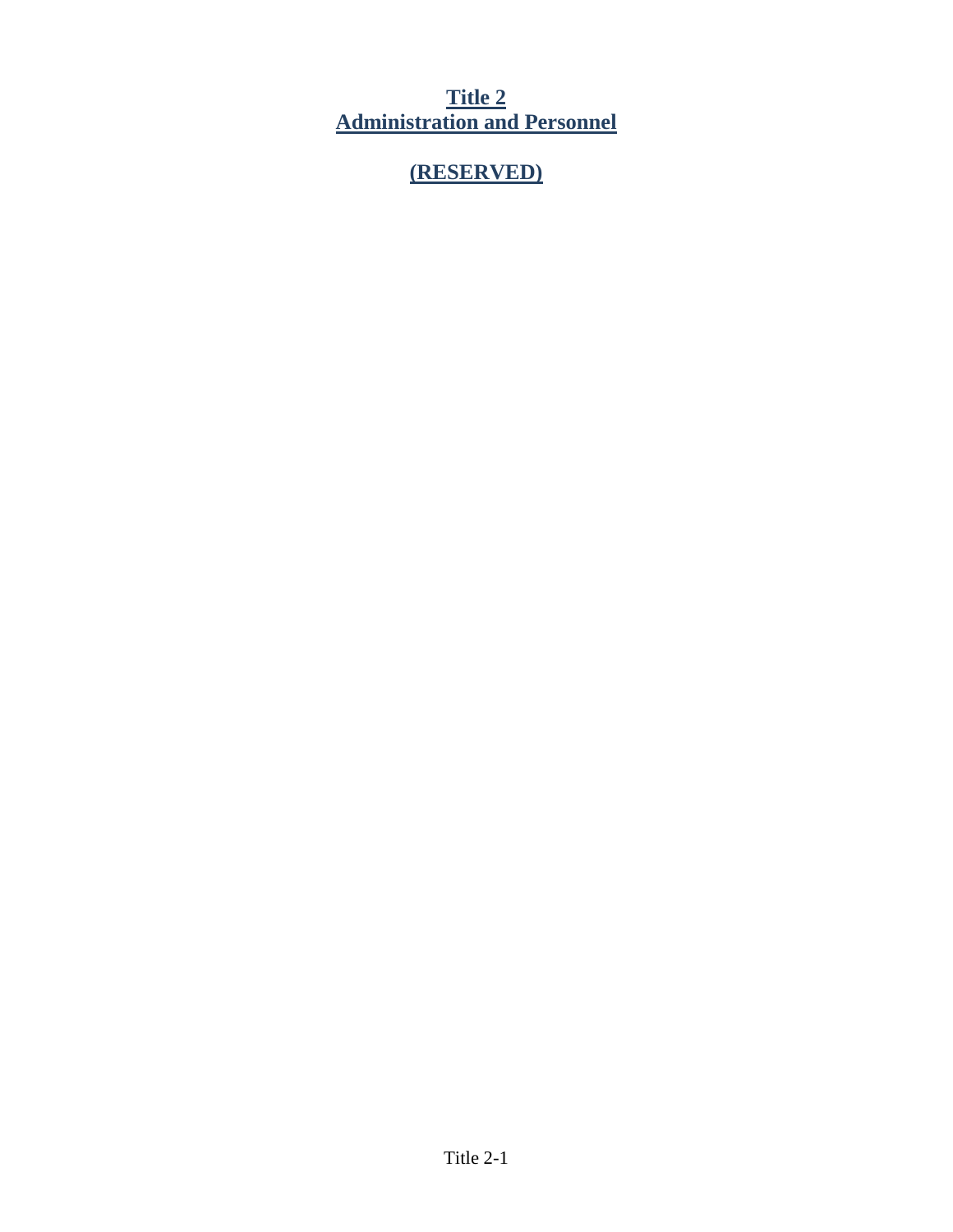# **Title 3 Water Service District**

#### <span id="page-13-0"></span>Chapters:

#### <span id="page-13-1"></span>3.04 Water Service Rules and Regulations 3.08 Water Service and Connection Charges

#### **Chapter 3.04 Water Service Rules and Regulations**

#### Sections:

#### ARTICLE I. GENERAL PROVISIONS

- 3.04.010 Title citation.
- 3.04.020 Definitions.

#### ARTICLE II. WATER SERVICE REGULATIONS

- 3.04.030 Service area.
- 3.04.040 Service--Policy--Classification--Metering.
- 3.04.050 Application for service.
- 3.04.060 Changes in customer's equipment.
- 3.04.070 Special contracts.
- 3.04.080 Notices.
- 3.04.090 Service connections.
- 3.04.100 Meters.
- 3.04.110 Change in location of meters or services--Charges.
- 3.04.120 Maintenance.
- 3.04.130 Service to multiple units.
- 3.04.140 Resale of water.
- 3.04.150 Temporary service.
- 3.04.160 Interruptions in service.
- 3.04.170 Discontinuation of service for wasteful or negligent use.
- 3.04.180 Right of entry for inspection.
- 3.04.190 Main extensions to new customers other than subdivisions and other parcel splits.
- 3.04.200 Main extensions to subdivisions and other parcel splits.

#### ARTICLE III. EQUIPMENT AND FACILITIES

- 3.04.210 Pools and tanks.
- 3.04.220 Fire hydrants.
- 3.04.230 Responsibility for equipment.
- 3.04.240 Damage to district's property.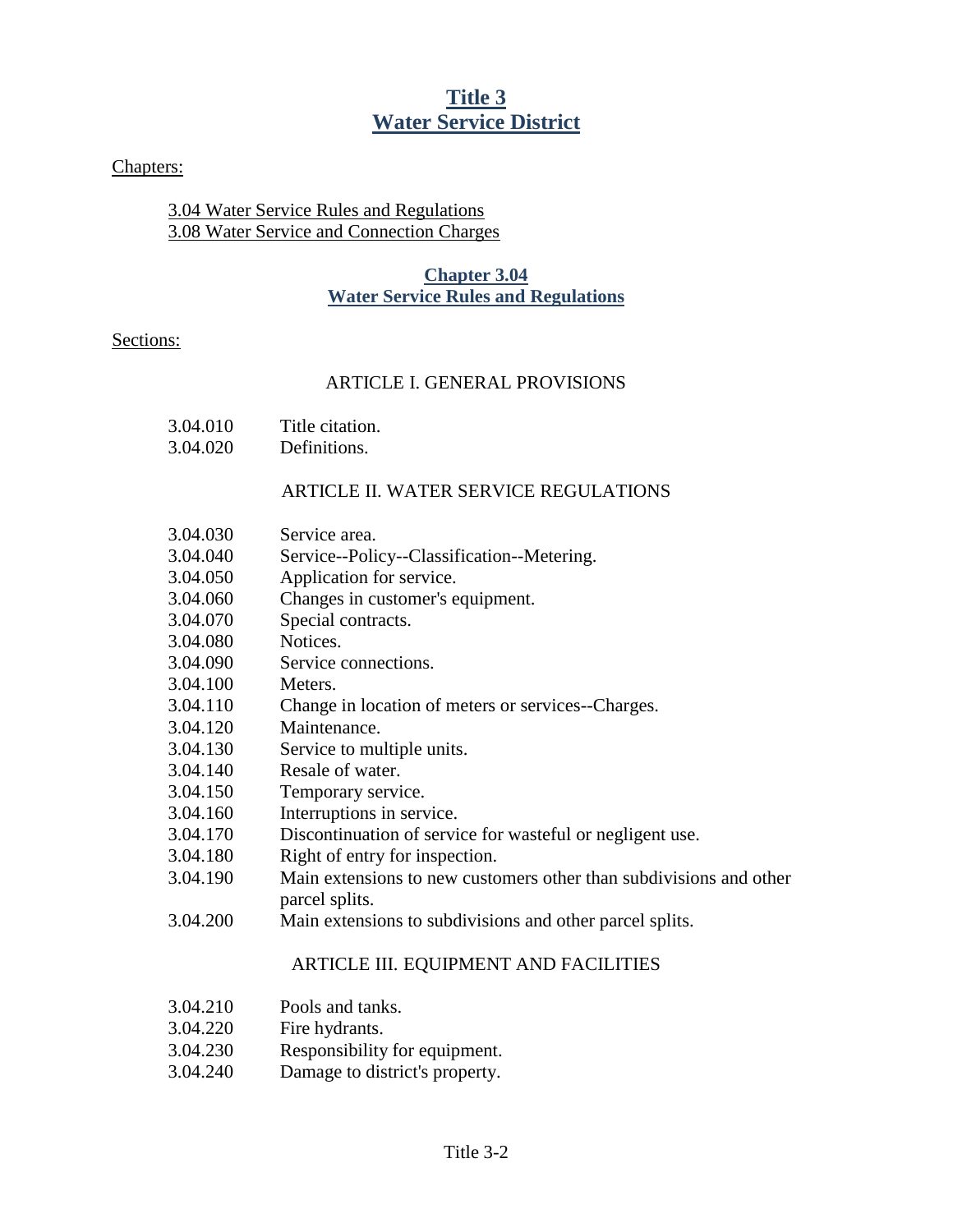Sections: (Continued)

- 3.04.250 Control valves.
- 3.04.260 Cross-connections--Backflow prevention device requirements.
- 3.04.270 Inspection of backflow protective devices.
- 3.04.280 Discontinuance of service for defective apparatus.
- 3.04.290 Pressure regulators.
- 3.04.300 Groundwire attachments.
- 3.04.310 Water conservation devices for new connections and major remodels.

#### ARTICLE IV. WATER CONSERVATION MEASURES AND PROHIBITED WATER USES

| 3.04.320 | Water uses prohibited at all times.                    |
|----------|--------------------------------------------------------|
| 3.04.330 | Restrictions during water shortage.                    |
| 3.04.340 | Restrictions during certain emergencies.               |
| 3.04.350 | Variances.                                             |
| 3.04.360 | Appeal for exclusion from water conservation measures. |
| 3.04.370 | Enforcement of article.                                |
| 3.04.380 | Violation--Penalty.                                    |
| 3.04.390 | Reconnection.                                          |

### **Article I. General Provisions**

<span id="page-14-1"></span><span id="page-14-0"></span>3.04.010 Title citation. This chapter shall be known and may be cited as Davenport County Sanitation District Water Service Rules and Regulations. (Ord. 8 §1.1, 1983)

<span id="page-14-2"></span>3.04.020 Definitions. As used in this chapter:

"Applicant" means an individual or agency applying for water service.

"Board of Directors" means the Board of Directors of the Davenport County Sanitation District.

"Commercial service" means provision of water to premises where the customer is engaged in trade.

"Cross connection" means any physical connection between the piping system from the district service and that of any other water supply.

"Customer" means an individual or agency of record receiving water service from the utility.

"Date of presentation" means the date upon which a bill of notice is mailed or delivered personally to the customer.

"District" means the Davenport County Sanitation District.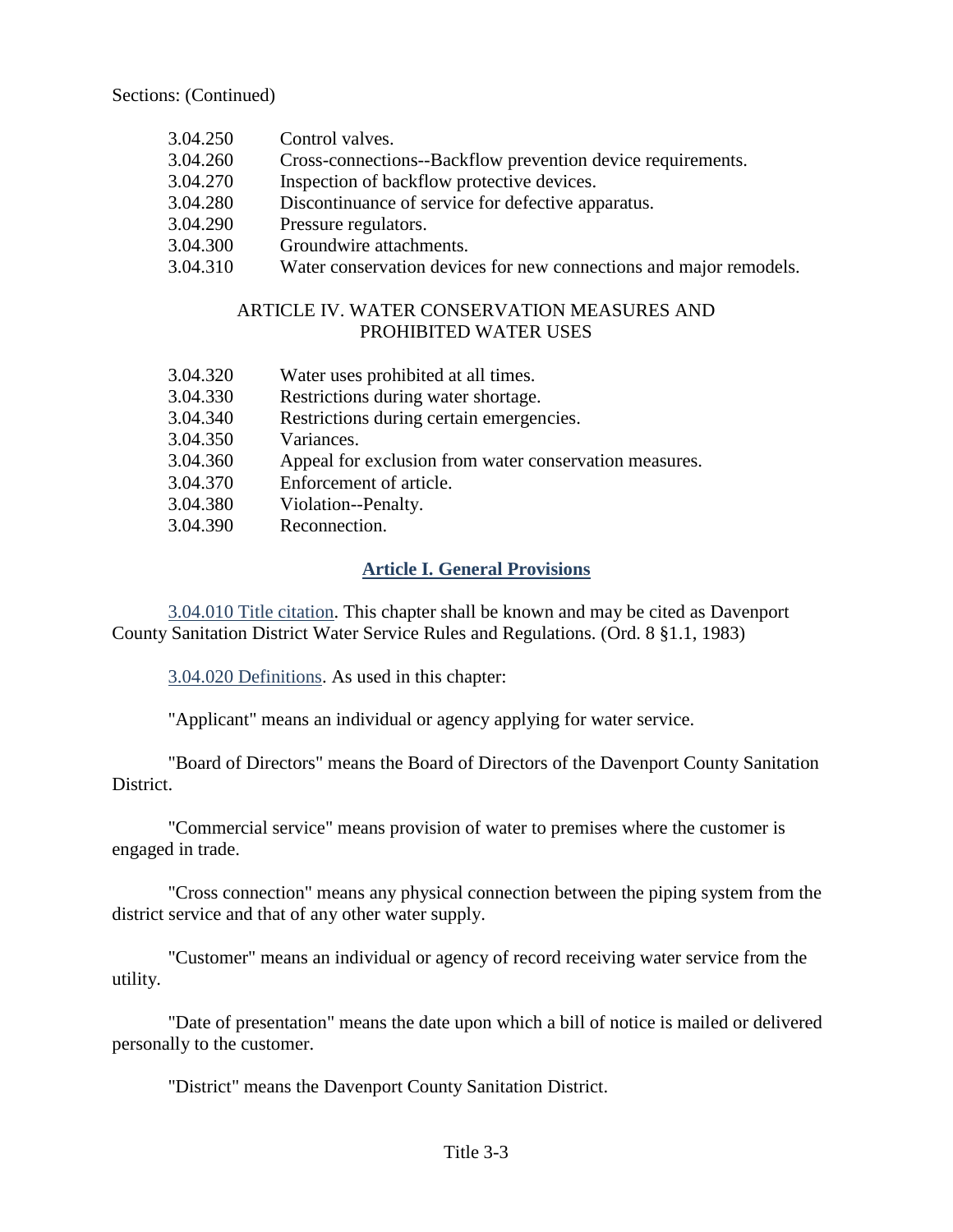"Domestic service" means provision of water for household residential purposes, including water for sprinkling lawns, gardens and shrubbery; watering livestock; washing vehicles; and other similar and customary purposes.

"Engineer" means the district engineer of the Davenport County Sanitation District or his authorized representative.

"Fire protection service" means provision of water to premises for automatic fire protection.

"Mains" means distribution pipelines located in streets, highways, public ways or private rights-of-way which are used to serve the general public.

"Municipal or public use" means provision of water to a municipality or other public body.

"Premises" means the integral property or area, including improvements thereon, to which water service is or will be provided.

"Rate and fee schedules" mean the effective rates, fees, rentals, charges and regulations, as set forth in this chapter.

"Service connection" means the pipe, valves and other facilities by means of which the utility conducts water from its distribution mains to and through the meter, or to the curb stop.

"Temporary service" means a service for construction work, irrigation of vacant property, and similar uses, that because of their nature will not be used steadily or permanently. (Ord. 8 §2.1--2.16, 1983)

### **Article II. Water Service Regulations**

<span id="page-15-1"></span><span id="page-15-0"></span>3.04.030 Service area. Comprises the area within the boundaries of the district and such areas outside the boundaries of the district as the board may designate which are necessary to provide water service for public agencies. (Ord. 32 §1, 1990: Ord. 8 §3.1, 1983)

<span id="page-15-2"></span>3.04.040 Service--Policy--Classification--Metering.

A. Statement of Policy.

- 1. The district will endeavor, so far as is reasonably possible, to deliver a continuous supply of water to the customer at a sufficient pressure at the meter, and to avoid any shortage or interruption in delivery.
- 2. If, in the opinion of the district, it is doubtful if satisfactory water service can be given, due to location or elevation of the premises, then the district may require a written release from liability for any damage or inconvenience that may occur by reason of insufficient or excessive pressure, inadequate volume of water or intermittent supply. The release shall, without further notice from the district,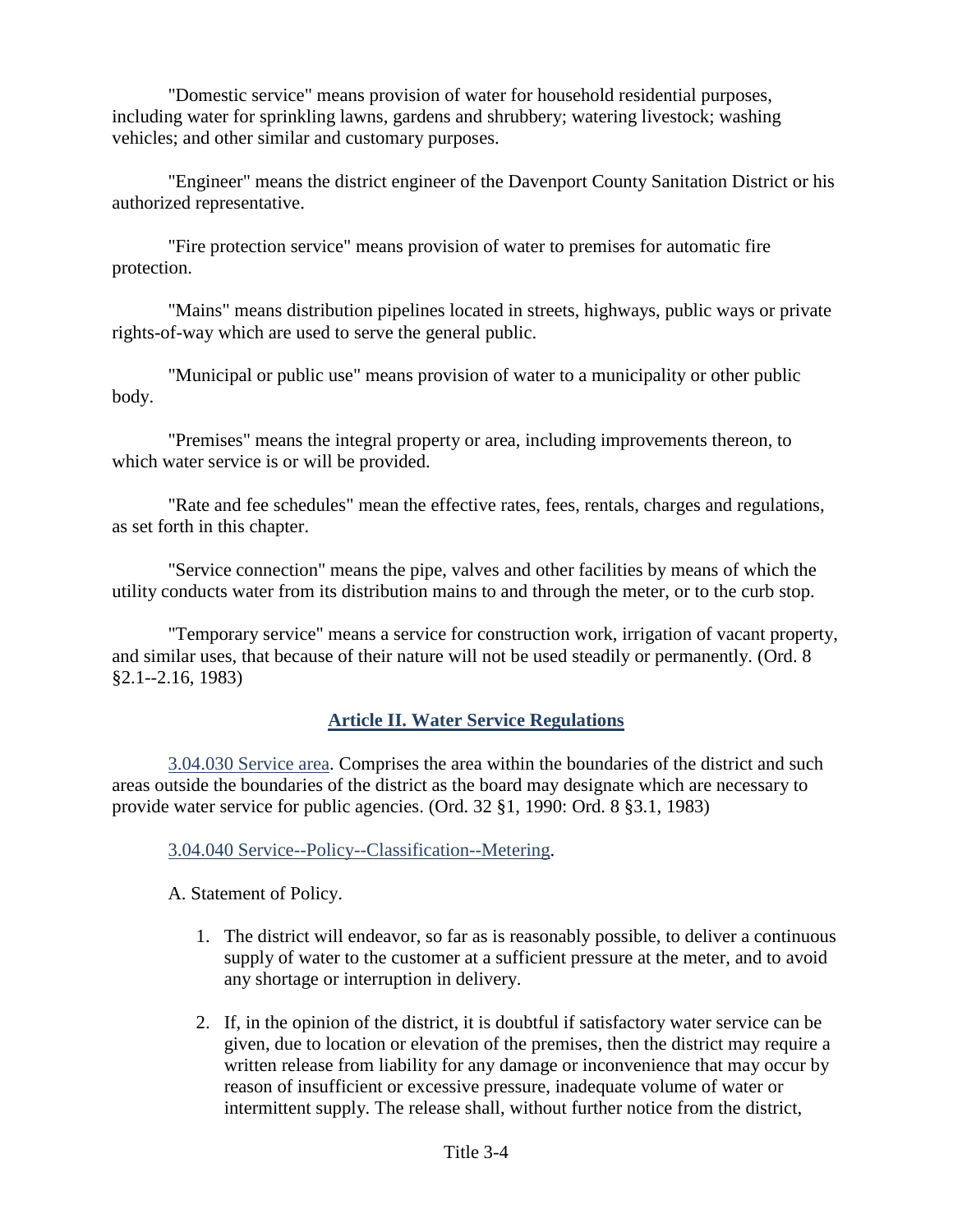remain in effect for all consumers taking water through the service until charges, extensions or betterments may be made to the distribution system by the district.

- 3. The district assumes no responsibility for loss or damage because of lack of water or pressure and merely agrees to furnish such quantities and pressures as are available in its general distribution system. All connections, pumps, tanks, chlorinators or other appurtenances installed at any point in the line between the meter and the customer's water outlets shall be the sole responsibility of the property owner, both as to the original installation and as to the maintenance and upkeep. Such installations must be approved by the district.
- 4. Nothing in this chapter shall be construed as a contract on the part of the district to furnish its water for any definite period, or as a public utility in respect to any water furnished outside the district.
- B. Quality. The district will endeavor to supply a safe and potable water at all times.
- C. Classes of Service. All services installed by the district will be classified as follows:
	- 1. Residential;
	- 2. Commercial;
	- 3. Municipal or public use;
	- 4. Public fire protection;
	- 5. Flat rate, standby charge.

D. Services to be Metered. All services except connection to approved separate fire protection service or to authorized fire hydrants will be metered. (Ord. 8 §3.2, 1983)

#### <span id="page-16-0"></span>3.04.050 Application for service.

A. Each applicant for water service will be required to sign a form provided by the district setting forth:

- 1. The date and place of application;
- 2. The location of the premises to be served and the assessor's parcel number of the property;
- 3. The property owner's name and mailing addresses;
- 4. The purpose for which the service is to be used;
- 5. The size of service;
- 6. An agreement to abide by all regulations of the district.

B. The application is merely a written request for service and does not bind the applicant to take service for any period of time longer than the one upon which the rates and minimum charges of the rate schedule are based; neither does it bind the district to give service, except under reasonable conditions. (Ord. 8 §3.3(a), 1983)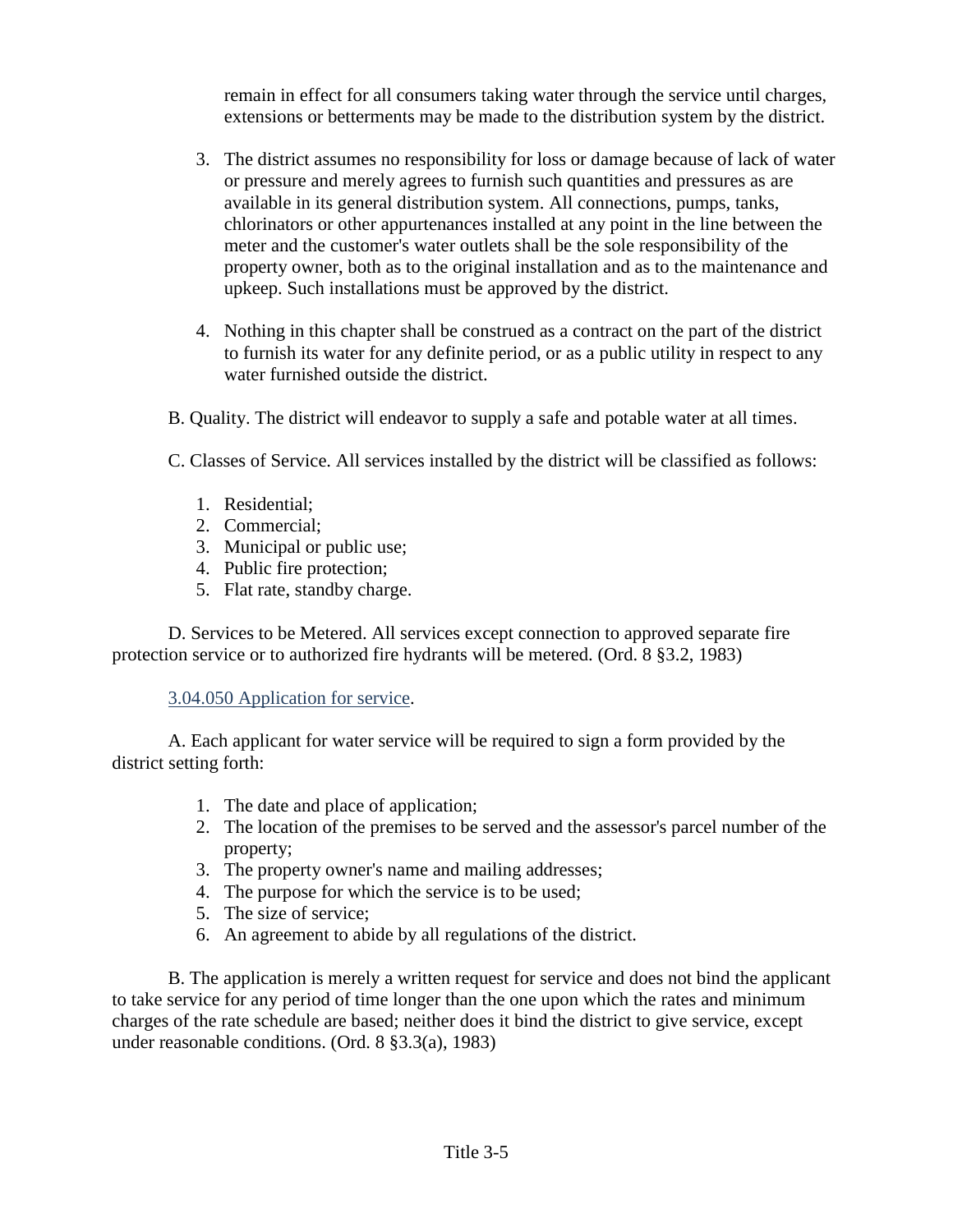<span id="page-17-0"></span>3.04.060 Changes in customer's equipment. Customers making any material change in the size, character or extent of the equipment or operations utilizing water service, or whose change in operations results in a large increase in the use of water, shall immediately give the district written notice of the nature of the change and, if the engineer deems necessary, amend their application. (Ord. 8 §3.3(b), 1983)

<span id="page-17-1"></span>3.04.070 Special contracts. Contracts, other than applications, may be required prior to service under the following conditions:

- A. When construction of special extension facilities is necessary;
- B. For temporary service;
- C. For standby service of fire service;
- D. For meters two inches or larger. (Ord. 8 §3.4, 1983)

#### <span id="page-17-2"></span>3.04.080 Notices.

- A. Notices to Customers.
	- 1. Notices from the district to a customer will normally be given in writing, and either delivered or mailed to him at his last known address.
	- 2. Where conditions warrant and in emergencies, the district may resort to notification either by telephone or messenger.

B. Notices from Customers. Notice from the customer to the district may be given by him or his authorized representative orally or in writing:

- 1. At the district's operating offices;
- 2. To an employee of the district;
- 3. To an agent duly authorized to receive notices or complaints. (Ord. 8 §3.5, 1983)

# 3.04.090 Service connections.

<span id="page-17-3"></span>A. Installation. The district will furnish and install a service of such size and at such location as the applicant requests, provided such requests are reasonable; the service will be installed from its water distribution main to the curb line or property line of the premises which may abut on the street, on other thoroughfares, or on the district right-of-way or easement. Only duly authorized employees or agents of the district will be permitted to install a service connection from the district's main to the customer's premises.

B. Charges. Charges for new service are payable in advance and shall be as fixed by the Board of Directors by resolution or ordinance.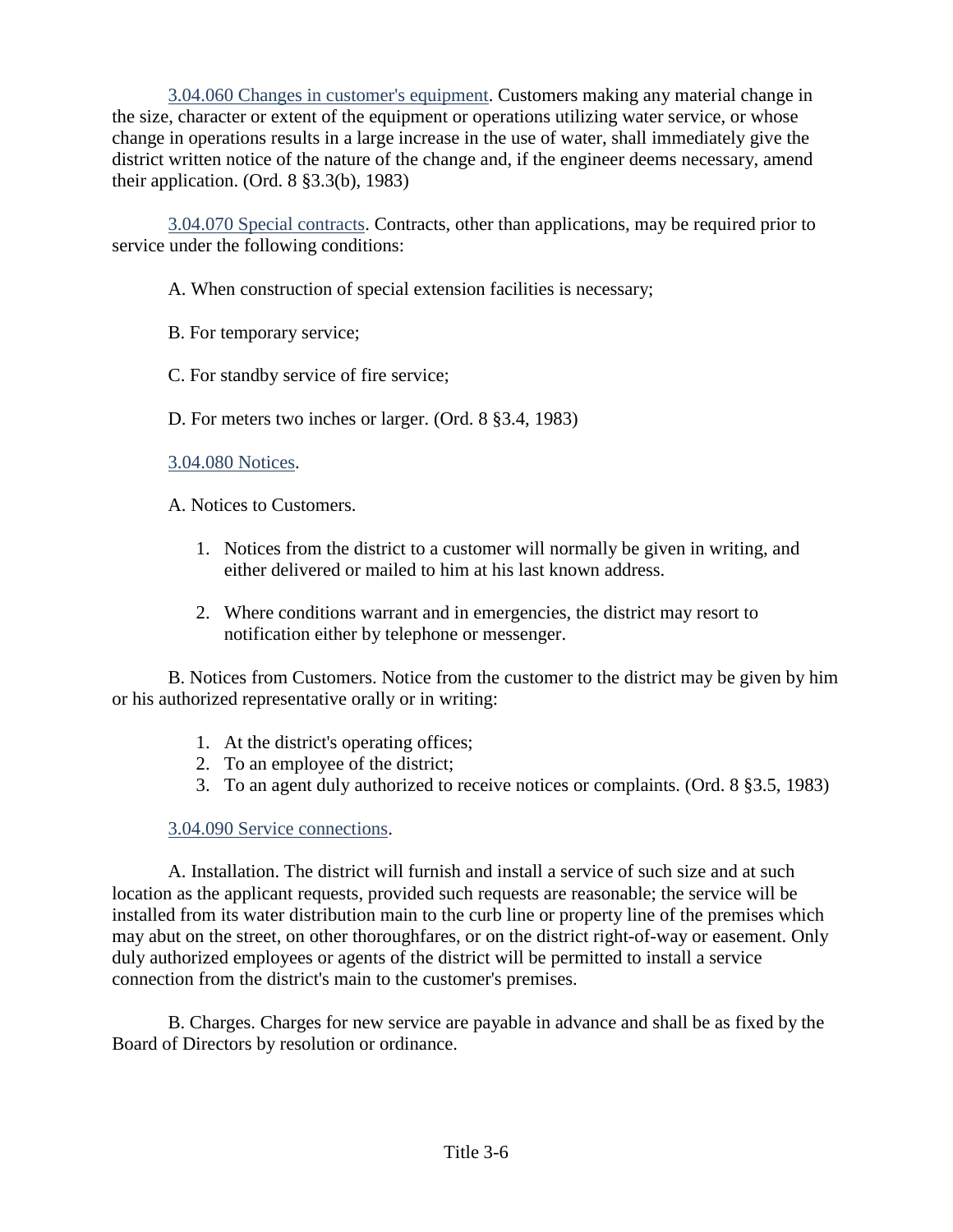C. Ownership. The service connection, whether located on public or private property, is the property of the district, and the district reserves the right to relocate, repair, replace and maintain it, as well as to remove it upon discontinuance of service. (Ord. 8 §3.6(a), (b)(4), (e), 1983)

#### 3.04.100 Meters.

<span id="page-18-0"></span>A. Installation and Ownership. Meters will be installed at or near the curb or at the property line, at the determination of the district, and shall be owned by the district.

B. Charges to District. No rent or other charge will be paid by the district for a meter or other facilities, including housing and connections, located on a customer's premises.

C. Seals. All meters will be sealed by the district at the time of installation, and no seal shall be altered or broken except by one of its authorized employees or agents.

D. Changes in Size. Permanent changes in the size of meters on existing services will be made at the expense of the customer. (Ord.  $8 \frac{1}{3}3.6(b)(1-3)$ , (d), 1983)

<span id="page-18-1"></span>3.04.110 Change in location of meters or services - Charges. Meters or services moved for the convenience of the customer will be relocated at the customer's expense. Meters or services moved to protect the district's property will be moved at district expense. (Ord. 8 §3.6(c), 1983)

<span id="page-18-2"></span>3.04.120 Maintenance. The service connection, including the meter and the meter box, will be repaired and maintained by the district at its expense, but the district is not responsible for the installation and maintenance of water lines beyond the end of its service. (Ord. 8 §3.6(f), 1983)

#### 3.04.130 Service to multiple units.

<span id="page-18-3"></span>A. Service to Separate Premises. Separate premises will be supplied through individual service connections.

B. Service to Multiple Units. Separate houses, buildings, living or business quarters on the same premises, under a single control or management, may be served at the option of the applicant by either of the following methods:

- 1. Through separate service connections and individual meters to each or any unit, provided that the pipeline system from each service is independent of the others, and is not interconnected;
- 2. Through a single service connection to the entire premises, unless more than one commercial use is involved.
- 3. Responsibility for Payment. The responsibility for payment of charges for all water furnished to combined units, supplied through a single service connection, must be assumed by the applicant. (Ord. 8 §3.7(a), (b), 1983)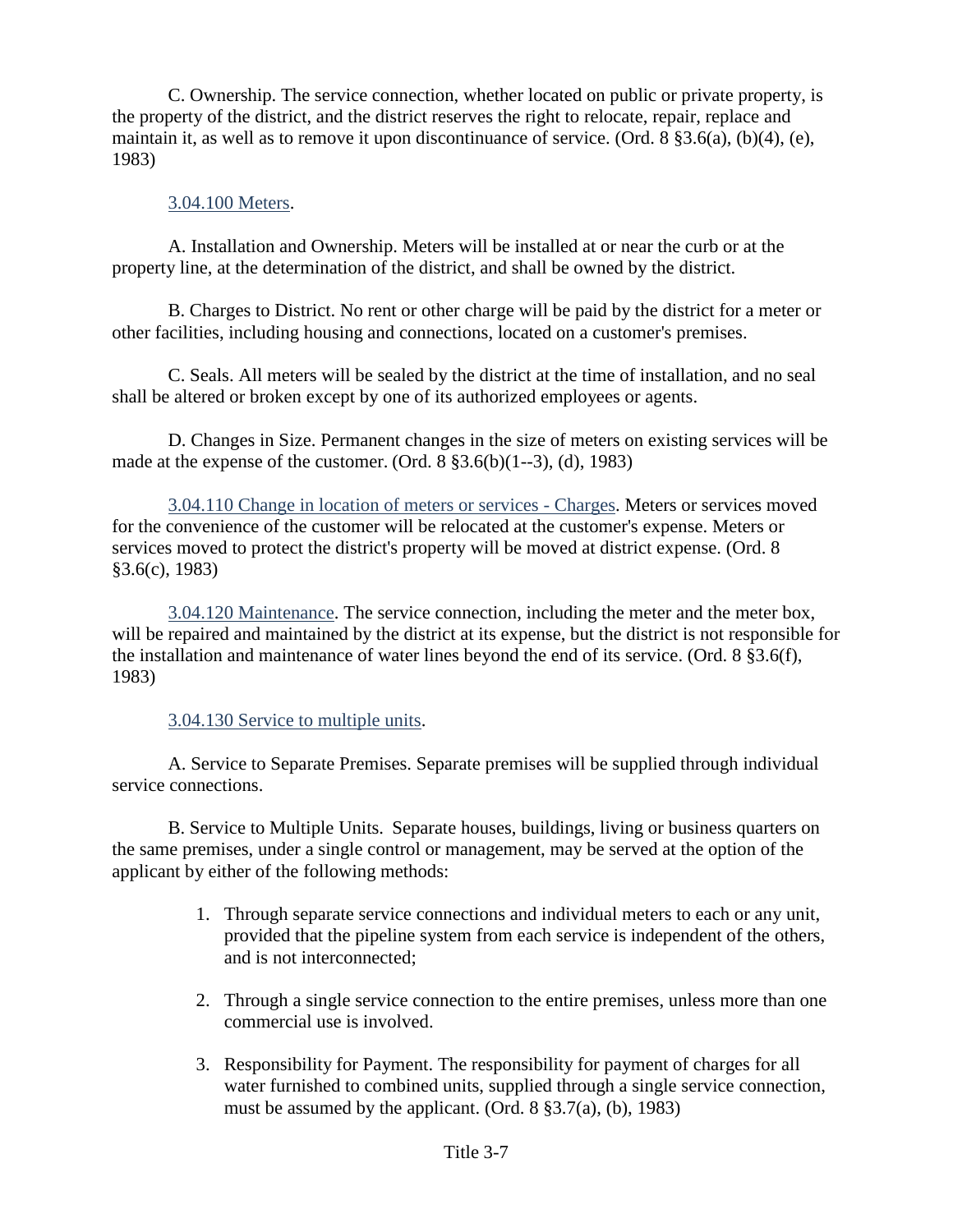<span id="page-19-0"></span>3.04.140 Resale of water. No customer shall resell any of the water received by him from the district, nor shall such water be delivered to premises other than those specified in his application for service. (Ord. 8 §3.7(c), 1983)

#### <span id="page-19-1"></span>3.04.150 Temporary services.

A. Conditions. Temporary service and/or water for construction may be obtained by making arrangement for such service with the district engineer.

B. Charges. Charges for water furnished through a temporary service connection shall be at the rates set in district rate ordinance.

C. Temporary Service on a Fire Hydrant. If temporary service is supplied through a fire hydrant, a permit for the use of the hydrant shall be obtained from the district. It is specifically prohibited to operate the valve of any fire hydrant other than by the use of a spanner wrench designed for this purpose. The hydrant valve shall not be used for throttling or regulating the flow rate. Fire hydrants shall be opened, closed and operated in strict conformity with instructions of district personnel. (Ord. 8 §3.8, 1983)

# <span id="page-19-2"></span>3.04.160 Interruptions in service.

A. The district shall not be liable for damage resulting from an interruption in service. Temporary shutdowns may be resorted to by the district for improvements and repairs. Whenever possible, and as time permits, all customers affected will be notified prior to such shutdowns.

B. The district will not be liable for interruption, shortage or insufficiency of supply, or for any loss or damage occasioned thereby, if caused by accident, act of God, fire, strikes, riots, war or any other cause not within its control. The district, whenever it shall find it necessary or convenient for the purpose of making repairs or improvements to its system, shall have the right temporarily to suspend delivery of water and it shall not be liable for any loss or damage occasioned thereby. Repairs or improvements will be prosecuted as rapidly as is practicable and, so far as possible, at such times as will cause the least inconvenience to the customers. (Ord. 8 §3.9, 1983)

# <span id="page-19-3"></span>3.04.170 Discontinuation of service for wasteful or negligent use.

A. Where water is wastefully or negligently used on a customer's premises, seriously affecting the general service, the district may discontinue the service if such conditions are not corrected within five days after giving the customer written notice.

B. The consumer has sole control of the amount of water drawn from the district's mains through the meter and is responsible for maintenance and repairs of pipes and fixtures beyond the meter. No allowance will be made for loss of water due to faulty fixtures or broken or damaged water pipes beyond the meter; provided, however, that if and when it shall appear that such loss or leakage has occurred without negligence upon the part of the consumer, an allowance may be made by the district to the extent of such loss. (Ord. 8 §4.9, 1983)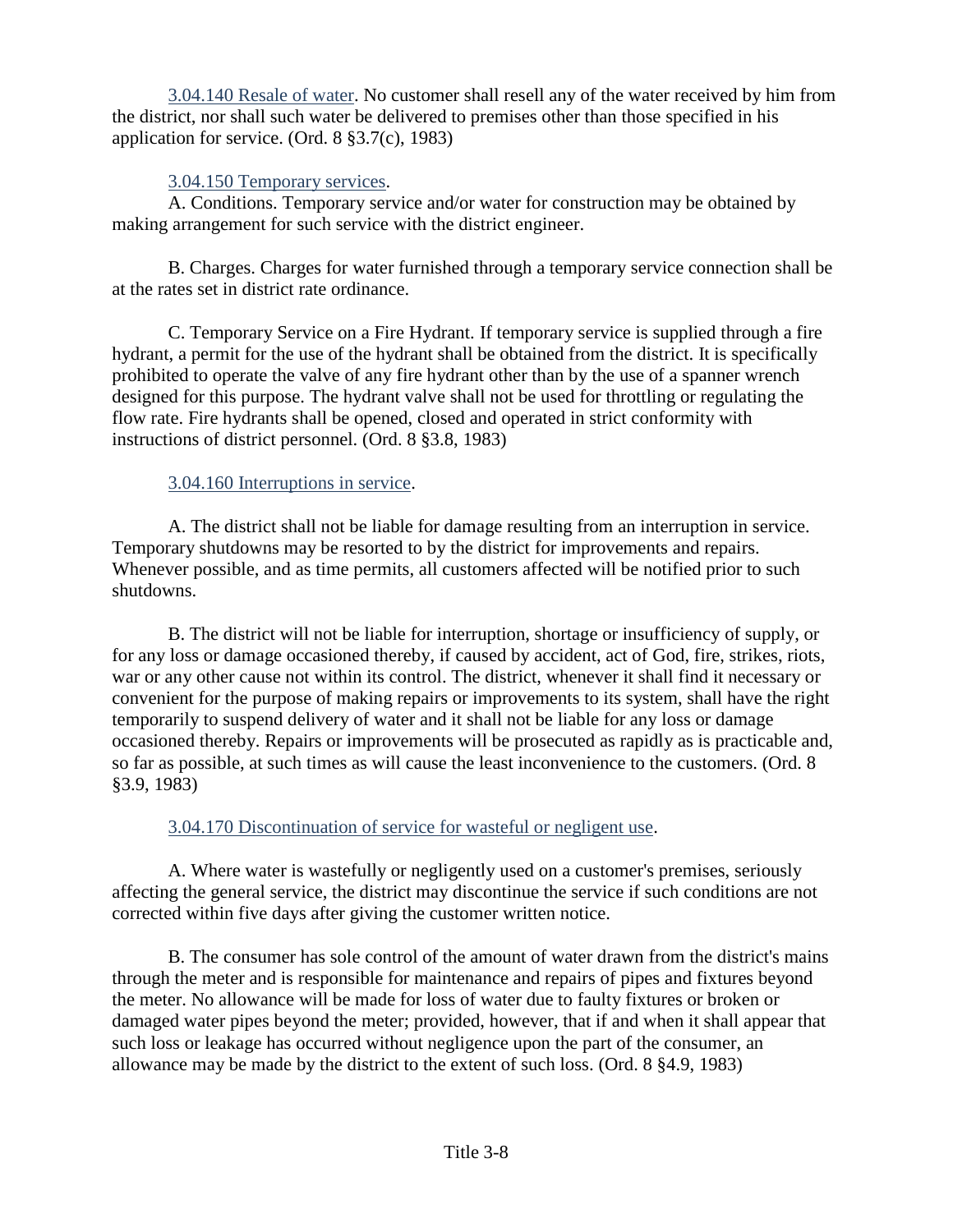#### <span id="page-20-0"></span>3.04.180 Right of entry for inspection.

A. The district or its duly authorized agents shall at all reasonable times have the right to enter or leave the customer's premises for any purpose properly connected with the service of water to the customer.

B. Any inspection or recommendations made by the district or its agents on plumbing or appliances or use of water on the customer's premises, either as the result of a complaint or otherwise, will be made or offered without charge. (Ord. 8 §4.10, 1983)

<span id="page-20-1"></span>3.04.190 Main extensions to new customers other than subdivisions and other parcel splits. Mains will be extended to serve new customers under the following terms and conditions:

A. No main extension will be made by the district except on an approved dedicated street, alley or recorded easement.

B. Prior to construction of the main, every applicant for water service shall enter into a written form of agreement for such extension and shall deposit with the district an amount equal to ten percent of the estimated cost of extension, including engineering and administration (minimum five hundred dollars). The estimated cost shall be based on the actual size of facilities required to meet the service demands from that extension, except that six-inch pipe shall be the minimum size considered for general use. Should the district desire to install facilities greater than are needed to meet the service demands, the cost of the excess size of facilities shall be borne by the district. The district shall then proceed with plans and specifications and shall solicit and open bids for the proposed work.On the basis of the approved bid, plus engineering and administrative costs, the district shall inform the applicant as to the cost of the proposed extension. Upon receipt by the district of an amount which, with the original deposit, is equal to the cost of the work, the district shall proceed with the construction of the extension. The district, at its option, may perform work without bids, for projects not exceeding ten thousand dollars.

C. In the event that the applicant or applicants fail to deposit the required funds within sixty days after determination of the cost, the extension will not be made and no refund of the ten percent deposit will be made, except that where actual costs are less than the amount of such deposit, the district may refund the unused amount. (Ord. 8 §3.10(a), 1983)

<span id="page-20-2"></span>3.04.200 Main extensions to subdivisions and other parcel splits. Where water main extensions are required for subdivisions, it will be the responsibility of the owner or subdivider to pay the cost for complete installation of all water facilities required within the subdivision and for extension of water transmission mains from the subdivision to the nearest existing main of adequate capacity for the area to be served. Such transmission mains shall be subject to all district rules and to any and all modifications and supplements to the regulations. Upon official acceptance by the district, the district shall assume full ownership, maintenance and control of such mains. (Ord. 8 §3.10(b), 1983)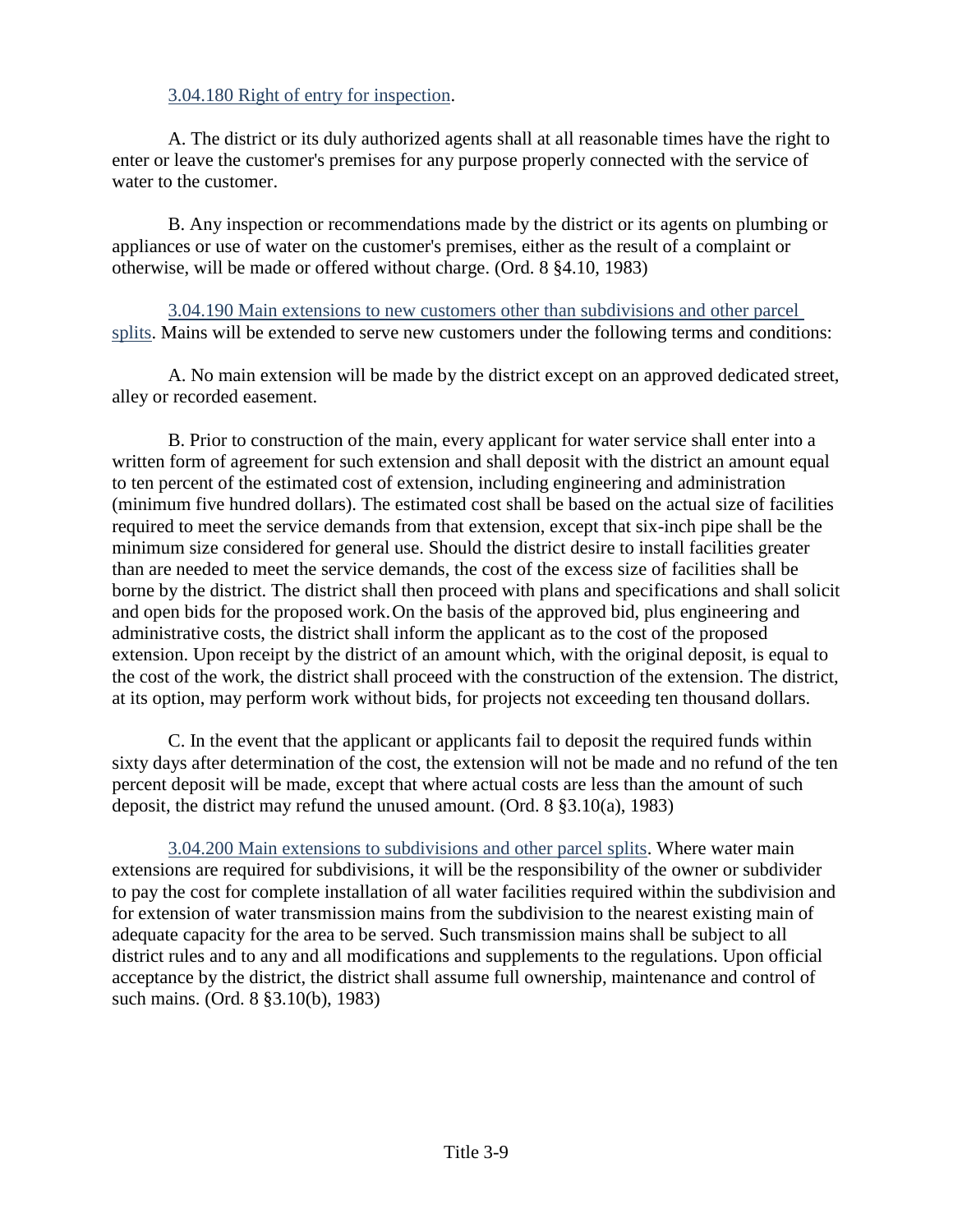## **Article III. Equipment and Facilities**

<span id="page-21-1"></span><span id="page-21-0"></span>3.04.210 Pools and tanks. When an abnormally large quantity of water is desired for filling a swimming pool or for other purposes, arrangements must be made with the district prior to taking such water. Permission to take water in unusual quantities will be given only if it can be safely delivered through the district's facilities and if other consumers are not inconvenienced. (Ord. 8 §4.1, 1983)

#### <span id="page-21-2"></span>3.04.220 Fire hydrants.

A. Use to be Authorized. No person or persons other than those designated and authorized by the fire district authority or by the district, shall open any fire hydrant, attempt to draw water from it or in any manner damage or tamper with it. Any violation of this regulation will be prosecuted according to law.

B. Installation Charges and Cost for Changes. When a fire hydrant has been installed in the location specified by the proper authority, the district has fulfilled its obligation. Cost of such installation shall be borne by applicant. If a property owner or other party desires a change in the size, type or location of the hydrant, he shall bear all costs of such charges, without refund. Any change in the location of a fire hydrant must be approved by the proper authority. (Ord. 8 §4.2, 1983)

<span id="page-21-3"></span>3.04.230 Responsibility for equipment. The customer shall, at his own risk and expense, furnish, install and keep in good and safe condition all equipment that may be required for receiving, controlling, applying and utilizing water, and the district shall not be responsible for any loss or damage caused by the improper installation of such water equipment, or the negligence, want of proper care or wrongful act of the customer or of any of his tenants, agents, employees, contractors, licensees or permittees in installing, maintaining, using, operating or interfering with such equipment. The district shall not be responsible for damage to property caused by spigots, faucets, valves and other equipment that are open when water is turned on at the meter, either when the water is turned on originally or when turned on after a temporary shutdown. (Ord. 8 §4.3, 1983)

<span id="page-21-4"></span>3.04.240 Damage to district's property. The customer shall be liable for any damage to a meter or other equipment or property owned by the district which is caused by an act of the customer or his tenants, agents, employees, contractors, licensees or permittees, including the breaking or destruction of locks by the customer or others on or near a meter, and any damage to a meter that may result from hot water or steam from a boiler or heater on the customer's premises. The district shall be reimbursed by the customer for any such damage promptly upon presentation of a bill. (Ord. 8 §4.4, 1983)

<span id="page-21-5"></span>3.04.250 Control valves. The customer shall install a suitable valve, as close to the meter location as practicable, the operation of which will control the entire water supply from the service. The operation by the customer of the curb stop in the meter box is not permitted. (Ord. 8) §4.5, 1983)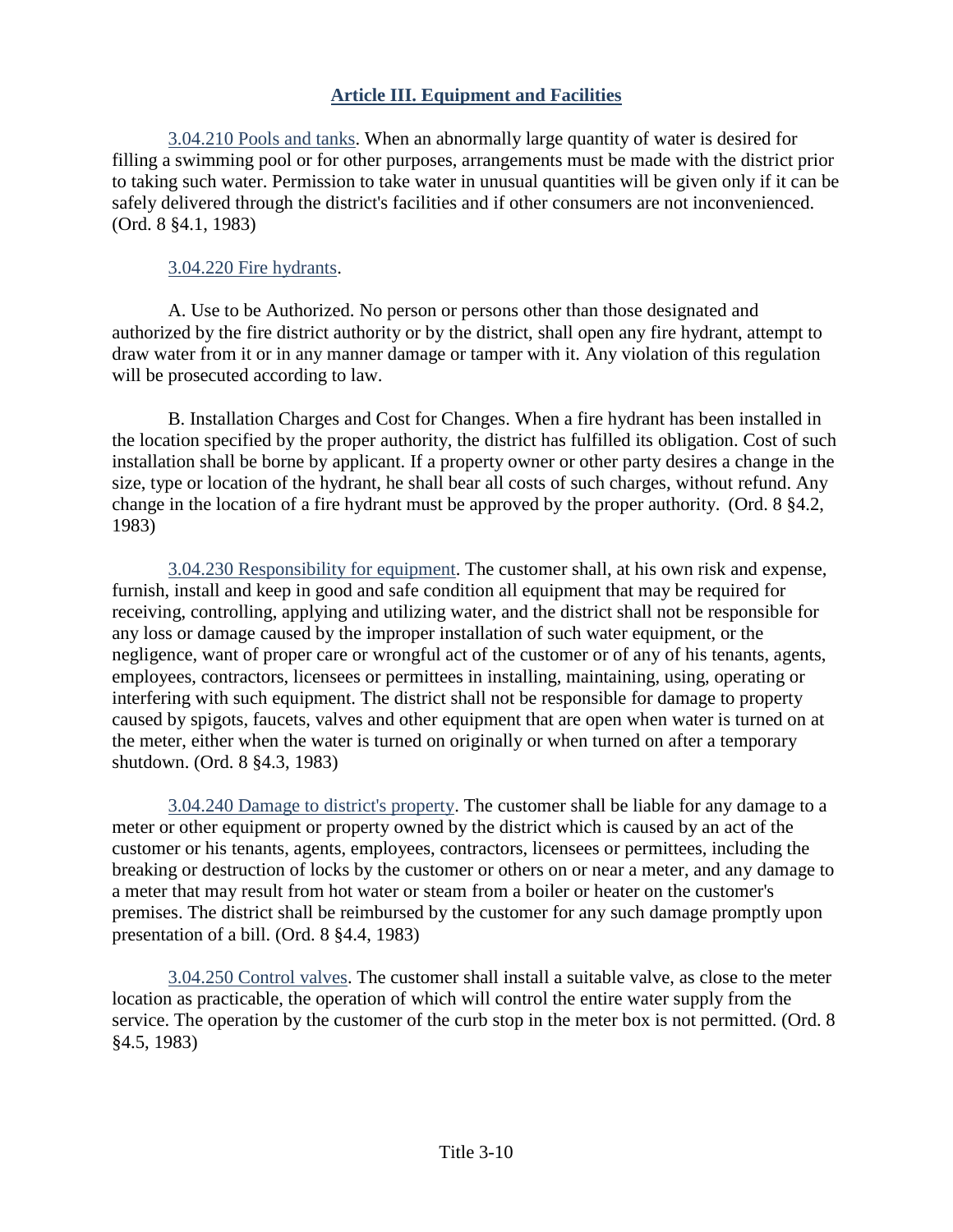#### <span id="page-22-0"></span>3.04.260 Cross-connections--Backflow prevention device requirements.

A. Health Regulations. The regulations of the California State Department of Public Health and the Drinking Water Standards of the United States Public Health Service prohibit unprotected cross-connections between the public water supply and any unapproved source of water.

B. District Requirements. To comply with the regulations of these health agencies, the district will require the installation of approved double check valves or other approved backflow protection devices by and at the expense of the customer before service will be granted under any of the following conditions:

- 1. Where an unapproved fresh water supply is already available from a well, spring, reservoir or other sources. If the customer agrees to abandon this other supply and agrees to remove all pumps and piping necessary for the utilization of this supply, the installation of backflow protective devices will not be required;
- 2. Where salt water, or water otherwise polluted, is available for industrial or fire protection purposes;
- 3. Where the premises are or may be engaged in industrial processes using or producing process waters or liquid industrial wastes, or where the premises are or may be engaged in handling sewage or any other dangerous substance;
- 4. Where the circumstances are such that there is special danger or backflow of sewage or other contaminated liquids through plumbing fixtures or water using or treating equipment, or storage tanks and reservoirs.

C. Special Circumstances. In special circumstances, when the customer is engaged in the handling of especially dangerous or corrosive liquids or industrial or process waters, the district may require the customer to eliminate certain plumbing or piping connections as an additional precaution and as a protection to the backflow preventive devices. In making plumbing connections, the customer shall be guided entirely by local or state planning ordinances and not by the district.

D. Relief Valve. As a protection to the customer's plumbing system, a suitable pressure relief valve must be installed and maintained by him, at his expense, when check valves or other protective devices are used. The relief valve shall be installed between the check valves and the water heater.

E. Backflow Protection on Additional Water Supply Lines. Whenever backflow protection has been found necessary on a water supply line entering a customer's premises, then any and all water supply lines from the district's mains entering such premises, buildings or structures shall be protected by an approved backflow device, regardless of the use of the additional water supply lines.

- F. Protection Against Interstreet Main Flow.
	- 1. Two or more services supplying water from different street mains to the same building structure or premises through which an interstreet main flow may occur, shall have a standard check valve on each water service to be located adjacent to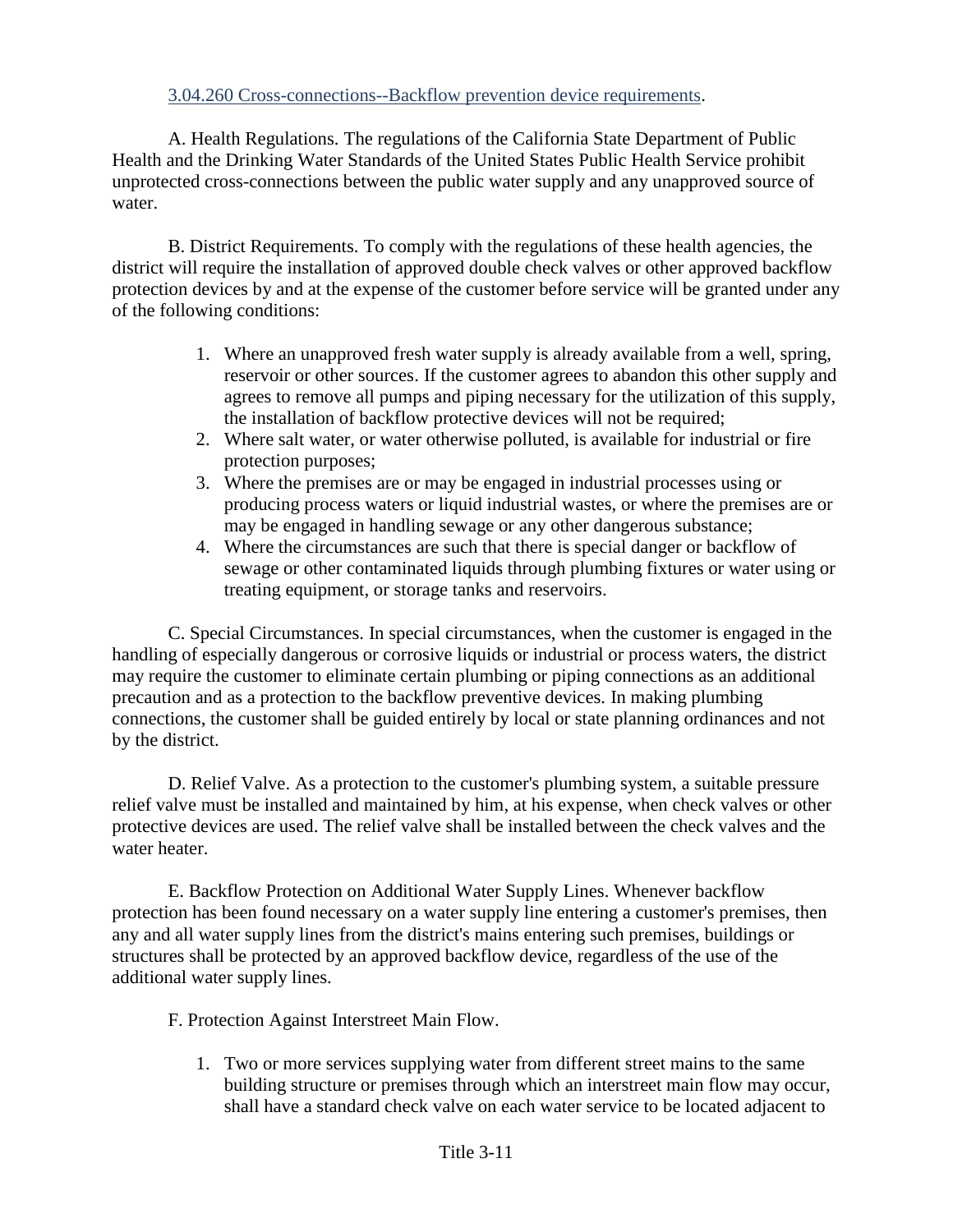and on the property side of the respective meters.

2. Such check valves shall not be considered adequate if backflow protection is deemed necessary to protect the district's mains from pollution or contamination, but the installation of approved dual backflow devices at such meters shall take the place of, and satisfy the requirement for, standard check valves. (Ord. 8 §4.6(a)--(f), 1983)

<span id="page-23-0"></span>3.04.270 Inspection of backflow protective devices. The double check valve or other approved backflow protection devices may be inspected and tested periodically for water tightness by the district. In addition, the regulations of the State Department of Public Health require that the owner of any premises on which or on account of which check valves or other protective devices are installed shall inspect these devices for water tightness and reliability at least every three months. The devices shall be serviced, overhauled or replaced whenever they are found defective and all costs of repair and maintenance shall be borne by the customer. (Ord. 8 §4.6(g), 1983)

<span id="page-23-1"></span>3.04.280 Discontinuance of service for defective apparatus. The service of water to any premises may be immediately discontinued by the district if any defect is found in the check valve installations or other protective devices, or if it is found that dangerous unprotected crossconnection exist. Service will not be restored until such defects are corrected. (Ord. 8 §4.6(h), 1983)

<span id="page-23-2"></span>3.04.290 Pressure regulators. Where reduced or increased pressure is desired, the customer shall be responsible for installing and maintaining the necessary regulators, pumps and relief valves. In such cases, the equipment shall be installed on the customer's side of the meter and at his own risk and expense in such a manner as not to endanger the water system. (Ord. 8 §4.6(i), 1983)

<span id="page-23-3"></span>3.04.300 Groundwire attachments. All individuals or business organizations are forbidden to attach any groundwires to any plumbing which is or may be connected to a service connection or main belonging to the district. The district will hold the customer liable for any damage to its property occasioned by such groundwire attachments. (Ord. 8 §4.7, 1983)

#### <span id="page-23-4"></span>3.04.310 Water conservation devices for new connections and major remodels.

A. It is the goal of this district to conserve our precious water resources. Accordingly, in order to conserve water, the district shall require that all new connections to the waterworks, or any major remodeling of existing structures connected to the waterworks, be predicated on the installation of low water use plumbing fixtures. As a minimum these shall include:

- 1. Tank-type water closets shall operate with 3.5 gallons per flush;
- 2. Low-volume shower heads or flow restrictors shall be installed on all showers;
- 3. Pressure reducing valves shall be installed where incoming static pressure exceeds sixty psi.

B. It shall be considered a waste of water to wash down exterior paved areas, sidewalks and building exteriors, and other such uses, including the washing of vehicles, unless a water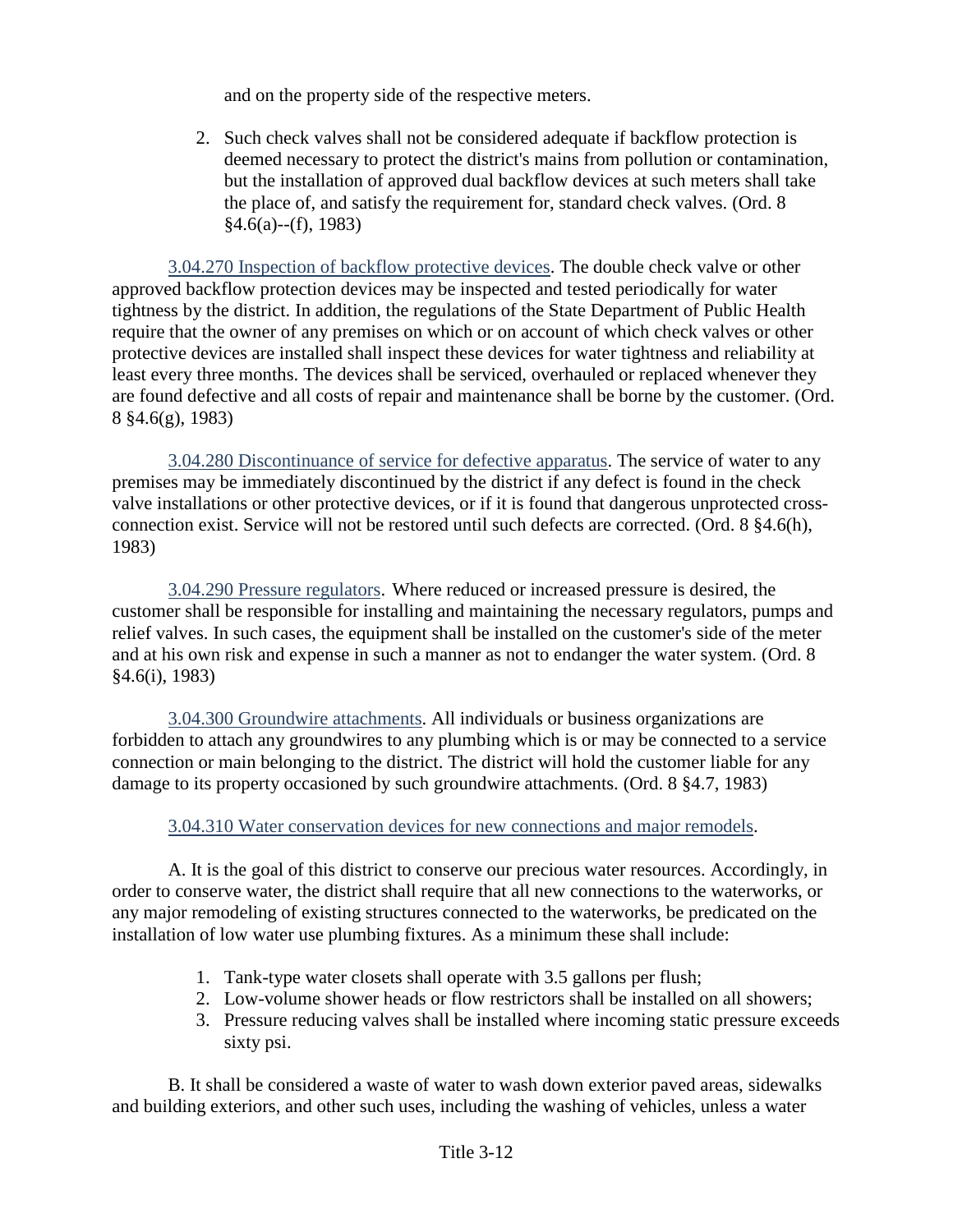<span id="page-24-0"></span>shutoff device is employed at the end of the hose. (Ord. 8 §4.8, 1983)

## **Article IV. Water Conservation Measures and Prohibited Water Uses**

<span id="page-24-1"></span>3.04.320 Water uses prohibited at all times. It is unlawful for any person using water from the district to use such water at any time for any of the following uses:

A. Use of water from any fire hydrant unless specifically authorized by permit from the district, except by regularly constituted fire protection agencies for fire suppression purposes;

B. The watering of grass, lawn, groundcover, shrubbery, open ground, crops and trees, including agricultural irrigation, in a manner or to an extent which allows excess water to turn to waste;

C. The escape of water through leaks, breaks or malfunction within the water user's plumbing or distribution system for any period of time within which such break or leak should reasonably have been discovered and corrected. It shall be presumed that a period of twenty-four hours after the water user discovers such break, leak, or malfunction, or receives notice from the district of such condition, whichever occurs first, is a reasonable time within which to correct such condition or to make arrangements for correction;

D. The use of water for washing cars, building exteriors, mobile home exteriors, boats, sidewalks, driveways or other exterior surfaces without the use of a quick-acting positive shutoff nozzle on the hose;

E. The operation of any ornamental fountain, car wash or other such structure using water from the district's water system, unless water for such use is recycled;

F. The indiscriminate running of water or washing with water not otherwise prohibited in this section which is wasteful and without reasonable purpose. (Ord. 8 §5.1, 1983)

<span id="page-24-2"></span>3.04.330 Restrictions during water shortage. During those periods of water shortage, when specifically enacted by resolution of the Board of Directors, it shall also be unlawful for any person to use water from the district for any of the following uses:

A. The use of water for washing building exteriors (except windows), sidewalks, driveways or other exterior surfaces;

B. The use of running water (i.e. from a hose) to wash building or mobile home windows. Windows may be washed using a bucket;

C. The washing of cars, boats or mobile homes, except with recycled water or the use of water from a bucket on the days assigned for such uses;

D. The watering of lawns, landscaping and other outside vegetation during the daytime from four hours after sunrise to two hours before sunset on the days assigned for such uses. Sunrise and sunset times are to be as reported by the Marine Exchange for Monterey Bay, California;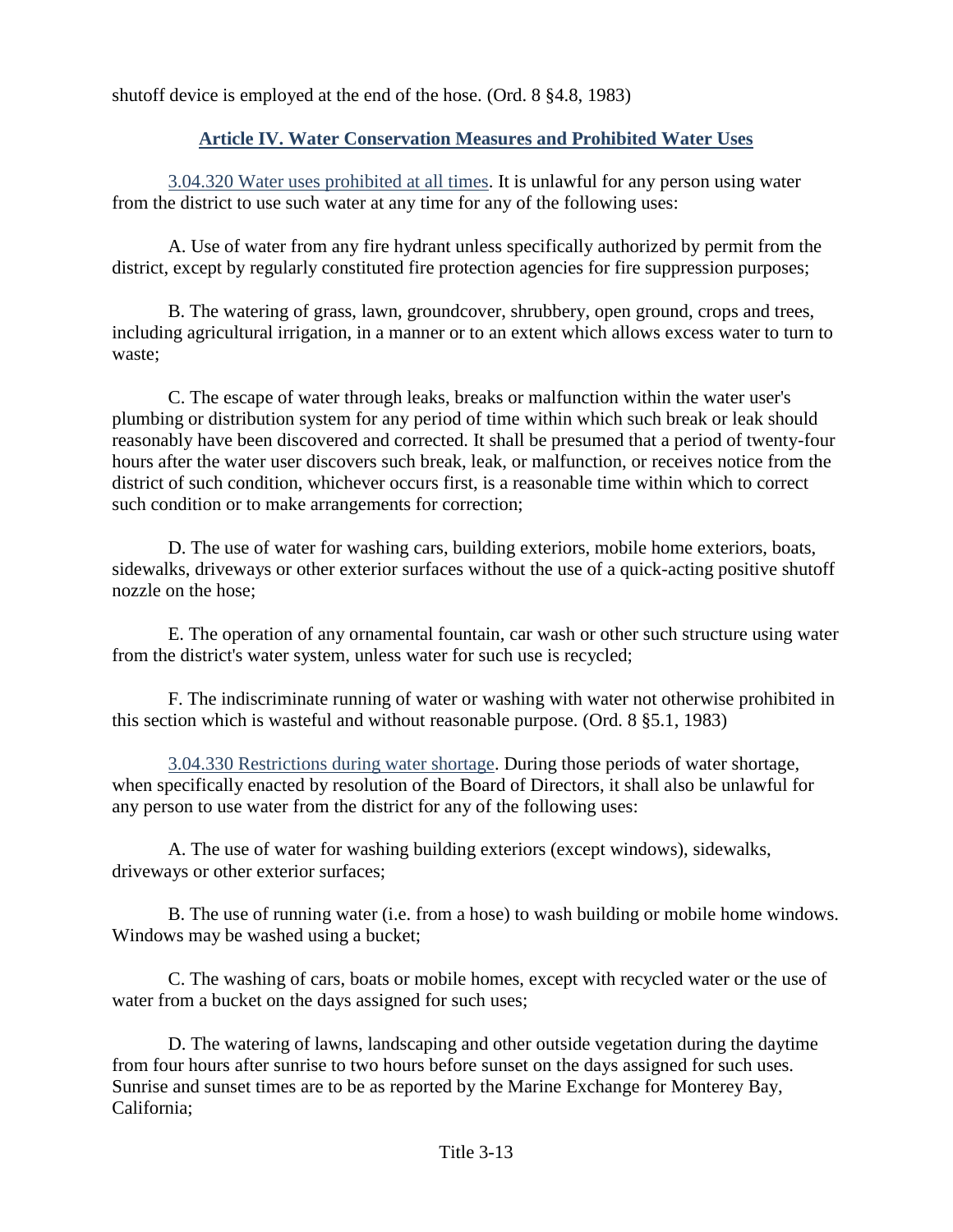E. Commercial water use over a given percentage of the average water consumption for the previous two years. The percentage so allowed shall be set by the Board of Directors and may be changed to reflect new conditions;

F. The initial filling of any swimming pool, hot tub or jacuzzi; or the topping-off of any such facility other than adding minimal amounts of water necessary to comply with health requirements of circulation;

G. Landscape and lawn watering and car washing are restricted to the following designated days for the following user groups (except drip irrigation systems):

| User Group                            | Lawn/Landscape Water   | Car Washing |
|---------------------------------------|------------------------|-------------|
| Residential customers with            | Sunday and Thursday    | Sunday      |
| even-ending addresses                 |                        |             |
| Residential customers with odd-ending | Saturday and Wednesday | Saturday    |
| addresses                             |                        |             |
| Commercial customers                  | Monday and Thursday    | Monday      |

H. Any measures enacted under this section shall go into effect ten days after adoption of the resolution calling for such measures. (Ord. 8 §5.2, 1983)

<span id="page-25-0"></span>3.04.340 Restrictions during certain emergencies. During periods of extreme water shortage, upon declaration of an emergency by the Board of Directors, one or more of the following water uses may be prohibited and deemed as unlawful for any person to use district water for the purpose:

A. All of the supplemental prohibited uses listed under Section 3.04.330 of this article;

B. All outside, inside and greenhouse watering of vegetation, except with gray water or using small buckets or other such containers;

C. Domestic water use over a given level to be set by the board, which may be changed to reflect new conditions;

D. Any measures enacted under this section shall go into effect immediately upon the adoption of the resolution calling for such emergency measures. (Ord. 8 §5.3, 1983)

<span id="page-25-1"></span>3.04.350 Variances. The district engineer may grant variances for uses of water otherwise prohibited if he finds and determines that to fail to do so would cause an emergency condition affecting the health, sanitation or fire protection of the applicant, an undue and severe hardship on a particular business, or render the continued operation of such a business economically infeasible. (Ord. 8 §5.4, 1983)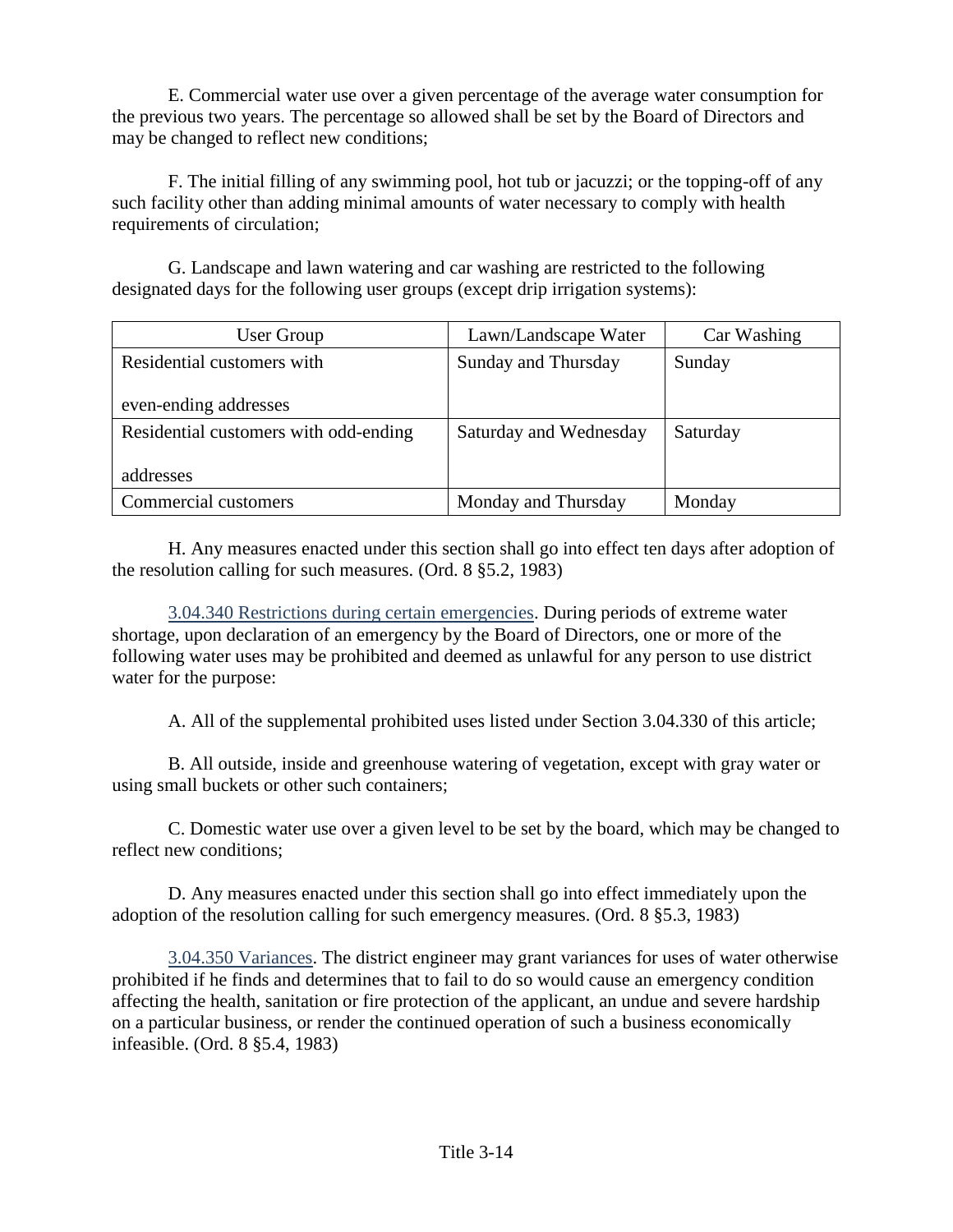<span id="page-26-0"></span>3.04.360 Appeal for exclusion from water conservation measures. At any time after such additional water conservation measures prescribed by Sections 3.04.320 through 3.04.340 of this article have been adopted, upon receipt of a seventy-five-dollar filing fee, any private resident or commercial water user may submit a written appeal to the district stating the reasons, along with any documentation required, as to why they should be excluded from the additional water conservation measures. Based on this information, the district engineer will determine if such an appeal should be approved by staff or denied. Further appeals of such denials to the district Board of Directors shall require an additional one hundred twenty-five dollar filing fee. In either case, until the appeal is upheld, the applicant would be required to follow all applicable conservation measures. (Ord. 8 §5.7, 1983)

#### <span id="page-26-1"></span>3.04.370 Enforcement of article.

A. All peace officers and persons authorized by law to issue citations within the areas served by the district shall, in conjunction with duties imposed by law, diligently enforce the provisions of this article.

B. Pursuant to the provisions of Section 836.5 of the California Penal Code, the county health officer, his delegated subordinates, and such officers and employees of the district as are designated by the district engineer, are hereby authorized to issue citations for enforcement of this article. (Ord. 8 §5.6, 1983)

<span id="page-26-2"></span>3.04.380 Violation-Penalty. Any person, firm or corporation violating any of the provisions of this article shall be deemed guilty of an infraction and upon citation thereof shall first be given a written warning of the violation. Upon any repeat violation during the time of the shortage or emergency when the first warning occurred, that person, firm or corporation shall be either fined in an amount not to exceed one hundred dollars, or have their water service disconnected, or both. All costs involved in making such a disconnection (and any subsequent reconnection of service) shall be charged to the parcel owner. (Ord. 8 §5.5, 1983)

<span id="page-26-3"></span>3.04.390 Reconnection. Where water service has been disconnected, as authorized in this chapter, it may be reconnected only after the correction of the condition or activity for which it was disconnected and upon payment of all district costs incurred in the disconnection and of a reconnection charge in an amount specified by resolution of the Board of Directors. (Ord. 8 §5.8, 1983)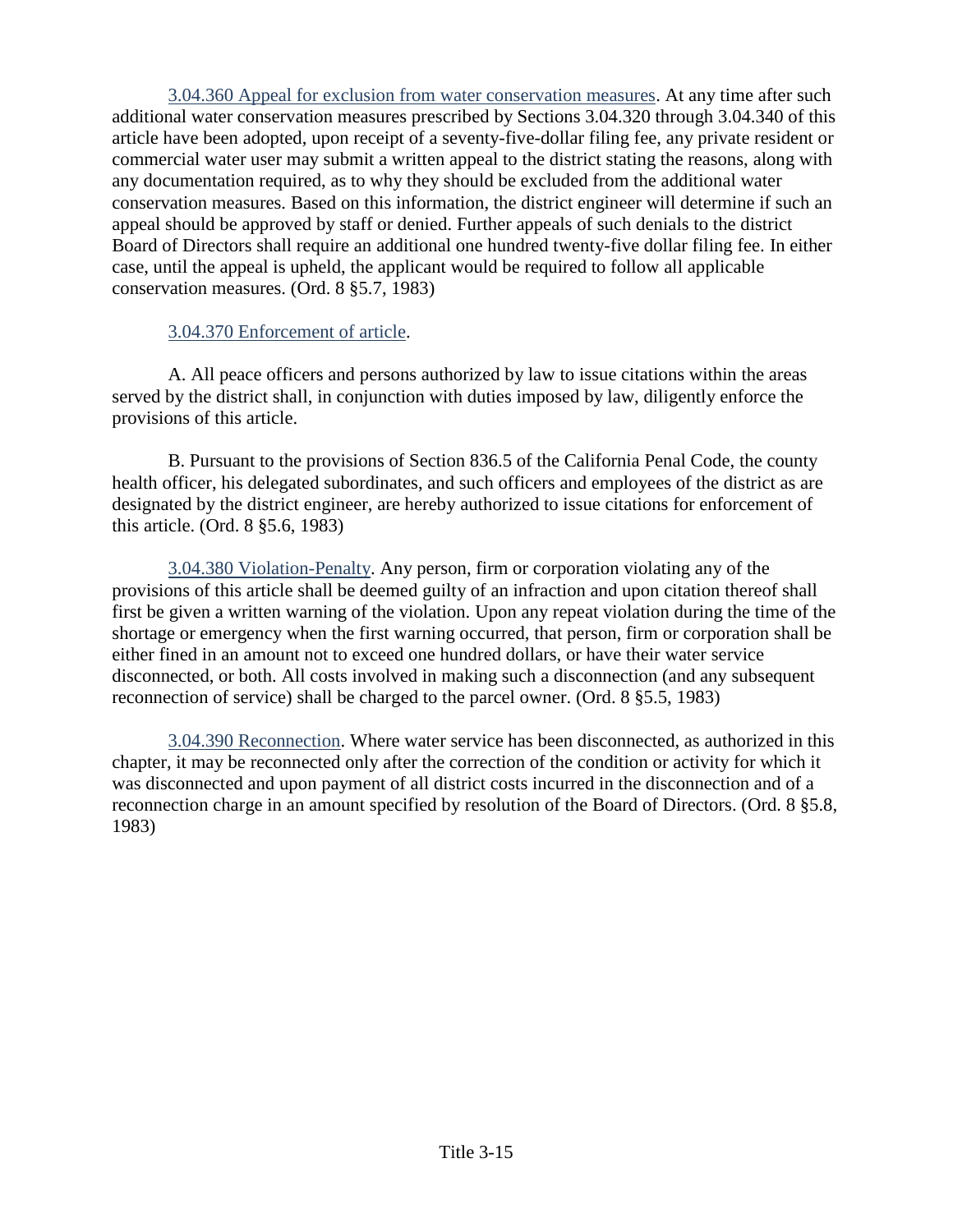#### **Chapter 3.08 Water Service and Connection Charges**

#### <span id="page-27-0"></span>Sections:

#### ARTICLE I. GENERAL PROVISIONS

| 3.08.010 | Title citation.                                  |
|----------|--------------------------------------------------|
| 3.08.020 | Purpose and authority.                           |
| 3.08.030 | Definitions.                                     |
| 3.08.040 | Appeal from determinations of district engineer. |
| 3.08.050 | Payment under protest.                           |
| 3.08.060 | Use of proceeds.                                 |
|          |                                                  |

#### ARTICLE II. CONNECTION CHARGES

| 3.08.070 | Establishment of connection charges. |
|----------|--------------------------------------|
|----------|--------------------------------------|

- 3.08.080 Amount of connection charge--New facilities.
- 3.08.090 Amount of connection charge--Expanded facilities.
- 3.08.100 Removal of fixtures—Disallowance of credits.
- 3.08.110 Flow rate--Determination by district engineer.
- 3.08.120 Annual increase of charges.
- 3.08.130 Time of payment.
- 3.08.140 Special circumstances for payment.

#### ARTICLE III. WATER SERVICE CHARGES

- 3.08.150 Establishment of water service charges.
- 3.08.160 Amount of charge--Residential facilities.
- 3.08.170 Amount of charge--Commercial facilities.
- 3.08.180 Amount of charge--School facilities.
- 3.08.190 Vacancy factor.
- 3.08.200 Metered water.

#### ARTICLE IV. BILLING AND COLLECTION OF WATER SERVICE CHARGES

- 3.08.210 Billing.
- 3.08.220 Opening and closing bills.
- 3.08.230 Period of billing.
- 3.08.240 Method of billing.
- 3.08.250 Collection of charges with general taxes.
- 3.08.260 Collection with utility services furnished by another entity.
- 3.08.270 Collection with utility services furnished by district.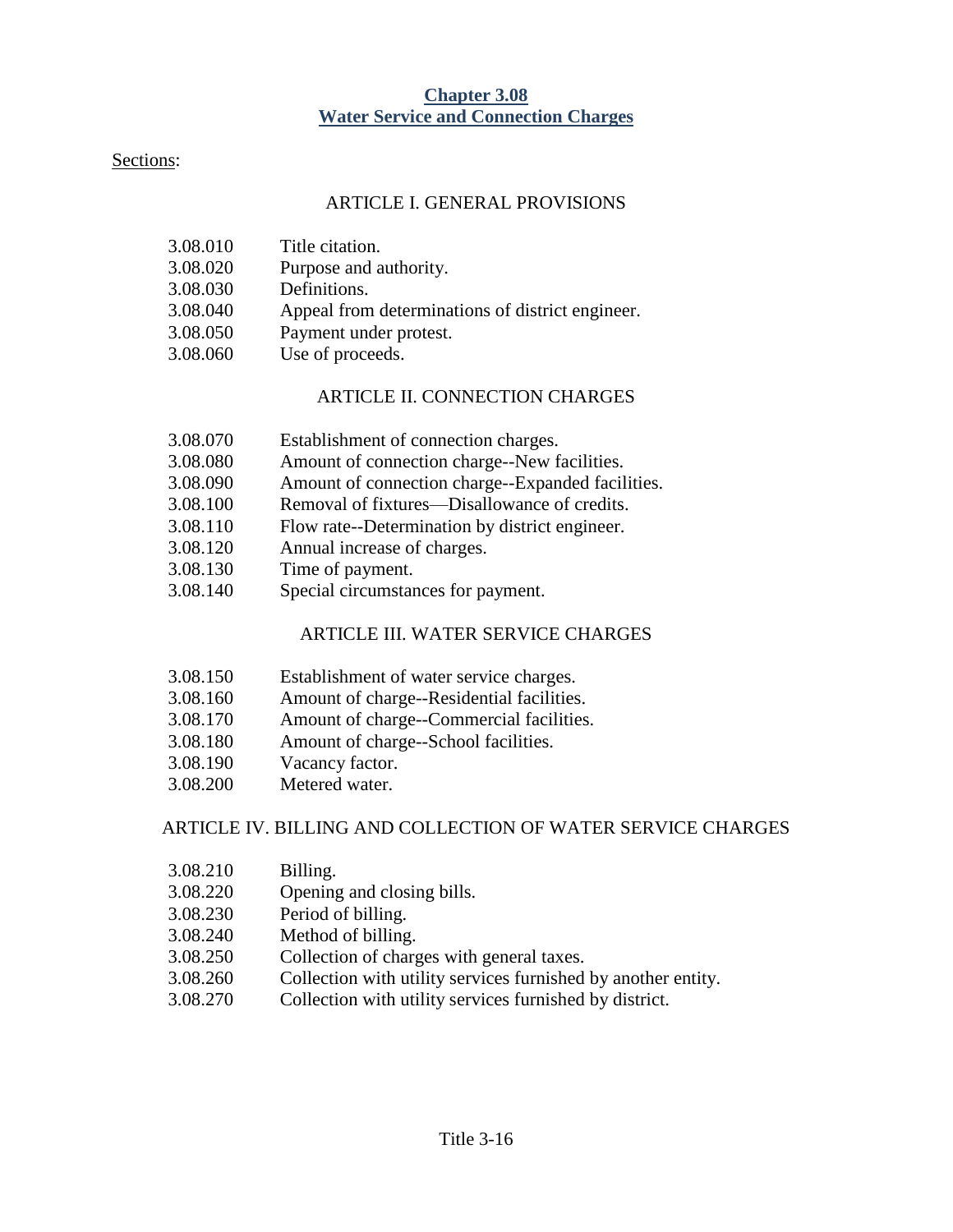#### ARTICLE V. REMEDIES AND PENALTIES FOR NONPAYMENT AND DELINQUENCY OF WATER SERVICE AND CONNECTION CHARGES

3.08.280 Delinquency--Defined--Penalty and interest. 3.08.290 Delinquent charges--Lien. 3.08.300 Delinquency--Disconnection. 3.08.310 Habitation after disconnection to constitute public nuisance--Abatement. 3.08.320 Unpaid charges--Collection by suit. 3.08.330 Collection of delinquent charges--Other remedies.

# **Article I. General Provisions**

<span id="page-28-1"></span><span id="page-28-0"></span>3.08.010 Title citation. The ordinance codified in this chapter may be cited as the "Davenport County Sanitation District Water Charge Ordinance." (Ord. 7 §1.1, 1983)

<span id="page-28-2"></span>3.08.020 Purpose and authority. The ordinance codified in this chapter is adopted pursuant to the authority of Article 4 (commencing with Section 4738) of Chapter 3 and Section 5470 through and including Section 5473.11 of Article 4 of Chapter 6, of Part 3, Division 5 of the Health and Safety Code of the State of California for the purpose of establishing, prescribing and fixing charges for services and facilities furnished by the district and charges for the privilege of connecting to the waterworks facilities of the district. In addition, this chapter establishes procedures for the collection of charges, and prescribes penalties and remedies. (Ord. 7 §1.2, 1983)

<span id="page-28-3"></span>3.08.030 Definitions. Unless the context otherwise indicates, the following words and phrases shall, for the purposes of this chapter, have the meanings respectively ascribed to them by this section.

"Board" means the Board of Directors of the district.

"Charges" includes fees, tolls, rates and rentals.

"Commercial facility" means any structure, premises or facility which is not a residential facility or a school.

"District" means the Davenport County Sanitation District.

"District engineer" means the director of the department of public works of the county of Santa Cruz or any person designated by the board.

"Parcel" means any legal lot listed on the assessor's role, not including public rights-ofway.

"Residential facility" means: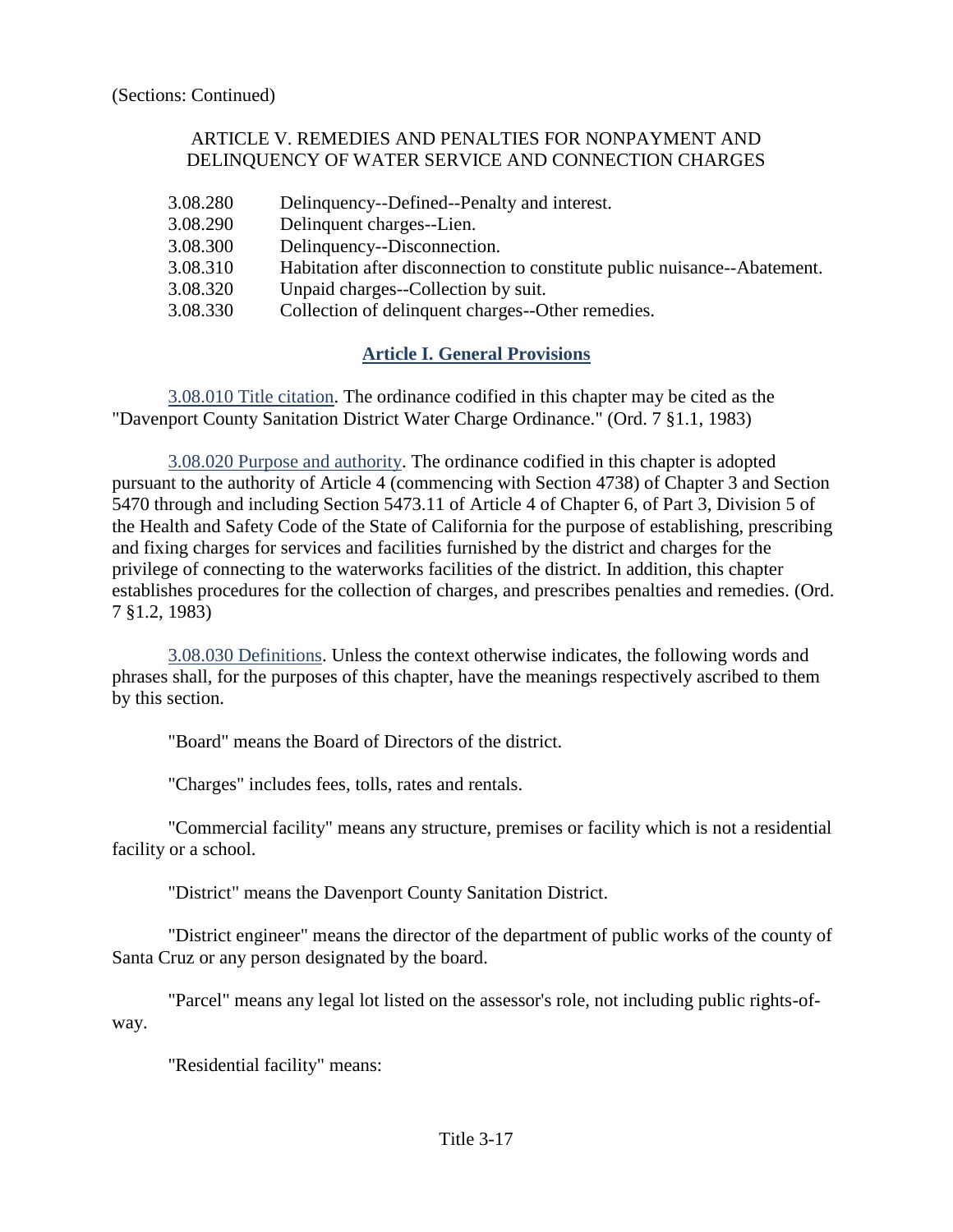- 1. Any single-family residence or other detached structure designed for occupation by one family;
- 2. Any habitation unit or room or suite of rooms designed for occupation by one family in a duplex, condominium, apartment house or other multiple-dwelling unit; and
- 3. Any separate space of a mobile home park or travel trailer court.

"Secretary" means the Clerk of the Board of Directors.

"Water service charge" means a charge for services or facilities furnished by the district in connection with its works, including charges for the use and maintenance of the district works.

"Waterworks" includes water treatment plants, storage reservoirs, water mains, pumping stations, valves, hydrants and all other appurtenances necessary, useful or convenient for the treatment, purification or transmission of drinking water. (Ord. 7 §1.3, 1983)

<span id="page-29-0"></span>3.08.040 Appeal from determinations of district engineer. In the event that any person is dissatisfied with any determination made by the district engineer under this chapter, appeal therefrom may be taken within fifteen days after receipt of information concerning such determination from the district engineer by filing written notice of appeal, stating the grounds thereof, with the board. (Ord. 7 §1.4, 1983)

<span id="page-29-1"></span>3.08.050 Payment under protest. Any person may pay the charges established in this chapter under protest and bring an action against the board in the superior court to recover any money which the board refuses to refund. Payments made and actions brought under this section shall be made and brought in the manner provided for the payment of taxes under protest and actions for refund thereof in Article 2, Chapter 5, Part 9, Division 1 of the Revenue and Taxation Code insofar as those provisions are applicable. (Ord. 7 §1.5, 1983)

<span id="page-29-2"></span>3.08.060 Use of proceeds. Revenues derived under the provisions of this chapter shall be used only for the acquisition, construction reconstruction, maintenance and operation of the waterworks of the district, to repay principal and interest on bonds issued for the construction or reconstruction of such works, including revenue bonds issued pursuant to Chapter 5 commencing with Section 4950) of Part 3, Division 5 of the Health and Safety Code, and to repay federal or state loans or advances made to the district for the construction or reconstruction of waterworks. (Ord. 7 §1.6, 1983)

# **Article II. Connection Charges**

<span id="page-29-4"></span><span id="page-29-3"></span>3.08.070 Establishment of connection charges. Water connection charges are established in the amounts set forth in this article for the privilege of connecting to the district waterworks. (Ord. 7 §2.1, 1983)

<span id="page-29-5"></span>3.08.080 Amount of connection charge--New facilities. The amount of the connection charge shall be determined in accordance with the following schedule: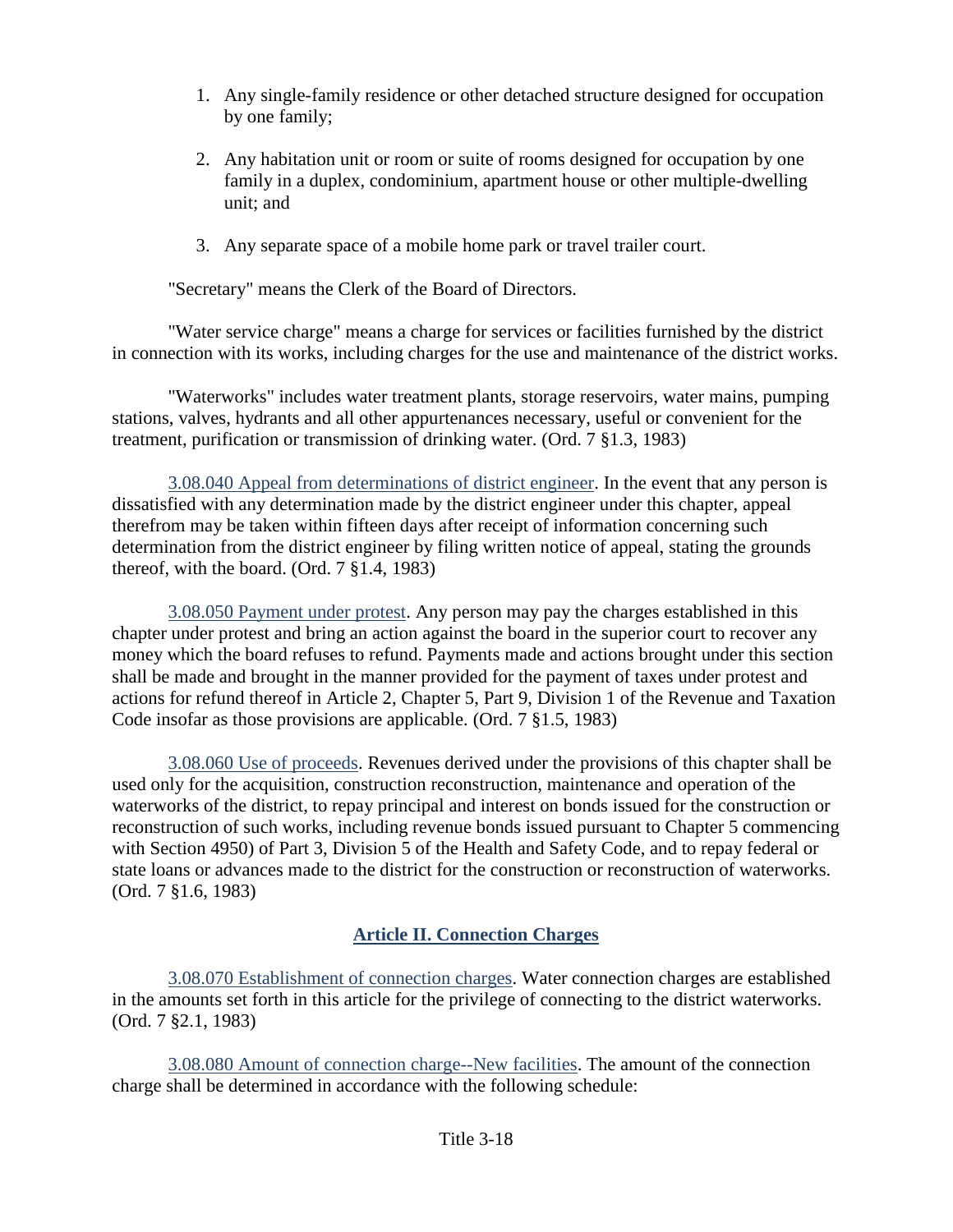A. For each new residential facility, including new facilities added to existing multiple dwellings, three thousand dollars plus one hundred fifty dollars per fixture unit where the number of fixture units exceeds eighteen as determined and defined under the Uniform Plumbing Code, Table 4-1;

B. For each new commercial facility, twelve dollars multiplied by the estimated number of gallons of water used per day of average daily flow; provided, however, that the connection charge shall be not less than three thousand dollars.

C. For each new public facility, including new facilities added to existing public facilities, the connection charge shall be based on the commercial facility rate, except that the board may, by resolution, amend, modify or waive connection charges for a particular public facility.

D. For any water connection permit issued for each residential structure identified as an accessory structure by the County Planning Department, specifically intended for (1) one or twoperson households meeting the Income and Asset Guidelines requirements established by the Board of Supervisors resolution for lower income households; (2) senior households where one household member is sixty-two years of age or older, that meet the Income and Asset Guidelines requirements for moderate or lower income households; or (3) one or two persons sharing residency with the property owner and who are related by blood, marriage or operation of law, or have evidence of a stable family relationship with the property owner; and (4) meeting all other requirements as specified by County Ordinance No. 4282; the connection charges will be as follows:

- 1. One-third for one bedroom; or
- 2. Two-thirds for two bedrooms

of the new residential connection charge described in Section 3.08.080 paragraph A of District Code for water connection charges. (Ord. 46 §1, 1994: Ord. 40 §2.2, 1993: Ord. 33 §1, 1990: Ord. 7 §2.2, 1983)

<span id="page-30-0"></span>3.08.090 Amount of connection charge--Expanded facilities. The connection charge for additions to existing residential facilities shall be one hundred fifty dollars per additional

fixture unit and applied to the sum of existing and proposed fixture units in excess of eighteen fixture units connected under the terms of this chapter. The connection charge for expansion of uses by existing commercial facilities shall be twelve dollars per additional gallon per day used with no minimum charge. (Ord. 40 §2.2, 1993, Ord. 7 §2.3, 1983)

<span id="page-30-1"></span>3.08.100 Removal of fixtures--Disallowance of credits. No reimbursement shall be given for removal of existing fixture units of flow users. (Ord. 7 §2.4, 1983)

<span id="page-30-2"></span>3.08.110 Flow rate--Determination by district engineer. The district engineer shall determine flow rates to be applied to each facility under this article based on the Uniform Plumbing Code or flow data provided by the owner of the facility and acceptable to the district engineer. (Ord. 7 §2.5, 1983)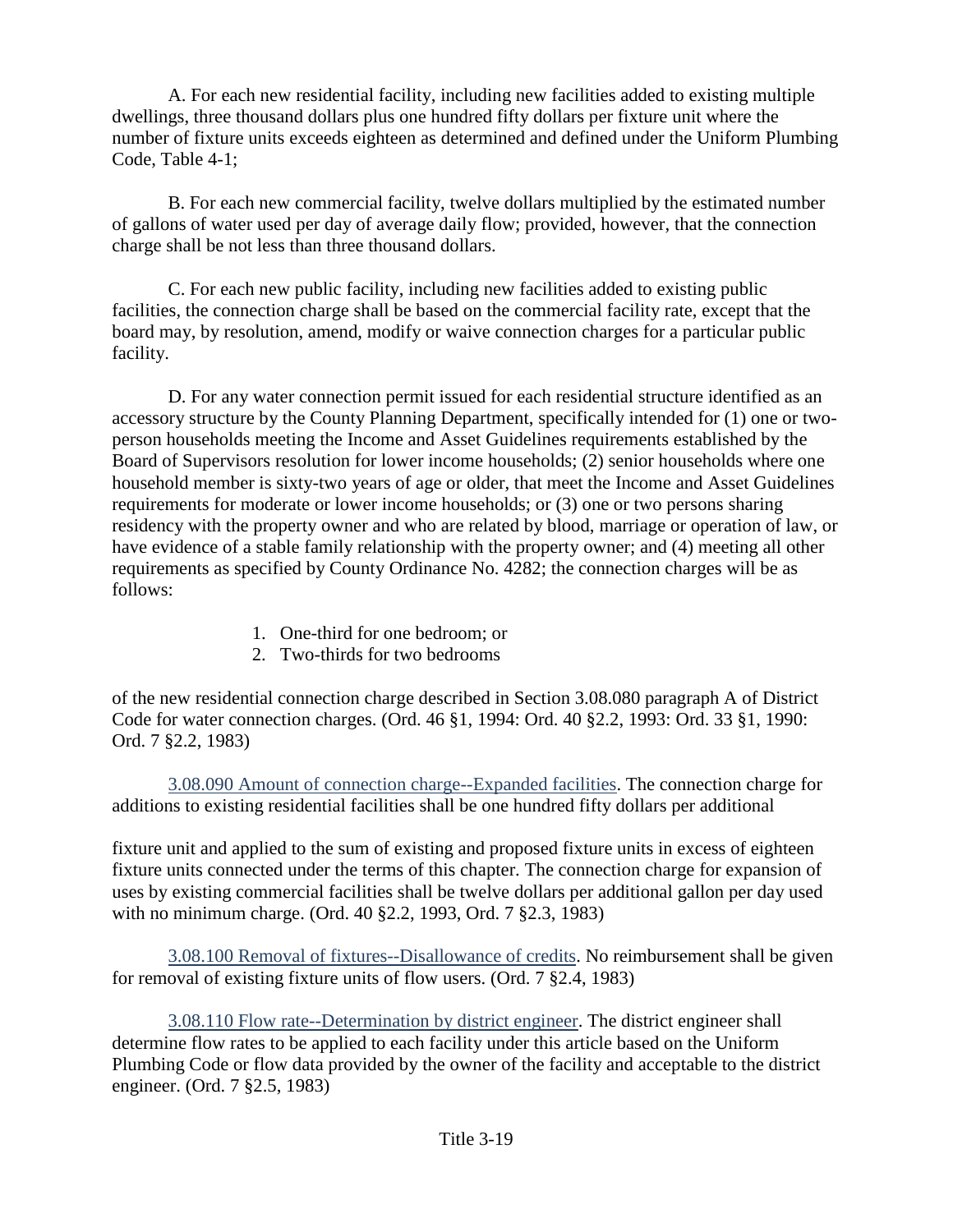#### <span id="page-31-1"></span><span id="page-31-0"></span>3.08.120 Blank

3.08.130 Time of payment. Connection charges shall be due and payable at the time necessary building permits are obtained or, where no building permit is required, prior to actual connection to the district's waterworks. For mobile home parks, connection charges shall be paid, prior to the time of the first connection of a mobile home space, for the total number of mobile home spaces permitted by the terms of the use permit for the mobile home park. The charge to be paid is the charge that is applicable at the time that the charge is paid and the permit obtained. (Ord. 7 §2.7, 1983)

<span id="page-31-2"></span>3.08.140 Special circumstances for payment. When the Board of Directors determines that special circumstances exist with respect to the establishment or collection of the water service connection charges specified in this article, the board may enter into an agreement with any person obligated to pay such charges, providing for the establishment or collection of such water service connection charges in an amount or manner different from that prescribed by this article; specifically, the agreement may provide that the person obligated to pay such charges shall construct various public works on behalf of the district in lieu of payment of part or all of the required connection charges. The district engineer is authorized to negotiate a proposed agreement when he determines that special circumstances exist, but any agreement negotiated by the district engineer must be approved by the board before becoming effective. (Ord. 17 §1, 1985: Ord. 7 §2.8, 1983)

### **Article III. Water Service Charges**

<span id="page-31-4"></span><span id="page-31-3"></span>3.08.150 Establishment of water service charges. Water service charges are established in the amounts set forth in this article for each facility and parcel within the district. (Ord. 7 §3.1, 1983)

<span id="page-31-5"></span>3.08.160 Amount of charge--Residential facilities. The water service charge for each residential facility shall be \$1,692.18 per year, based on a five-eighth inch or three-fourth inch meter. (Ord. 87 §1(part), 2018: Ord. 86 §1(part), 2017: Ord. 84 §1(part), 2015: Ord. 82 §1(part), 2014: Ord. 79 §1(part), 2013: Ord. 76 §1(part), 2011: Ord. 73 §1(part), 2010: Ord. 71 §1(part), 2009: Ord. 69 §1(part), 2008: Ord. 67 §1(part), 2007; Ord. 65 §1(part), 2006: Ord. 63 §1(part), 2005; Ord. 61 §1(part), 2004; Ord. 59 §1(part), 2003; Ord. 57 §1(part), 2002: Ord. 55 §1(part), 2001: Ord. 50 §1(part), 1996: Ord. 48 §1(part), 1995: Ord. 45 §1(part), 1994: Ord. 42 §1(part), 1993: Ord. 37 §1(part), 1992: Ord. 35 §1(part), 1991: Ord. 30 §1(part), 1990: Ord. 28 §1(part), 1989: Ord. 25 §1(part), 1988: Ord. 23 §1(part), 1987: Ord. 19 §1(part), 1986: Ord. 15 § 1(part), 1985: Ord. 12 §1(part), 1984: Ord. 7 §3.2, 1983)

<span id="page-31-6"></span>3.08.170 Amount of charge--Commercial facilities. The water service charge for each commercial facility shall be based upon the previous calendar year's water use by such facility and shall be computed by the district engineer in accordance with the following schedule:

- A. Five-eighth inch or three-fourth inch meter:
	- 1. A charge of \$441.48 per year for each such facility, plus \$10.42 per hundred cubic feet of water used by each facility.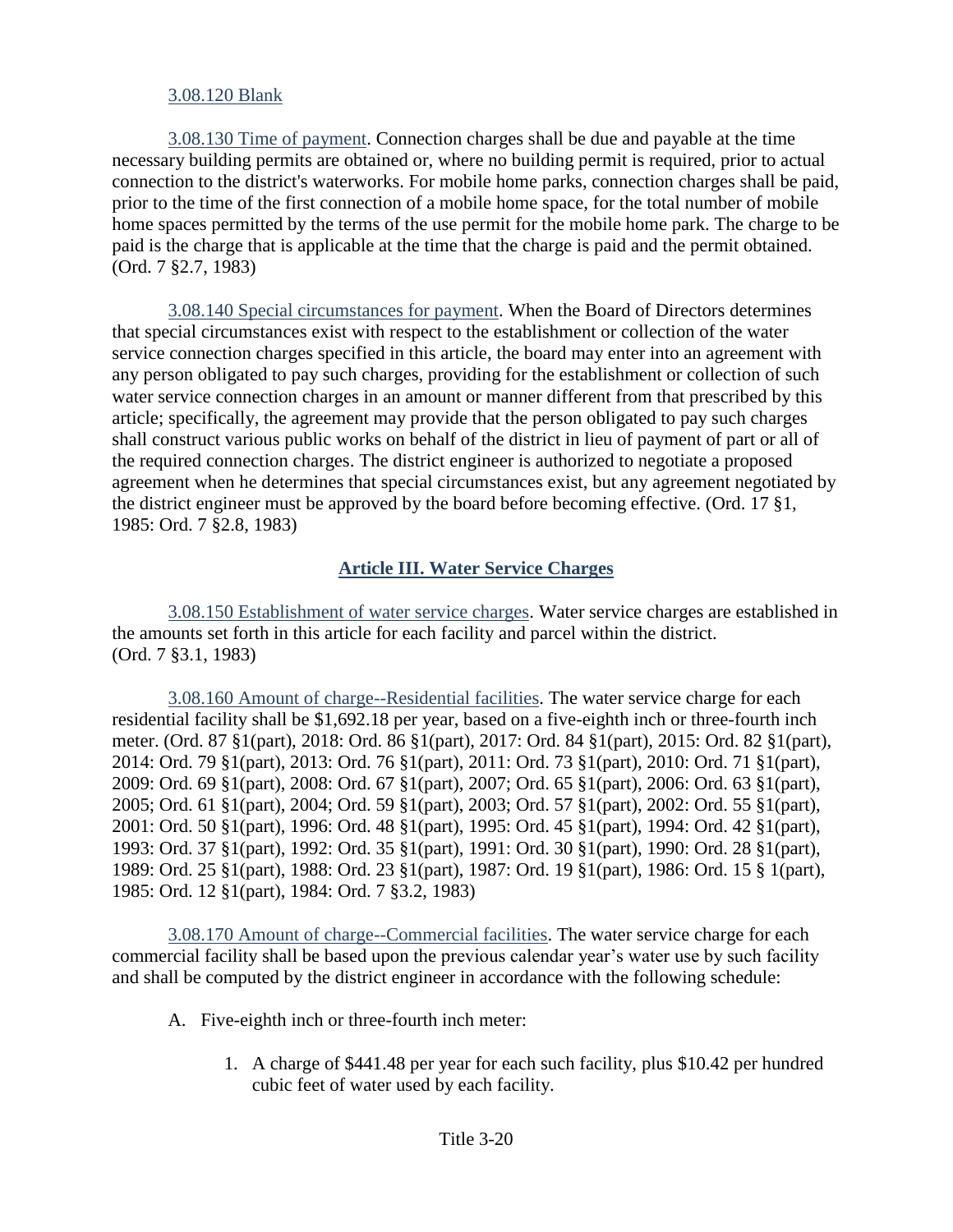- B. Two-inch meter:
	- 1. A charge of \$441.48 per year for each such facility, plus \$10.42 per hundred cubic feet of water used by each facility. (Ord. 87 §1(part), 2018: Ord. 86 §1(part), 2017: Ord. 84 §1(part), 2015: Ord. 82 §1(part), 2014: Ord. 79 §1(part), 2013: Ord. 76 §1(part), 2011: Ord. 73 §1(part), 2010: Ord. 71 §1(part), 2009: Ord. 69 §1(part), 2008: Ord. 67 §1(part), 2007: Ord. 65 §1(part), 2006: Ord. 63 §1(part), 2005: Ord. 61 §1(part), 2004: Ord. 59 §1(part), 2003: Ord. 57 §1(part), 2002: Ord. 50 §1(part),1996: Ord. 48 §1(part), 1995: Ord 45 §1(part), 1994: Ord. 42 §1,(part), 1993: Ord. 37 §1(part), 1992: Ord. 35 §1(part), 1991: Ord. 30 §1(part), 1990: Ord. 28 §1(part), 1989: Ord. 25 §1(part), 1988: Ord. 23 §1(part), 1987: Ord. 19 §1(part), 1986: Ord. 15 1§(part), 1985: Ord. 12 §1(part), 1984: Ord. 7 §3.3, 1983)

<span id="page-32-0"></span>3.08.180 Amount of charge--School facilities. The annual water service charge for each school, whether public or private, shall be \$441.48 per year plus \$10.42 per hundred cubic feet of water used by such facility. (Ord. 87 §1(part), 2018: (Ord. 86 §1(part), 2017: (Ord. 84 §1(part), 2015: (Ord. 82 §1(part), 2014: (Ord. 79 §1(part), (Ord. 76 §1(part), 2011: (Ord. 73 §1(part), 2010: (Ord. 71 §1(part), 2009: (Ord. 69 §1(part), 2008: (Ord. 67 §1(part), 2007: (Ord. 65 §1(part), 2006: (Ord. 63 §1(part), 2005: Ord. 61 §1(part), 2004: Ord. 59 §1(part), 2003: Ord. 57 §1(part), 2002: Ord. 55 §1 (part), 2001: Ord. 50 §1(part), 1996: Ord. 48 §1(part), 1995: Ord 45 §1(part), 1994: Ord. 42 §1(part), 1993: Ord. 37 §1(part), 1992: Ord. 35 §1(part), 1991: Ord. 30 §1(part), 1990: Ord. 28 §1(part), 1989: Ord. 25 §1(part), 1988: Ord. 23 §1(part), 1987: Ord. 19 §1(part), 1986: Ord. 15 §1(part), 1985: Ord. 12 §1(part), 1984: Ord. 7 §3.4, 1983)

<span id="page-32-1"></span>3.08.190 Vacancy factor. A vacancy factor is included in the amounts of the water service charges set forth in this article and, therefore, water service charges set forth in this article and, therefore, water service charges shall not be stopped and started as a facility becomes vacant.(Ord. 7 §3.5, 1983)

<span id="page-32-2"></span>3.08.200 Metered water. Where water service charges are based upon the amount of water used by a commercial facility, such amount shall be the volume of water consumed by the facility as indicated by a meter for the facility. Where such metering is not provided or where newly constructed facilities are involved, the volume of water consumed by the commercial facility shall be determined on the basis of a reasonable estimate thereof made by the district engineer. (Ord. 7 §3.6, 1983)

# **Article IV. Billing and Collection of Water Service Charges**

<span id="page-32-4"></span><span id="page-32-3"></span>3.08.210 Billing. In the event that the district does not elect, pursuant to Section 3.08.250(A) of this chapter, to collect current water service charges on the tax roll, the district shall bill for such charges. The regular billing period for water service charges shall be for each calendar month, annually or as determined by the board. Schools and other public institutions may also be required to pay annually. (Ord. 7 §4.1, 1983)

<span id="page-32-5"></span>3.08.220 Opening and closing bills. Opening and closing bills for less than the normal billing period shall be for not less than one month. (Ord. 7 §4.2, 1983)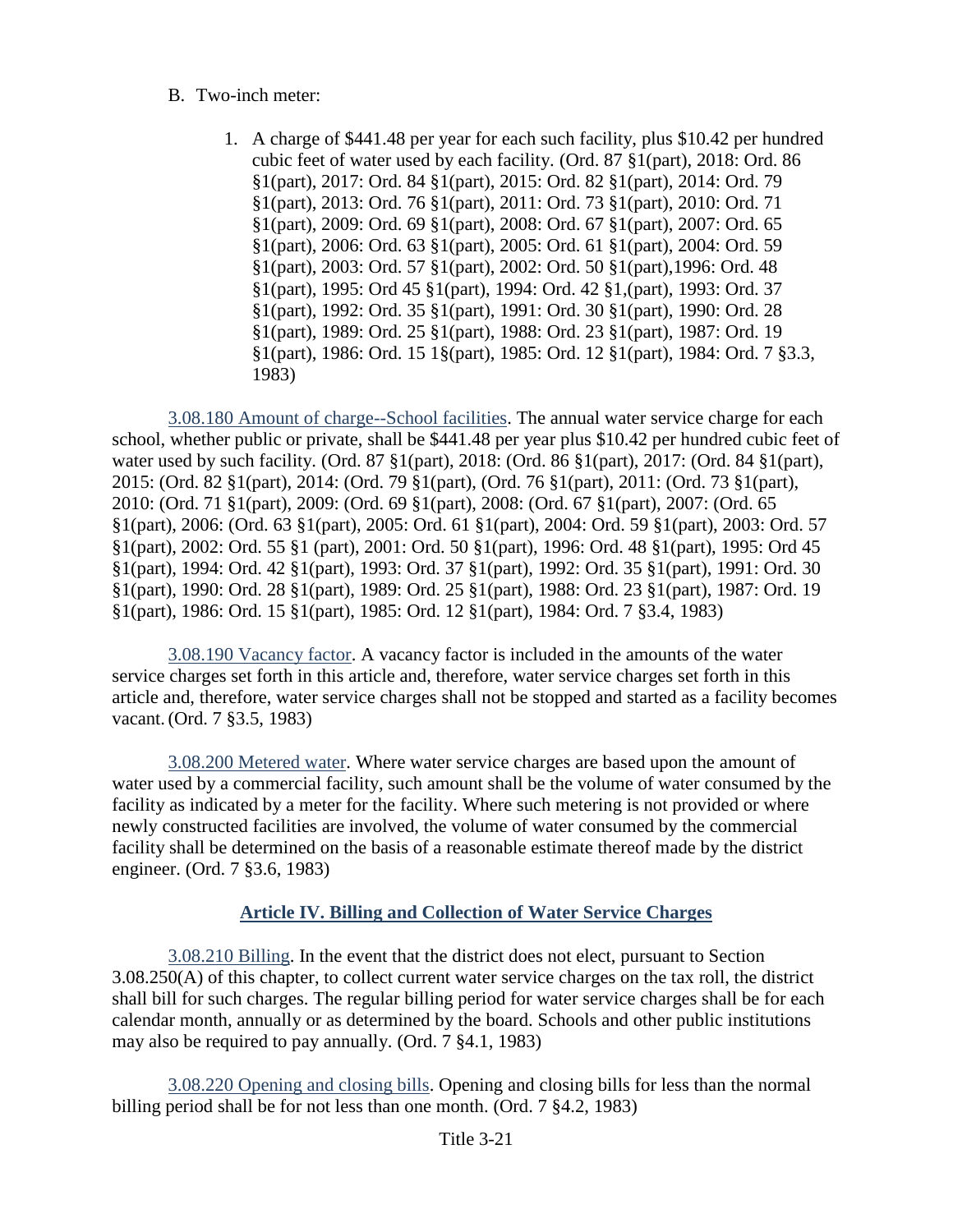<span id="page-33-0"></span>3.08.230 Period of billing. Amounts of water service charges covering the period from the time of connection through the thirtieth day of the following June shall be added to the next billing period. (Ord. 7 §4.3(part), 1983)

<span id="page-33-1"></span>3.08.240 Method of billing. When charges are not collected on the tax roll, the district shall provide bills for the billing period covered thereby. Each such bill shall bear the time period covered thereby and the amount due for such period. The charges represented by each such bill shall be due and payable on the first day of the month of the billing period covered thereby, except as otherwise provided. (Ord. 7 §4.3(part), 1983)

#### <span id="page-33-2"></span>3.08.250. Collection of charges with general taxes.

A. Collection upon Board Approval. The district may, by ordinance approved by a twothirds vote of the members of the board, elect to have water service charges for the forthcoming fiscal year and/or delinquent water service charges collected on the tax roll on which its general taxes are collected, in the same manner, by the same persons, and at the same time as, together with and not separately from, its general taxes.

B. Report. In the event of an election by the Board pursuant to subsection (A) of this section, the district shall cause a written report to be prepared and filed with the secretary, which report shall contain a description of each parcel of real property receiving services and facilities and the amount of the current and/or delinquent water service charges for each parcel computed in conformity with the provisions of this chapter. The real property may be described by reference to county assessor's maps or by reference to plats or maps on file with the secretary.

C. Notice. The secretary shall cause notice of the filing of the report referred to in subsection (B) of this section and of the time and place of hearing thereon to be published once a week for two successive weeks prior to the date set for hearing, in the Santa Cruz Sentinel, a newspaper of general circulation, printed and published in the county within which the district is located.

D. Hearing. At the time of the hearing, the board shall hear and consider all objections or protests, if any, to the report referred to in the notice and may continue the hearing from time to time.

E. Final Determination of Charges. Upon the conclusion of the hearing on the report, unless protest is made by the owners of a majority of the separate parcels of property described in the report, the board will adopt, revise, change, reduce or modify any water service charge or overrule any or all objections and shall make its determination upon each charge as described in the report, which determination shall be final.

F. Filing of Report with County Auditor. On or before the tenth day of August in each year following the final determination of the board, the secretary shall file with the auditor a copy of the report with a statement endorsed thereon over her signature that it has been finally adopted by the board, and the auditor shall enter the amounts of the water service charges against the respective lots or parcels of land as they appear on the current assessment roll.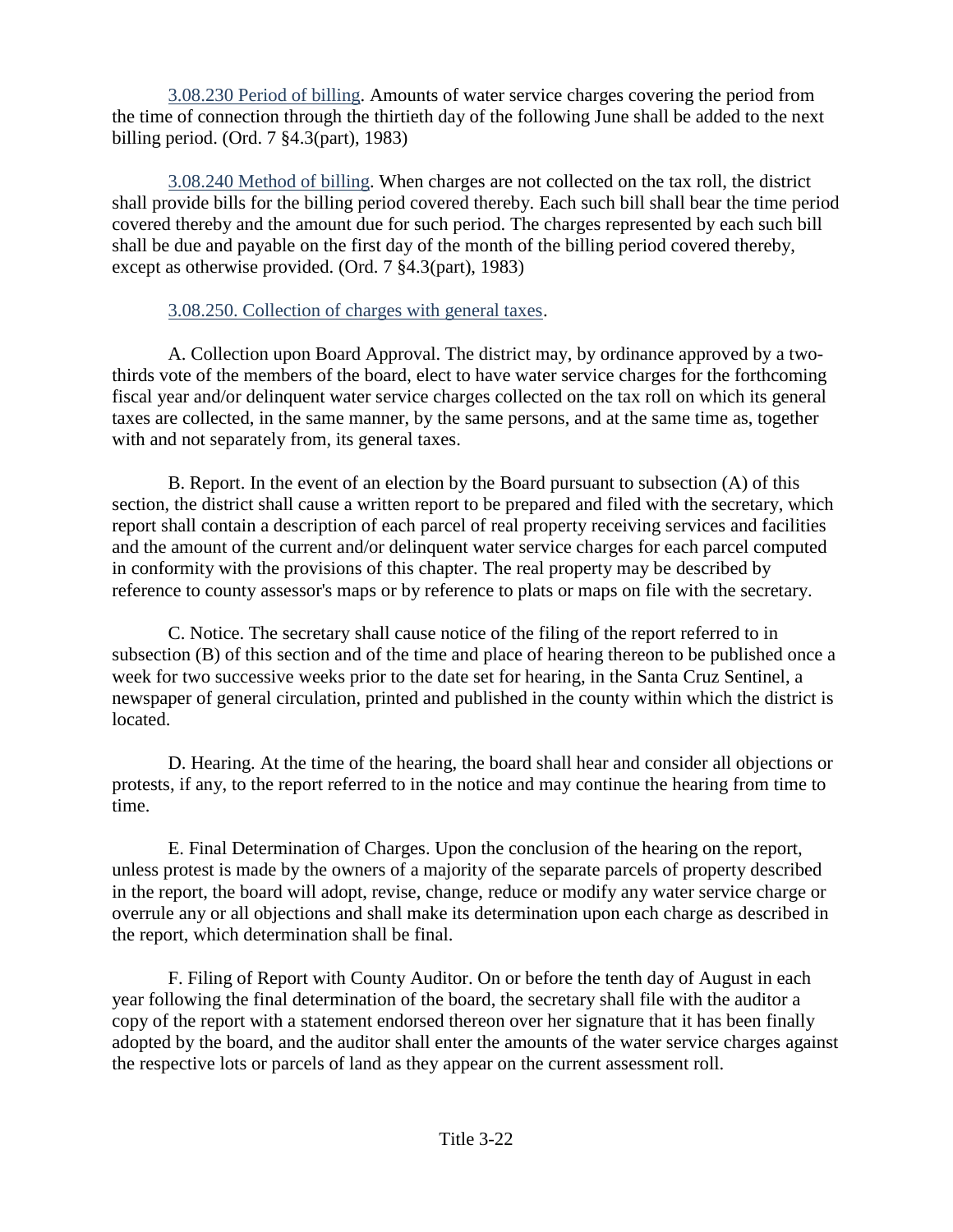G. Parcels Not on Roll. If the property is not described on the roll, the auditor shall enter the description thereon together with the amounts of the water service charges, as shown on the report.

H. Parcels Outside the District. Where any such parcels are outside the boundaries of the district; they shall be added to the assessment roll of the entity for the purpose of collecting such water service charges.

I. Lien. The amount of the charges shall constitute a lien against the lot or parcel of land against which the water service charge has been imposed as of noon on the first Monday in March immediately preceding the date of levy. The tax collector shall include the amount of the water service charges on bills for taxes levied against the respective lots and parcels of land.

J. Tax Bill. Thereafter, the amount of the water service charges shall be collected at the same time and in the same manner and by the same persons as, together with and not separately from, the general taxes for the district, and shall be delinquent at the same time and there-after be subject to the same penalties for delinquency.

K. Collection. All laws applicable to the levy, collection and enforcement of general taxes of the district, including, but not limited to, those pertaining to the matters of delinquency, correction, cancellation, refund and redemption, are applicable to such water service charges.

L. Compensation of County. The tax collector may, in his discretion, issue separate bills for such water service charges and separate receipts for collection on account of such charges. The county shall be compensated for services rendered in connection with the levy, collection and enforcement of such charges for the district in an amount to be fixed by agreement between the board of supervisors and the Board of Directors of the district. The compensation shall not exceed one percent of all money collected. The compensation shall be paid into the county salary fund. (Ord. 7 §4.4--4.15, 1983)

<span id="page-34-0"></span>3.08.260 Collection with utility services furnished by another entity. The board may provide for the collection of water service charges with the rates for any other utility service furnished by a publicly or privately owned public utility with the written consent and agreement of the public utility owner, which agreement shall establish the terms and conditions upon which such collections shall be made. Such agreement may provide that the district water service charges shall be itemized, billed upon the same bill and collected as one item, together with and not separately from such other utility service. Such agreement may provide for compensation to such other utility owner for making such collections, and for discontinuance of the other utility service in the event that all or part of the district water service charge is not paid. (Ord. 7 §4.16, 1983)

<span id="page-34-1"></span>3.08.270 Collection with utility services furnished by district. The board may provide that the water service charges shall be collected with the rates for any other utility service rendered by the district and that all the rates shall be itemized, billed upon the same bill and collected as one item, together with and not separately from such other utility service. (Ord. 7 §4.17, 1983)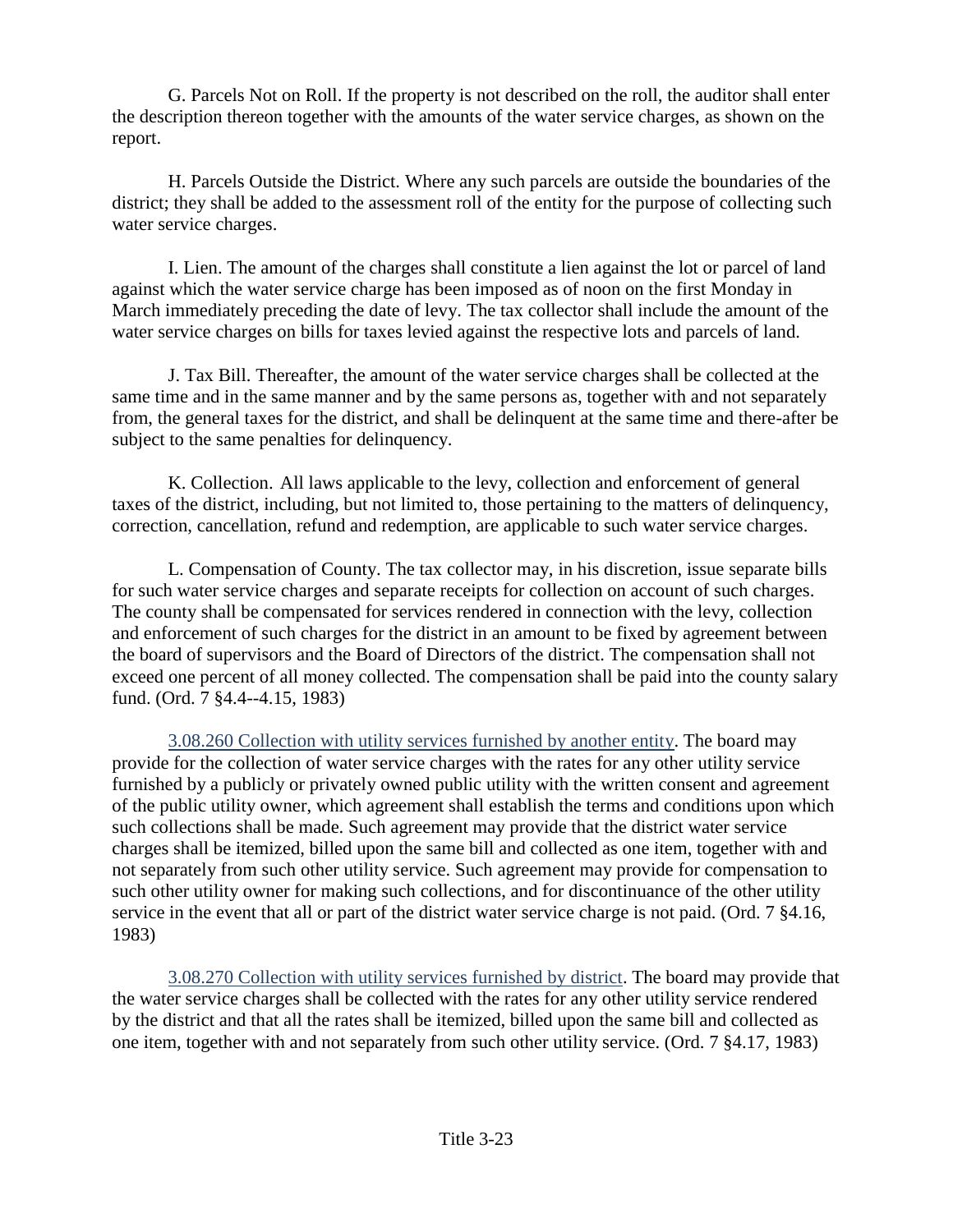#### **Article V. Remedies and Penalties for Nonpayment and Delinquency of Water Service and Connection Charges**

<span id="page-35-1"></span><span id="page-35-0"></span>3.08.280 Delinquency--Defined--Penalty and interest. All charges (other than water service charges for which provision is made, prior to delinquency for collection thereof on the tax rolls on which general district taxes are collected) which are not paid on or before the twentieth day following the date such charge was due and payable shall be delinquent and a penalty of twenty percent of the charge shall be imposed on the twenty-first day following the date such charge was due and payable. In addition, a penalty of one and five-tenths percent (1.5%) per month of the basic charge plus the twenty percent penalty shall be imposed on the thirtieth day following the date such charge was due and payable and on each thirtieth day thereafter until there is payment in full of the charge plus all penalties. (Ord. 7 §5.1, 1983).

<span id="page-35-2"></span>3.08.290 Delinquent charges--Lien. If charges remain delinquent for a period of sixty days, the charges shall constitute a lien against the lot or parcel of land against which same was imposed, upon recording thereof with the county recorder. Such lien shall have the force, effect and priority of a judgment lien and shall continue for three years from the time of recording unless sooner released or otherwise discharged. A statement of the district's bills to each property owner shall give notice of the lien provided by this section. (Ord. 7 §5.2, 1983)

<span id="page-35-3"></span>3.08.300 Delinquency--Disconnection. The district may disconnect any premises from the water system if charges are not paid after they shall have become delinquent. The district engineer shall estimate the cost of disconnection of such premises and cost of reconnecting it thereto, and the owner of the premises shall deposit the cost as estimated of disconnection and reconnection before such premises are reconnected to the water system. In the event such arrearages are paid and premises are reconnected to the water system, the district engineer shall refund any part of the deposit remaining after payment of all costs of disconnection and reconnection. (Ord. 7 §5.4, 1983)

<span id="page-35-4"></span>3.08.310 Habitation after disconnection to constitute public nuisance--Abatement. During the period of nonconnection or disconnection, habitation of such premises by human beings shall constitute a public nuisance, whereupon the board shall cause proceedings to be brought for the abatement of the occupancy of the premises by the human beings. In such event, and as a condition of connection or reconnection, there shall be paid to the district reasonable attorneys' fees and costs of suit arising in the action. (Ord. 7 §5.5, 1983)

<span id="page-35-5"></span>3.08.320 Unpaid charges--Collection by suit. The district may collect unpaid charges by suit, in which event it shall have judgment for the cost of the suit and reasonable attorneys' fees. (Ord. 7 §5.3, 1983)

<span id="page-35-6"></span>3.08.330 Collection of delinquent charges--Other remedies. The district may provide otherwise for the collection of delinquent charges. All remedies provided in this chapter for their enforcement and collection are cumulative and may be pursued alternatively or collectively as the district determines. (Ord. 7 §5.6, 1983)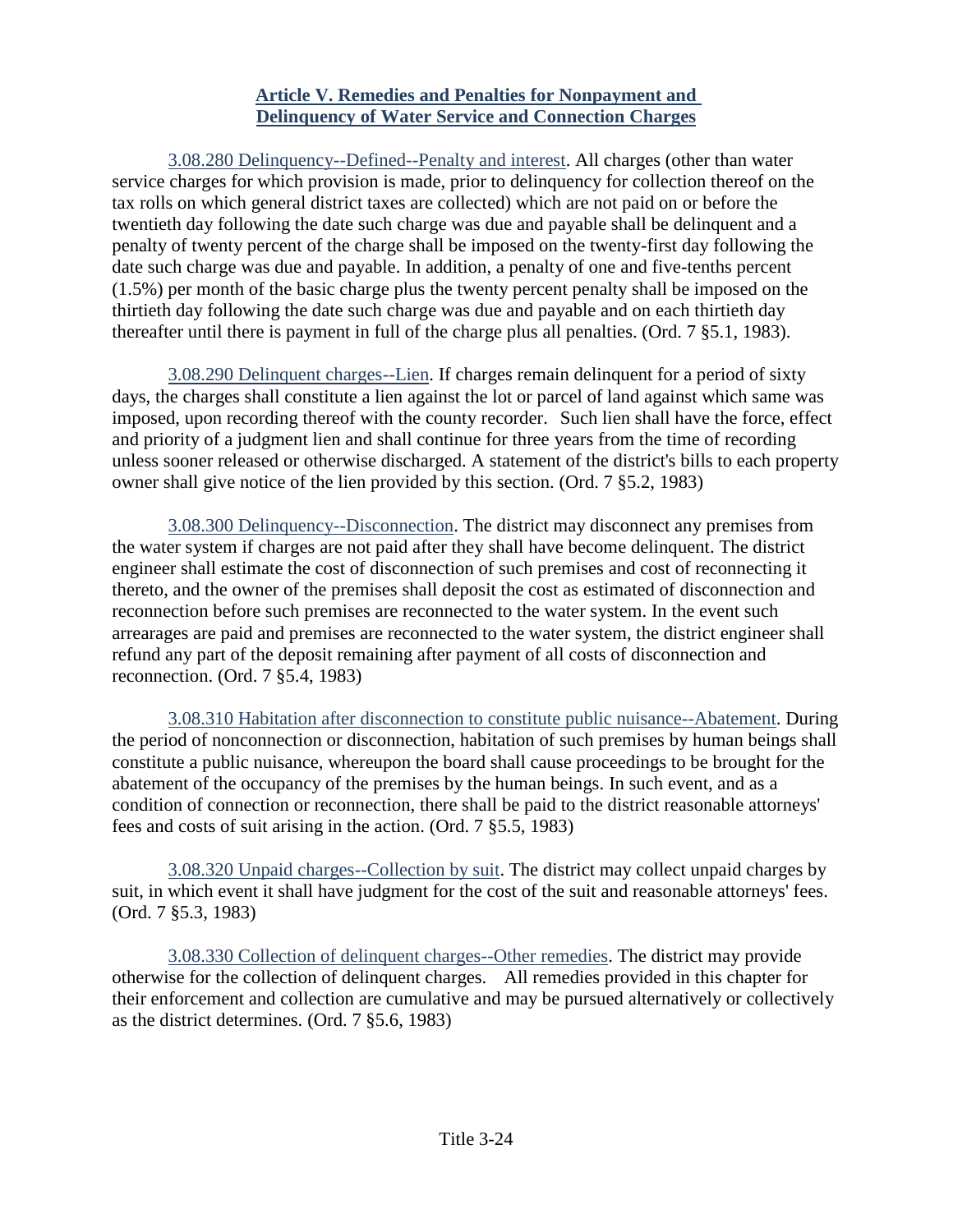## **Article VI. Refunds**

3.08.340 Water service charge refunds. If a parcel is not physically connected to the District water system and the owner or resident of the property has been charged and paid water service charge, then the owner or resident who paid the water service charge has the right to a refund of an overpayment of water service charges (Ord. 61 §1(part), 2004)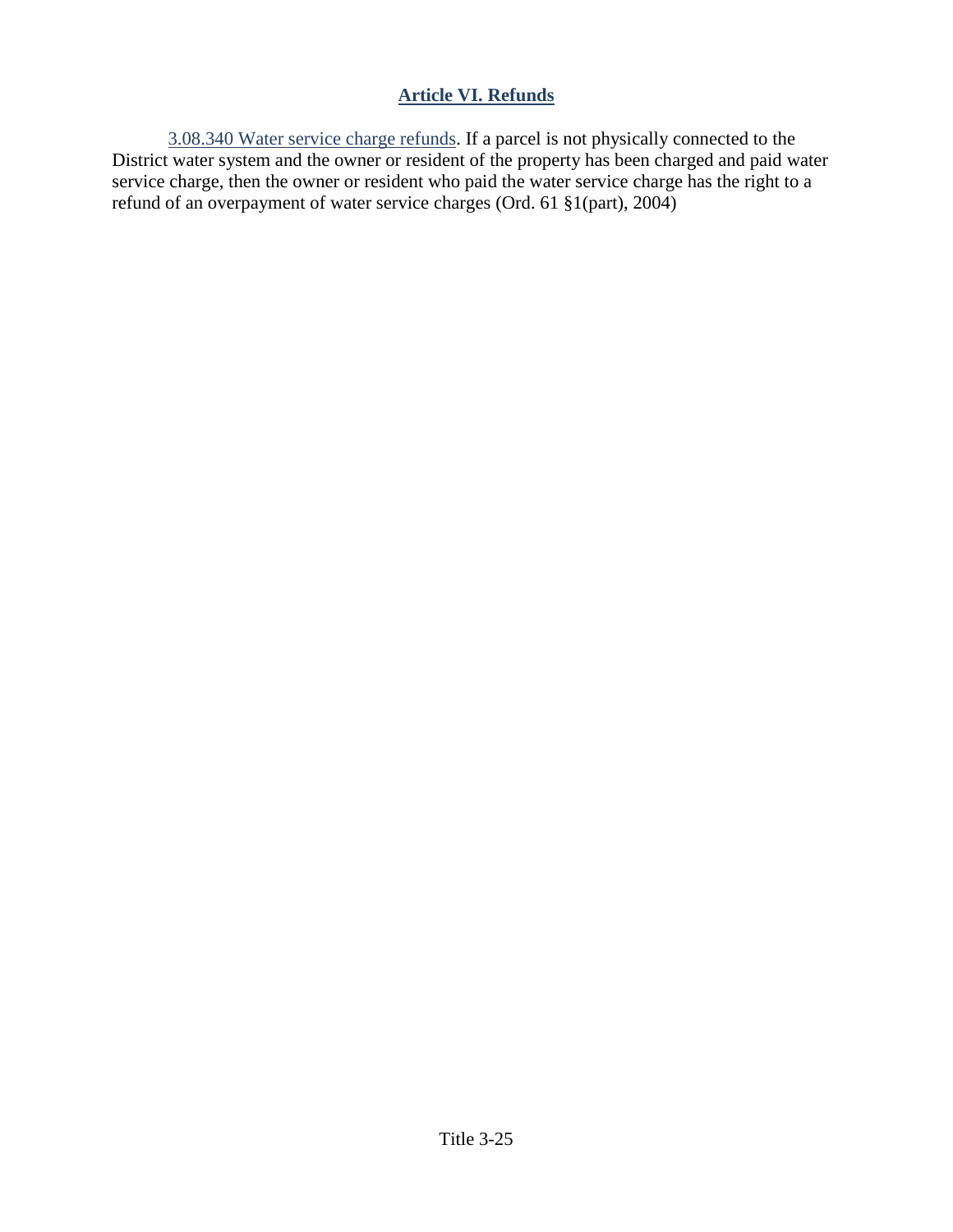# **Title 4 Sewer Service District**

#### Chapters:

| 4.04 | <b>Sewer Service Rules and Regulations</b> |
|------|--------------------------------------------|
| 4.08 | Sewer Service and Connection Charges       |

### **Chapter 4.04 Sewer Service Rules and Regulations**

#### Sections:

#### ARTICLE I. GENERAL PROVISIONS

- 4.04.010 Title citation.
- 4.04.020 Purpose.
- 4.04.030 Definitions.
- 4.04.040 Rules and regulations adopted.
- 4.04.050 Suspension or modification of provisions--Application--Procedure.
- 4.04.060 Suspension or modification of provisions-- Board to have authority.
- 4.04.070 Adjustments and exceptions--Rights retained--Application.
- 4.04.080 Conflict with state codes.
- 4.04.090 Violation--Penalty.

## ARTICLE II. PERMITS

- 4.04.100 Permit required for connection.
- 4.04.110 Property to be within district--Exceptions.
- 4.04.120 Application.
- 4.04.130 Issuance.
- 4.04.140 Compliance.
- 4.04.150 Agreement with district.
- 4.04.160 Time limit.
- 4.04.170 Street excavation.
- 4.04.180 Encroachment.

## ARTICLE III. GENERAL REGULATIONS FOR BUILDING SEWERS

- 4.04.190 Construction requirements.
- 4.04.200 Inspection of connections.
- 4.04.210 Costs to be borne by owner.
- 4.04.220 Maintenance.
- 4.04.230 Separate sewers required when.
- 4.04.240 Old building sewers to meet requirements.
- 4.04.250 Backflow protection devices required when.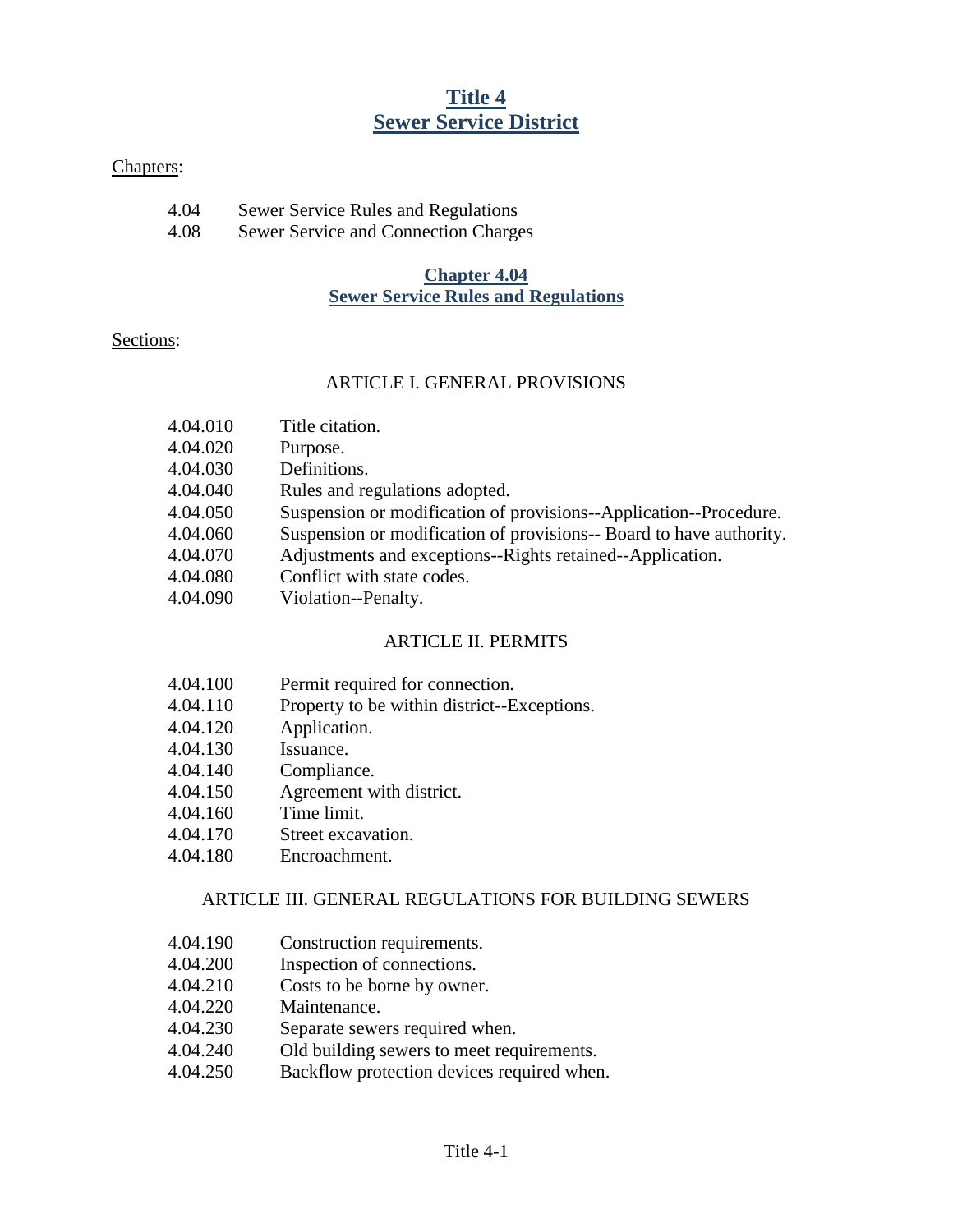### ARTICLE IV. CONSTRUCTION OF SEWERS AND APPURTENANCES

- 4.04.260 Authorization to construct and connect.
- 4.04.270 Plans and specifications.
- 4.04.280 Inspection.
- 4.04.290 Agreement with district prior to construction.
- 4.04.300 Fees.
- 4.04.310 Construction contracts.
- 4.04.320 Stakes.
- 4.04.330 Oversize sewers.
- 4.04.340 Construction by district when.
- 4.04.350 Construction by district--Plans and specifications.
- 4.04.360 Construction by district--Contracts.

#### ARTICLE V. USE OF SEWERS

- 4.04.370 Unpolluted water prohibited.
- 4.04.380 Discharge of other than domestic sewage-- Permission granted when.
- 4.04.390 Connection of swimming pools and equipment.
- 4.04.400 Accidental spills.
- 4.04.410 Types of wastes prohibited.
- 4.04.420 Conflicting provisions--District engineer requirements applicable when.
- 4.04.430 Admission of wastes.
- 4.04.440 Suspension of service.

#### ARTICLE VI. TREATMENT OF WATERS AND WASTE

- 4.04.450 Preliminary treatment and control-- Exemptions.
- 4.04.460 Preliminary treatment facilities--Approval for construction--Maintenance.
- 4.04.470 Preliminary treatment facilities--Minimum requirements.
- 4.04.480 Control manholes.
- 4.04.490 Measurements and tests.
- 4.04.500 Abandoned interceptors.
- 4.04.510 Special treatment agreements with district.
- 4.04.520 Right of entry for inspection.
- 4.04.530 Noncompliance--Lien.

### ARTICLE VII. REPAYMENT FEES WHERE MAIN SEWER CONSTRUCTED BY OTHER THAN DISTRICT

- 4.04.540 Definitions.
- 4.04.550 Conditions.
- 4.04.560 Agreement with district.
- 4.04.570 Payment.
- 4.04.580 Time of payment to installer.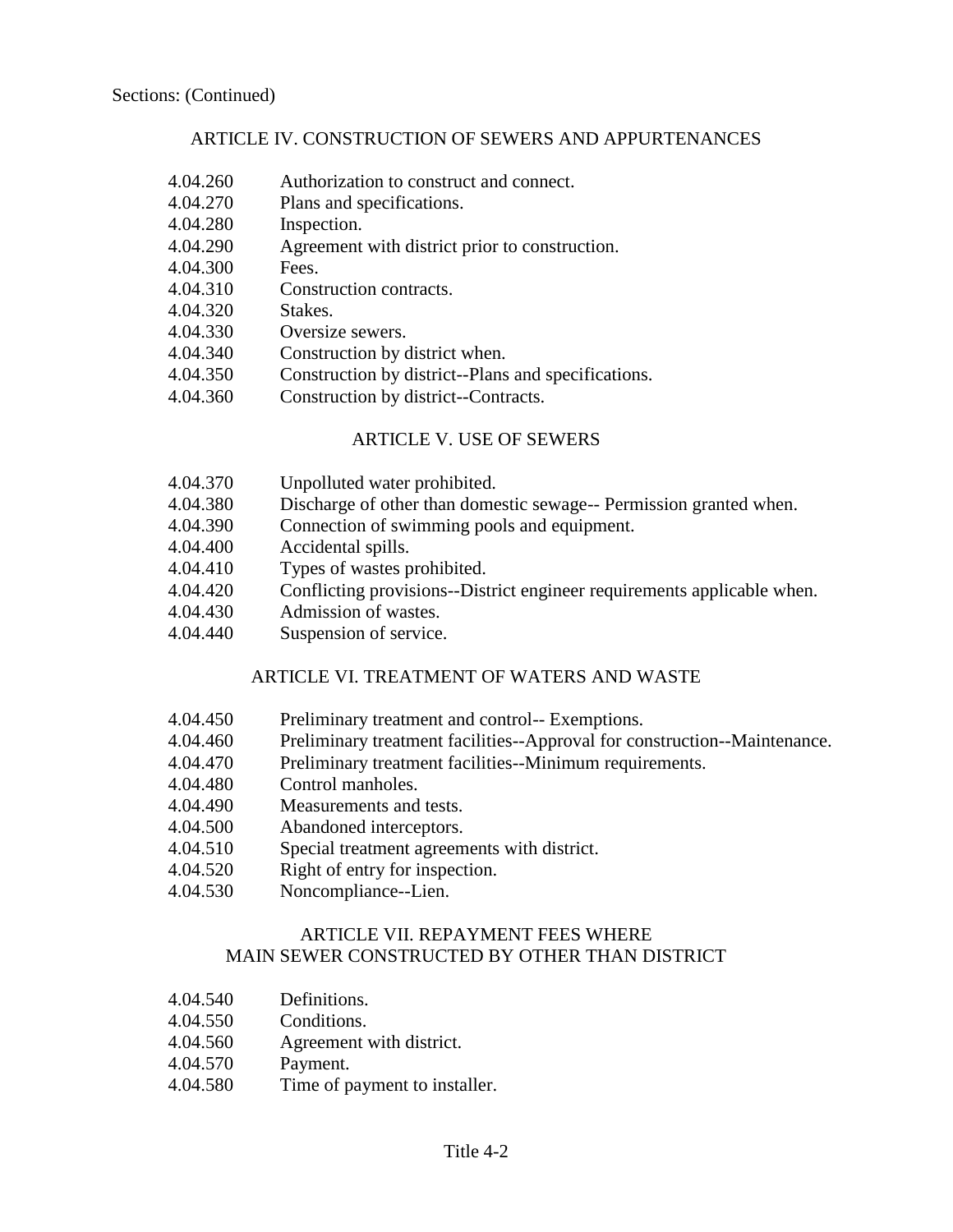| 4.04.590 | Termination of payments to installer. |
|----------|---------------------------------------|
| 4.04.600 | Appeal of number of connections.      |
| 4.04.610 | No right created.                     |

### ARTICLE VIII. REPAYMENT FEES WHERE MAIN SEWER CONSTRUCTED BY DISTRICT

| 4.04.620 | Applicability of fee.                          |
|----------|------------------------------------------------|
| 4.04.630 | Extended or enlarged sewers--Constructed when. |
| 4.04.640 | Repayment plan.                                |

### ARTICLE IX. ANNEXATIONS

| 4.04.650 | Conditions.      |
|----------|------------------|
| 4.04.660 | Fees.            |
| 4.04.670 | Rights reserved. |

## **Article I. General Provisions**

4.04.010 Title citation. The ordinance codified in this chapter may be cited as the "Davenport County Sanitation District Sewer Regulation Ordinance". (Ord. 1 §1.1, 1979)

4.04.020 Purpose. This chapter is intended to provide rules and regulations for the use and construction of sanitary sewer facilities hereafter installed, altered or repaired within the district, and to supplement general county ordinances, rules or regulations applicable thereto. This chapter shall not apply retroactively and, in the event of an alteration or repair hereafter made, it shall apply only to the new materials and methods used therein. (Ord. 1 §1.3, 1979)

4.04.030 Definitions. Unless the context otherwise indicates, the words and phrases defined in this section shall, for the purpose of this chapter, have the meanings respectively ascribed to them by this section. For the purpose of this chapter, additional terms shall have the meaning indicated in the latest edition of the "Uniform Plumbing Code," adopted by the International Association of Plumbing and Mechanical Officials, copies of which are on file with the district engineer.

"Applicant" means the person making application for a permit for a sewer or plumbing installation and shall be the owner of premises to be served by the sewer for which a permit is requested or his authorized agent.

"Board" means the Board of Directors of the Davenport County Sanitation District.

"Building" means any structure used for human habitation or a place of business or recreation or for other purposes containing sanitary facilities.

"Building sewer" means the total length of sewer from the main sewer to the foundation of the structure to be connected.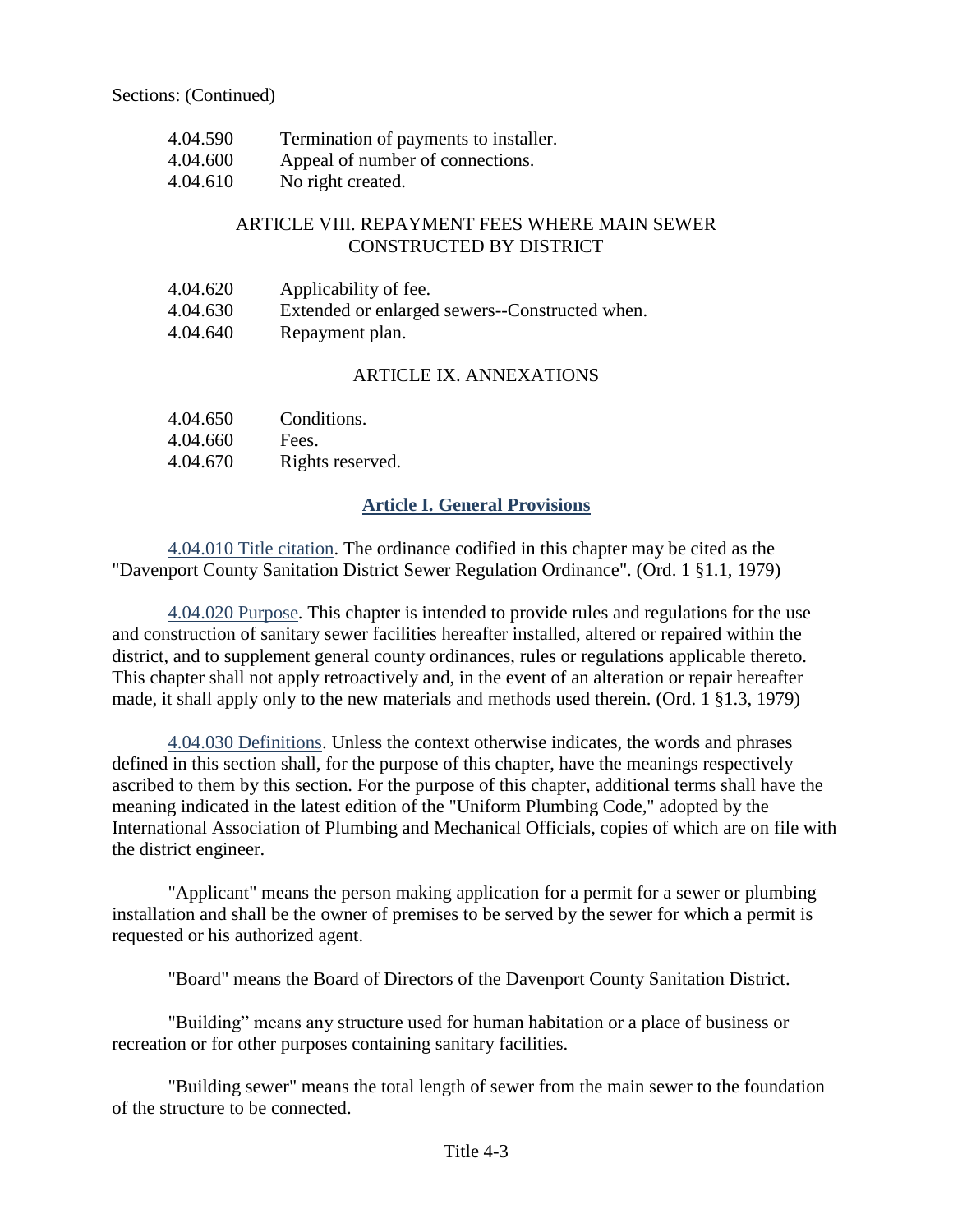"Connector" means any owner of any premise connected to the sewer system.

"Contractor" means any person, firm, corporation, partnership or association duly licensed by the state of California to perform the type of work to be done on sewerage facilities.

"County" means the county of Santa Cruz, California.

"District" means the Davenport County Sanitation District.

"District engineer" means the director of the department of public works of the county or any person designated by the board.

"Main sewer" means a public sewer designed to accommodate more than one building sewer.

"Premise" means any lot, parcel of land, building or establishment.

"Public sewer" means a sewer which is under jurisdiction of the district.

"Sewer" means a conduit for carrying off sewage.

"Unit" or "dwelling unit" means a separate living quarters for one or more persons having a separate kitchen facilities or toilet facilities.

"Work" means any work directly involved with the sewers. (Ord. 1 §2.1--2.18, 1979: Ord 77 §1(part), 2011)

4.04.040 Rules and regulations adopted. The following rules and regulations respecting sewer construction and disposal of sewage and drainage of buildings and connection to the sewage works of the district are adopted, and all work in respect thereto shall be performed as required in this chapter and not otherwise, except as general county ordinance, rule or regulation applies. (Ord. 1 §1.2, 1979)

4.04.050 Suspension or modification of provisions-- Application--Procedure. When any person by reason of special circumstances is of the opinion that any provision of this chapter is unjust or inequitable as applied to his premises, he may make written application to the board stating the special circumstances, citing the provision complained of, and requesting suspension or modification of that provision as applied to his premises. If such application be approved, the board may, by resolution, suspend or modify the provision complained of as applied to such premises to be effective as of the date of the application and continuing for such period as it finds necessary. (Ord. 1 §1.5, 1979)

4.04.060 Suspension or modification of provisions-- Board to have authority. The board may, on its motion, find that by reason of special circumstances any provision of this regulation and chapter should be suspended or modified as applied to a particular premise and may, by resolution, order such suspension or modification for such premises during the period of such special circumstances, or any part thereof. (Ord. 1 §1.6, 1979)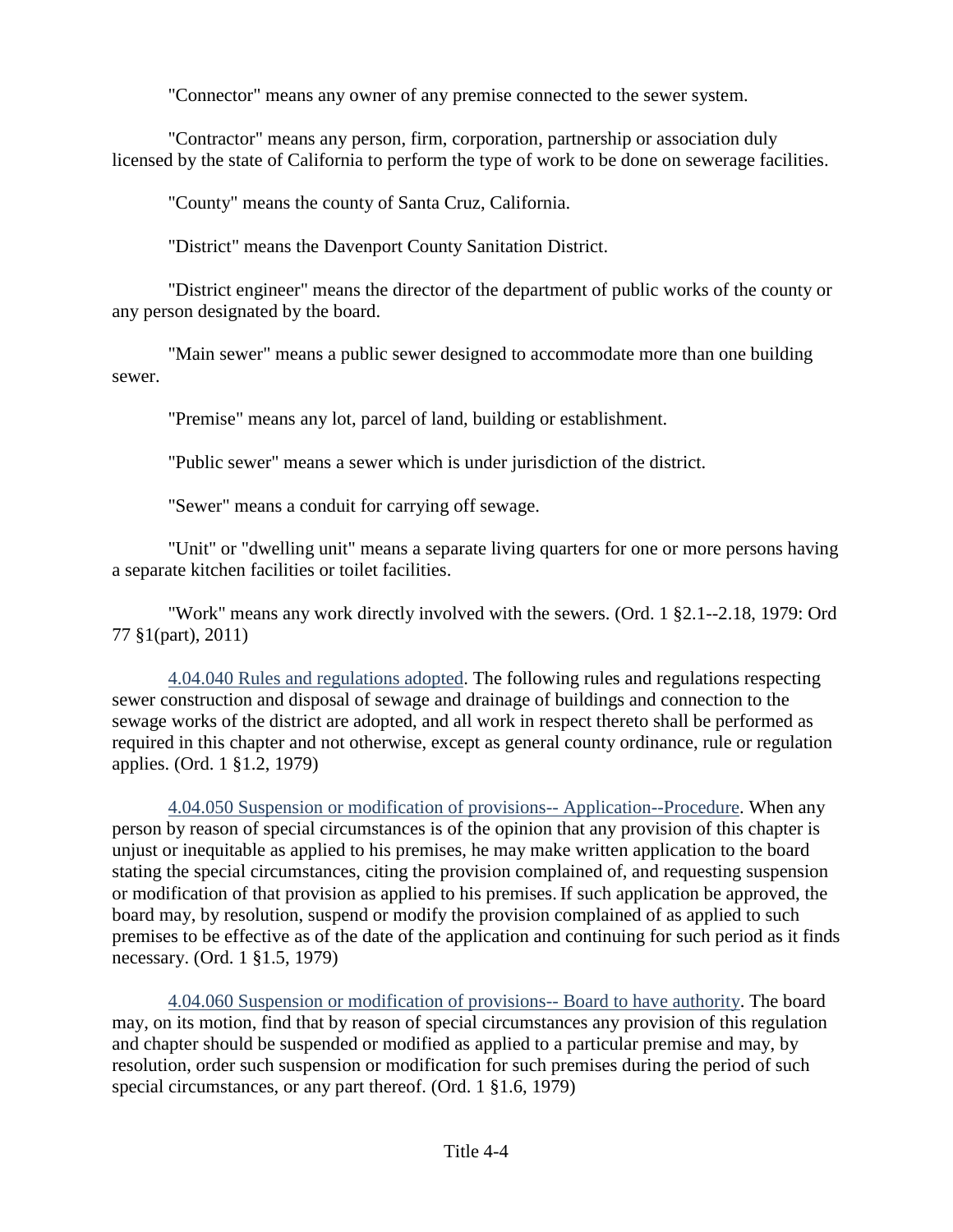4.04.070 Adjustments and exceptions--Rights retained--Application. The District board hereby retains the right to grant adjustments and exceptions to the provisions of this chapter in order to vary or modify the strict application thereof in cases in which there are practical difficulties or unnecessary hardships in the way of such strict application. Application for any adjustment or exceptions shall be made to the district board in the form of a writ- ten application. (Ord. 1 §1.7, 1979: Ord 77 §1(part), 2011)

4.04.080 Conflict with state codes. Any provision in this chapter that is in conflict with the provisions of the State Health and Safety Code or Streets and Highways Code or Governmental Codes or Elections Code, due to revisions made in the codes, shall be automatically superseded by the provisions in the code until such time as this chapter can be revised. (Ord. 1 §1.9, 1979)

4.04.090 Violation--Penalty. Except as this chapter may otherwise permit, following the effective date of the ordinance codified in this chapter, it shall be unlawful for any person to connect to the sanitation district sewerage facilities except in the manner provided by this chapter. Any person violating the provisions of this chapter shall be deemed guilty of a misdemeanor and shall, upon conviction thereof, be punished by a fine not to exceed one thousand dollars or by imprisonment not to exceed thirty days, or by both such fine and imprisonment. (Ord. 1 §1.4, 1979)

## **Article II. Permits**

4.04.100 Permit required for connection. No person or public corporation shall be permitted to connect to, use or maintain a connection to the sewerage facilities of the district without the permits required and issued as herein-after provided. (Ord. 1 §6.1, 1979)

4.04.110 Property to be within district--Exceptions.

A. Except as provided in subsection (B) of this section, no permit shall be valid unless the real property served by use of the permit is included within the boundaries of the district.

B. Upon a finding that the public health, safety and welfare so require, the Board of Directors may permit a public agency located outside the boundaries of the district to connect to, use or maintain a connection to sewerage facilities of the district. (Ord. 31 §1, 1990: Ord. 1 §6.2, 1979)

4.04.120 Application. Applications for a permit shall be made with the district engineer. The applicant may be required to furnish the location, ownership, occupancy and use of the premises in connection therewith and to furnish data regarding present and anticipated future flows, and quality of discharge. The district engineer may require plans, specifications or drawings and such other information as he may deem necessary. (Ord. 1 §6.3, 1979)

4.04.130 Issuance. The regulating agencies of the county may issue the sewer connection permit only after it has received an approved clearance from the district engineer. The regulating building department is authorized and directed to collect all fees, deposits and charges which, by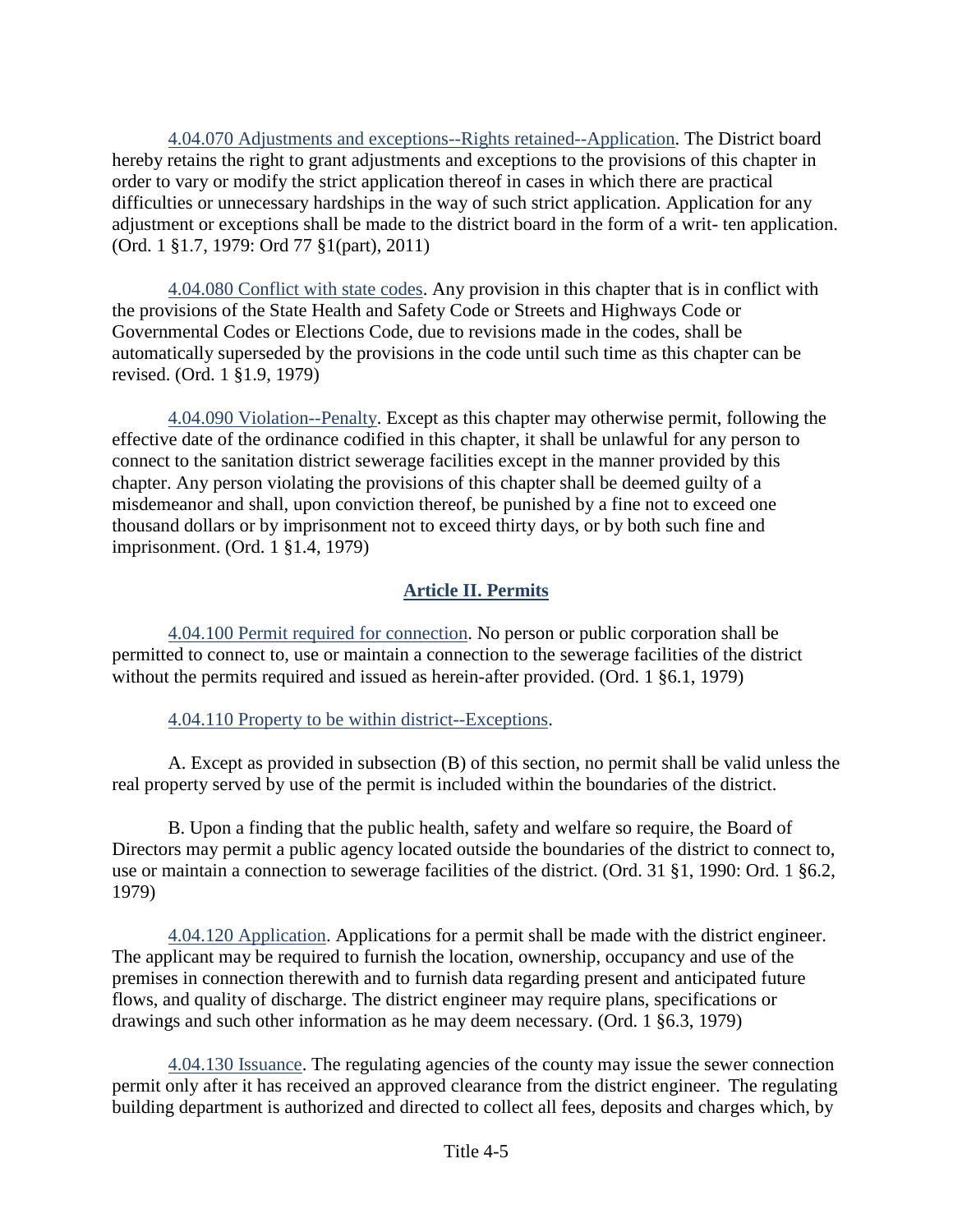provisions of this chapter or ordinances of the district, are payable by the applicant on or before the delivery of the permit to the applicant. (Ord. 1 §6.4, 1979)

4.04.140 Compliance. After approval of the clearance, evidenced by the issuance of a permit, no change shall be made in the location of the sewer, the grade, materials or other details from those described in the permit or as shown on the plans and specifications for which the permit was issued except with written permission from the district, the district engineer or other authorized representative. (Ord. 1 §6.5, 1979)

4.04.150 Agreement with district. The applicant's signature on a clearance for any permit shall constitute an agreement to comply with all of the provisions, terms and requirements of this and other applicable ordinances, rules and regulations of the district and with the plans and specifications he has filed with his clearance, if any, together with such corrections or modifications as may be made or permitted, if any. Such agreement shall be binding upon the applicant and may be altered only upon the written request for the alteration from the applicant. (Ord. 1 §6.6, 1979)

4.04.160 Time limit. If work under a permit is not commenced within six months from the date of issuance or, if after partial completion, the work is discontinued for a period of one year, the permit shall thereupon become void and no further work shall be done until a new permit shall have been secured. A new fee shall be paid upon the issuance of the new permit. (Ord. 1 §6.7, 1979)

4.04.170 Street excavation. A separate permit must be secured from the county or any other person having jurisdiction there over by owners or contractors intending to excavate in a public street for the purpose of installing sewers or making sewer connections. (Ord. 1 §6.8, 1979)

4.04.180 Encroachment. An encroachment permit must be obtained before excavation for sewers are made in any publicly maintained street. Application for the permit shall be made at the county department of public works or applicable agency. (Ord. 1 §4.7, 1979)

## **Article III. General Regulations for Building Sewers**

4.04.190 Construction requirements. The construction of the building sewer and the connection to the public sewer shall conform to the requirements of the building and plumbing code or other applicable rules and regulations of the district. The district engineer may determine where and how the connection is to be made. The connection shall be made by a contractor licensed in the state of California. (Ord. 1 §3.1, 1979)

4.04.200 Inspection of connections. The county department of public works is authorized and directed hereby to inspect sewer connections. No building sewer connections shall be made without the presence of an authorized official or his representative, unless permission has been granted to proceed in his absence. (Ord. 1 §3.2, 1979)

4.04.210 Costs to be borne by owner. All costs and expenses incident to the installation and connection of the building sewer shall be borne by the owner. The owner shall indemnify the district from loss or damage that may directly or indirectly be occasioned by the installation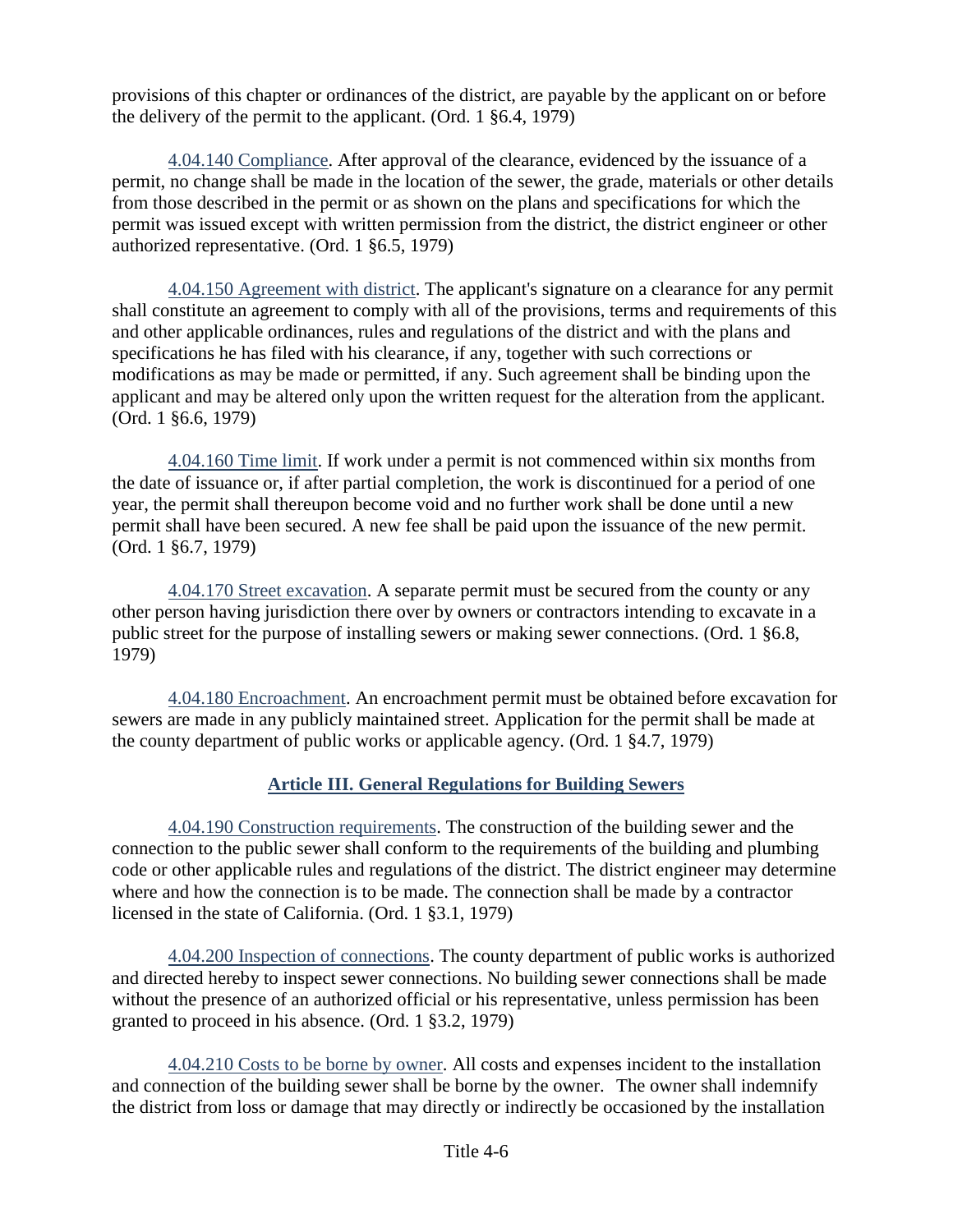of the building sewer. Any damage to the public sewer shall be repaired at the cost of the applicant to the satisfaction of the district engineer. (Ord. 1 §3.3, 1979)

4.04.220 Maintenance. Building sewers shall be maintained by the owner of the property served thereby. (Ord. 1 '3.4, 1979)

4.04.230 Separate sewers required when. Every building or industrial facility must be separately connected to the public sewer. However, one or more buildings located on property belonging to the same owner may be served with the same building sewer during the period of the ownership. Upon the subsequent subdivision and sale of a portion of the lot, the portion not directly connected with such public sewer shall be separately connected with a public sewer, and it shall be unlawful for the owner thereof to continue to use or maintain such indirect connection. (Ord. 1 §3.5, 1979)

4.04.240 Old building sewers to meet requirements. Old building sewers may be used in connection with new buildings only when they are found, upon examination and testing, to meet all applicable requirements. (Ord. 1 §3.6, 1979)

4.04.250 Backflow protection devices required when.

A. In all buildings in which there are plumbing fixtures at an elevation too low to permit drainage by gravity from the fixtures to the public sewers, the sewage from the fixture shall be fitted by artificial means and discharged to the public sewer at the owner's expense.

B. In all buildings where the floor elevation is less than one foot above the rim elevation of the nearest upstream manhole or bypass invert elevation, an overflow device or a backflow protective device shall be installed. When an overflow device is installed, the elevation of discharge of the installation shall be at least one foot below the lowest floor elevation containing a plumbing fixture. (Ord. 1 §3.7, 1979)

## **Article IV. Construction of Sewers and Appurtenances**

4.04.260 Authorization to construct and connect.

A. Authorization to construct sewers and connect to the sewer system must be obtained from the district engineer.

B. Building sewers (laterals) shall not be connected until written approval has been issued by the district engineer. (Ord. 1 §4.1, 4.8, 1979)

4.04.270 Plans and specifications. Plans, profiles and specifications shall be prepared at the expense of the installer by a civil engineer, licensed in the state of California. Design shall comply with sanitary sewer design criteria as established by the district engineer. (Ord. 1 §4.2, 1979)

4.04.280 Inspection. Inspection will be made by the district engineer and no sanitary sewer construction work shall be conducted without the presence of him or his representative, unless permission has been granted to proceed in his absence. (Ord. 1 §4.9, 1979)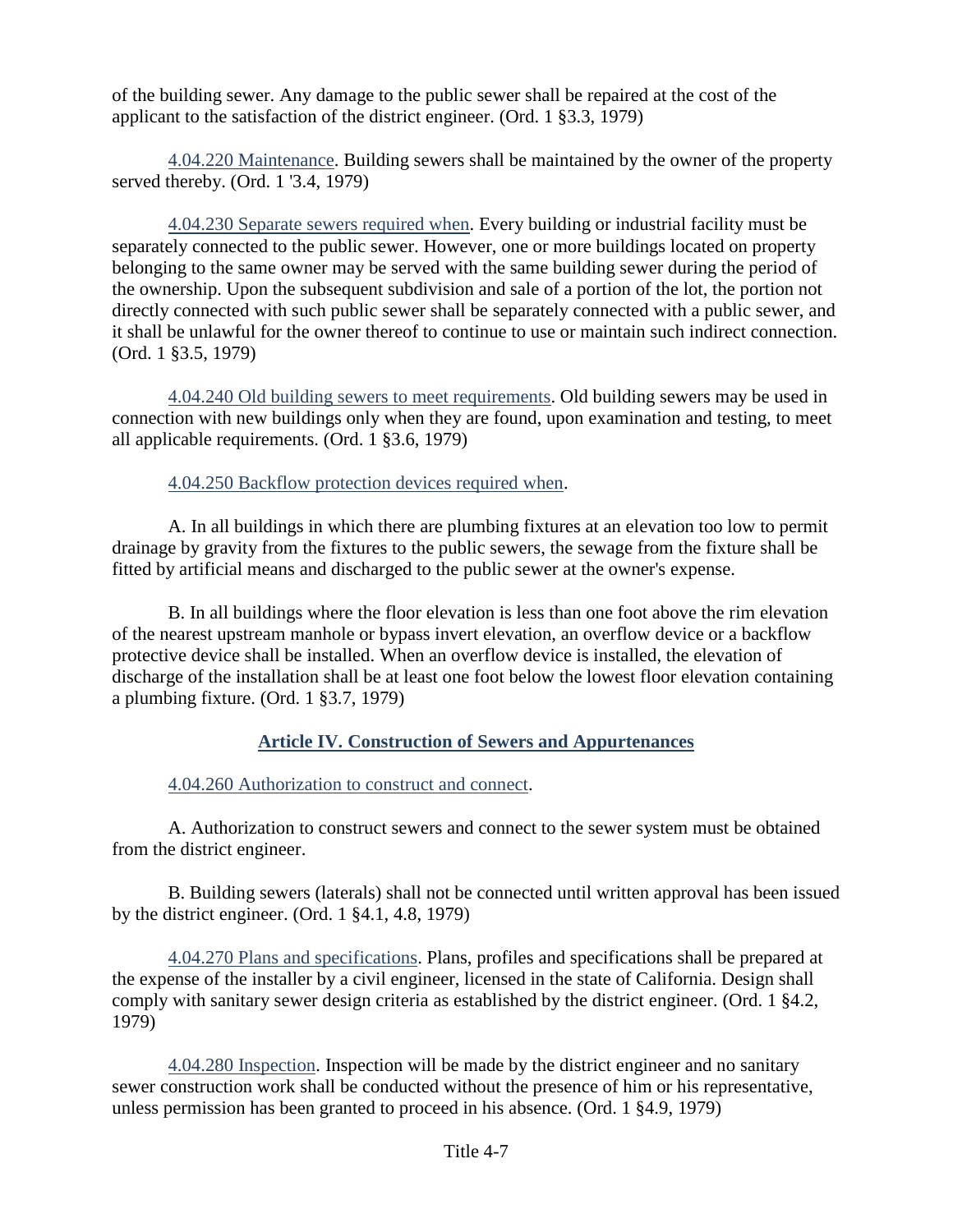## 4.04.290 Agreement with district prior to construction.

A. An agreement shall be entered into, prior to construction, by the installer with the district, covering, but not limited to, the following:

- 1. Construction of sewers in accordance with approved plans and specifications;
- 2. Acquisition of necessary rights-of-way and easements, and granting of same to district;
- 3. Payment for all costs involved due to the construction;
- 4. Transfer of title of all sewers and appurtenances to district;
- 5. Indemnification of the district;
- 6. Issuance of faithful performance bond and labor and materials bond in the amount of one hundred percent and fifty percent, respectively, of the district engineer's estimate, filed with the district by installer;
- 7. Payment of all fees, including plan checking and inspection;
- 8. Time limit of construction;
- 9. Other items that individual conditions may dictate.

B. The district engineer shall be the authorized agent of the district to sign the agreement. (Ord. 1 §4.4, 1979)

4.04.300 Fees. Estimated fees for all necessary plan checking and inspection fees shall be deposited in a trust fund in advance of construction. Only actual costs incurred will be billed to this account. The district shall have the right to charge, and the installer shall pay, any necessary administrative and engineering fees incurred by the district for work performed. (Ord. 1 §4.3, 1979)

4.04.310 Construction contracts. Construction contracts shall be let by the installer, but not until after receiving written approval of the plans and specifications from the district engineer. (Ord. 1 §4.6, 1979)

4.04.320 Stakes. Line and grade stakes shall be provided by the installer. (Ord. 1 §4.5, 1979)

4.04.330 Oversize sewers. Oversize and off-development sewers may be required by the district engineer. In this event, consideration will be given to a reimbursement agreement for excess costs upon the requests of the installer. (Ord. 1 §4.10, 1979)

4.04.340 Construction by district when. Sewers may be constructed by district contract when, in the opinion of the board, it would be in the best interests of the district. (Ord. 1  $\S 4.11$ , 1979)

4.04.350 Construction by district--Plans and specifications. In the event that the district determines to construct sewers, plans, profiles and specifications shall be prepared by the district engineer. (Ord. 1 §4.12, 1979)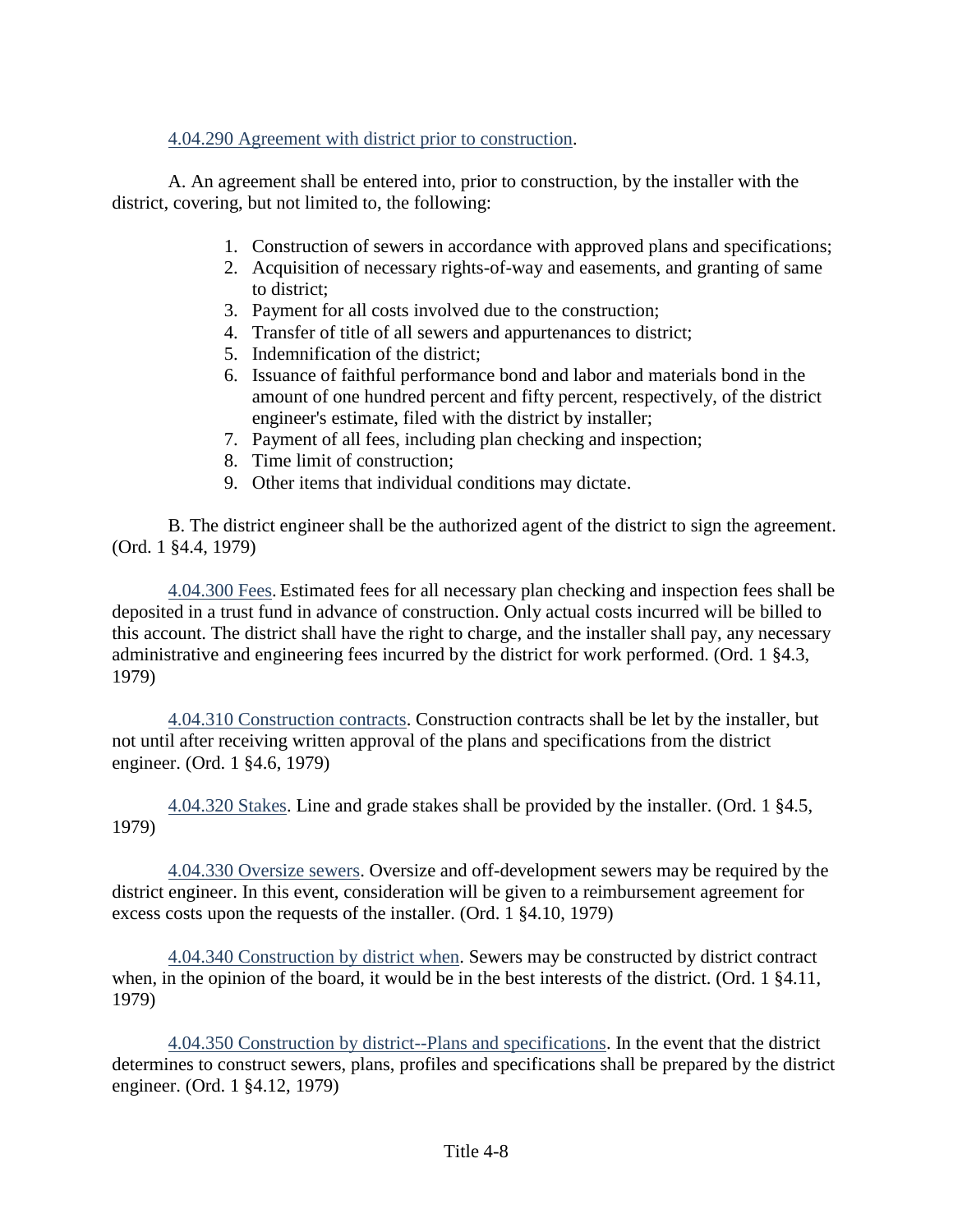4.04.360 Construction by district--Contracts. Contracts for construction shall be entered into in accordance with the usual authority of the district for construction. (Ord. 1 §4.13, 1979)

## **Article V. Use of Sewers**

4.04.370 Unpolluted water prohibited. No leaders from roofs or surface drains for rainwater shall be permitted to be connected to any sewers. No surface or storm waters, excessive infiltration, cooling water or unpolluted industrial wastewater shall be permitted to enter the sewer system. (Ord. 1 §5.1, 1979)

4.04.380 Discharge of other than domestic sewage-- Permission granted when. Permission to discharge into the sanitary sewer system of the district anything but domestic sewage will be granted only in accordance with and in consideration of the conditions of each case, and shall be subject to reasonable rules, regulations and requirements to prevent excessive alkalinity or acidity of the effluent or excessive discharge of organic or inorganic substances in solution or in suspension, whether liquid, semisolid or solid. (Ord. 1 §5.2, 1979)

4.04.390 Connection of swimming pools and equipment. Connection of swimming pools and swimming pool equipment to sanitary sewers shall not be permitted unless and until a permit from the district is obtained therefor. A permit giving permission for connection of the pool or equipment shall require that they be separated from the sewer by an air gap and a sump. The maximum size discharge out of the sump is to be a two and one-half inch I.D. pipe. (Ord. 1 §5.3, 1979)

4.04.400 Accidental spills. In the event of an accidental spill or unavoidable loss of any deleterious material to the sewers, the connector concerned shall immediately notify the district of the nature of the spill, the quantity and the time and location of the occurrence. (Ord. 1 §5.4, 1979)

4.04.410 Types of wastes prohibited. Except as hereinafter provided, no person shall discharge or cause or permit to be discharged any of the following described waters or wastes:

A. Any liquid or waste having temperature higher than one hundred fifty degrees Fahrenheit;

B. Any water or waste containing grease, as follows:

- 1. Floatable grease in excess of fifty parts per million. Grease is an oil, fat, grease or other ether- soluble matter. Floatable grease is grease which rises to the surface of quiescent sewage or waste or upon dilution of the sewage or waste with fresh or salt water,
- 2. Dispersed grease, other than soap, in excess of five hundred parts per million. Dispersed grease is grease which is not floatable;
- 3. Any gasoline, benzine naphtha, fuel oil or other flammable or explosive liquid, solid or gas;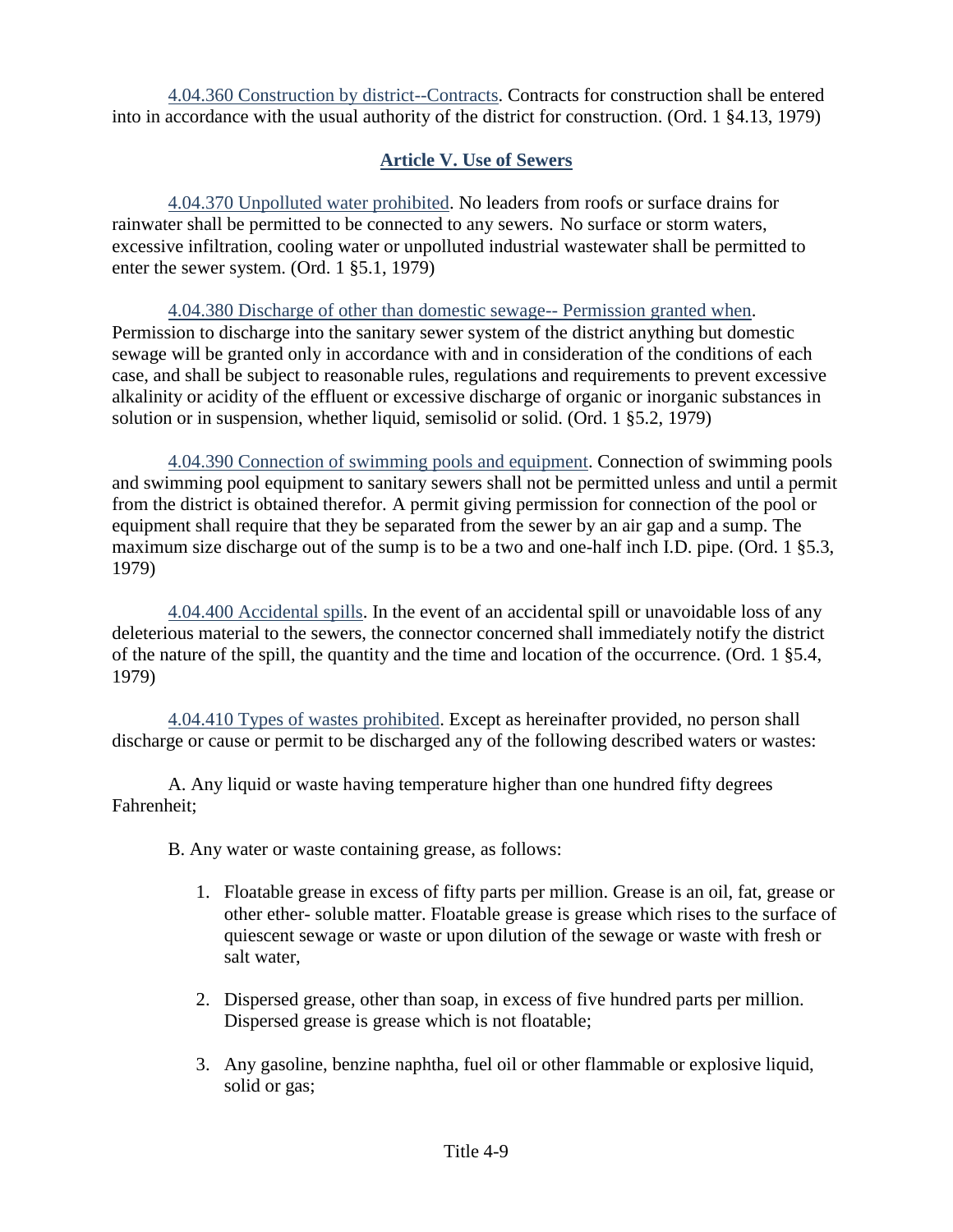C. Any garbage that has not been properly shredded to such a degree that all particles will be carried freely under the flow conditions normally prevailing in public sewers, with no particle greater than one-fourth inch in any dimension;

D. Any ashes, cinders, pulp, sand, cement, mud, straw, shavings, metal, glass, rags, feathers, tar, asphalt, resins, plastics, woods, animal hair, paunch manure, or any other solid or viscous substance capable of causing obstruction to the flow in sewers or other interference with the proper operation of the sewerage system;

E. Any waters or wastes having a pH factor lower than 6.0 or higher than 10.0, or having any other corrosive property capable of causing damage or hazard to structures, equipment and personnel of the sewerage system;

F. Any waters or wastes containing a toxic or poisonous substance in sufficient quantity to injure or interfere with any sewage treatment process, constitute a hazard to humans or animals, or create any hazard in the receiving waters of the sewage treatment plant or any other part of the sewerage system;

G. Any wastes containing constituents in excess of the following (parts per million by weight):

- 1. Cadmium 0.2,
- 2. Chromium 0.5,
- 3. Copper 2.0,
- 4. Cyanide 1.0,
- 5. Nickel 1.0,
- 6. Silver 0.2,
- 7. Tin 5.0,
- 8. Zinc 3.0,
- 9. Phenol 1.0,
- 10. Arsenic 0.1,
- 11. Lead 1.0,
- 12. Mercury 0.1
- 13. Chlorinated hydrocarbons 0.02;

H. Any waters or wastes containing suspended solids or soluble solids of such character and quality that unusual attention or expense is required to handle such materials at the sewage treatment plant;

I. Any noxious or malodorous gas or substance capable of creating a public nuisance;

J. Radioactive wastes;

K. Any water or wastes containing dissolved sulfides in excess of one part per million;

L. Septic tank sludge or effluent. (Ord. 1 §5.5, 1979)

4.04.420 Conflicting provisions--District engineer requirements applicable when. Any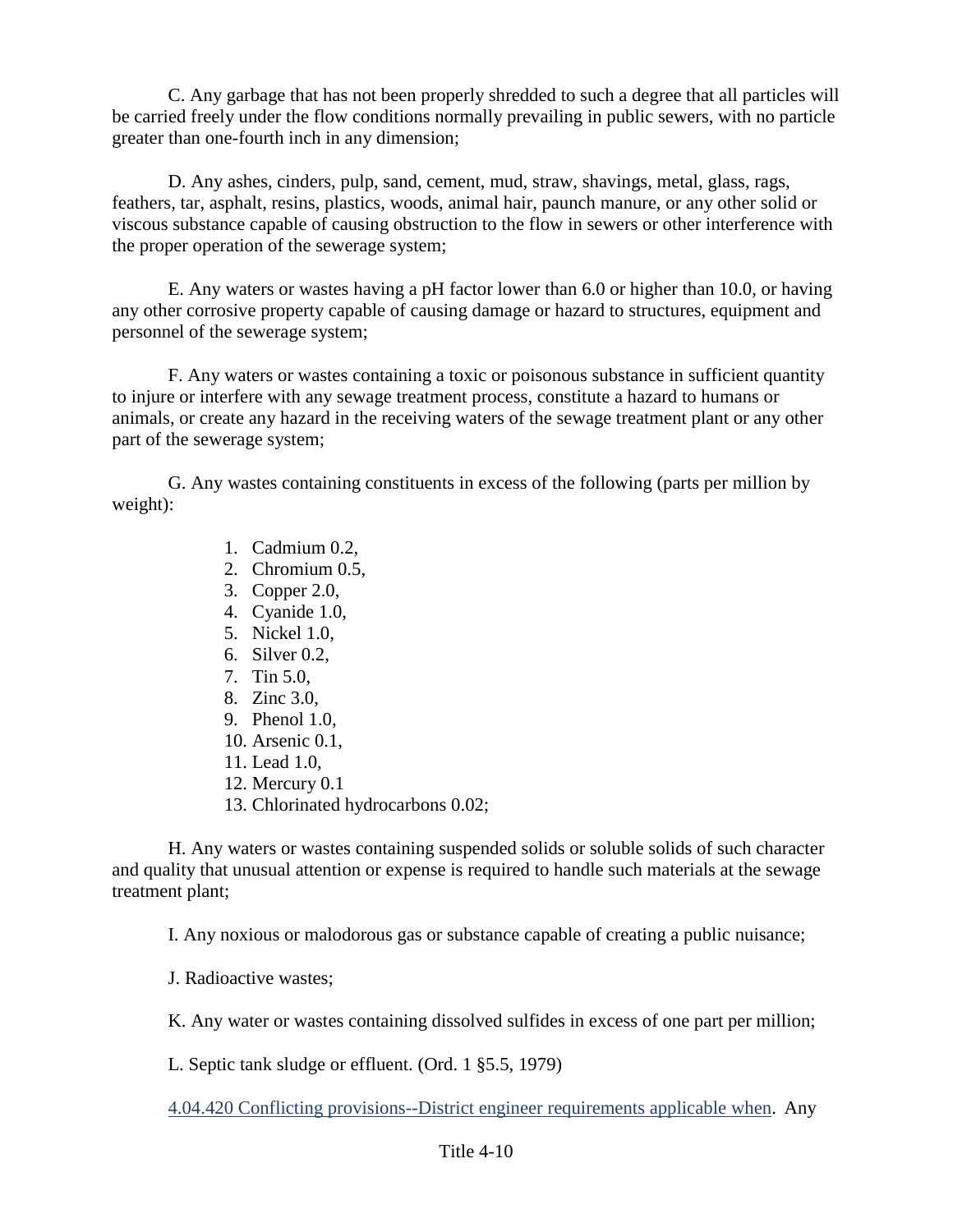requirement imposed by the district engineer that is greater than or in addition to the above shall be the controlling requirement. (Ord. 1 §5.6, 1979)

4.04.430 Admission of wastes. The admission into the public sewers of any waters or wastes having (a) a five-day BOD (biochemical oxygen demand) greater than four hundred parts per million by weight, or (b) containing more than three hundred fifty parts per million by weight of suspended solids, (c) exerting a fifteen-minute chlorine demand in excess of twenty parts per million, or (d) containing any quantity of substance having the characteristics described in Section 4.04.410, shall be subject to the review and approval of the district engineer. (Ord. 1 §5.7, 1979)

4.04.440 Suspension of service. When deemed necessary by the district engineer or the county health officer for the preservation of public health or safety for the protection of public or private property, he may suspend sewer service to any person or persons using the sanitary sewer system in a manner or way as to endanger the public health or safety or public or private property, and in this regard sever from the public sewer all pertinent connections thereto. If such endangerment shall be imminent, then the district engineer or the county health officer may act immediately to suspend sewer service without giving advance notice or warning whatsoever to the person or persons. (Ord. 1 §5.15, 1979)

## **Article VI. Treatment of Waters and Waste**

4.04.450 Preliminary treatment and control--Exemptions. Whenever deemed necessary by the district engineer to meet the requirements of Section 4.04.410, a connector shall, at his own expense, provide such preliminary treatment or take such other measures as shall be required to change the characteristics, contents, or rate of discharge of waters or wastes to be deposited in the public sewers of the district. Facilities for preliminary treatment required hereunder shall be subject to the approval of the district engineer and shall be maintained and operated in a satisfactory and effective manner at the sole expense of the connector. A connector may be exempt from the preliminary treatment requirements if he can verify to the satisfaction of the district engineer through a certified laboratory test or valid documentation that the amount of prohibited waste discharged will be less than that allowed by district ordinance. (Ord. 1 §5.8, 1979)

## 4.04.460 Preliminary treatment facilities--Approval for construction--Maintenance.

A. Plans, specifications and any other pertinent information relating to proposed preliminary treatment facilities shall be submitted for approval by the district engineer, and no construction of such facilities shall commence until the approvals are obtained in writing.

B. Where preliminary treatment facilities are provided for any waters or wastes, they shall be maintained continuously in satisfactory and effective operation by the owner at his expense. (Ord. 1 §5.10, 1979)

4.04.470 Preliminary treatment facilities--Minimum requirements. In compliance with Sections 4.04.430 and 4.04.450 of this chapter, the district engineer shall require minimum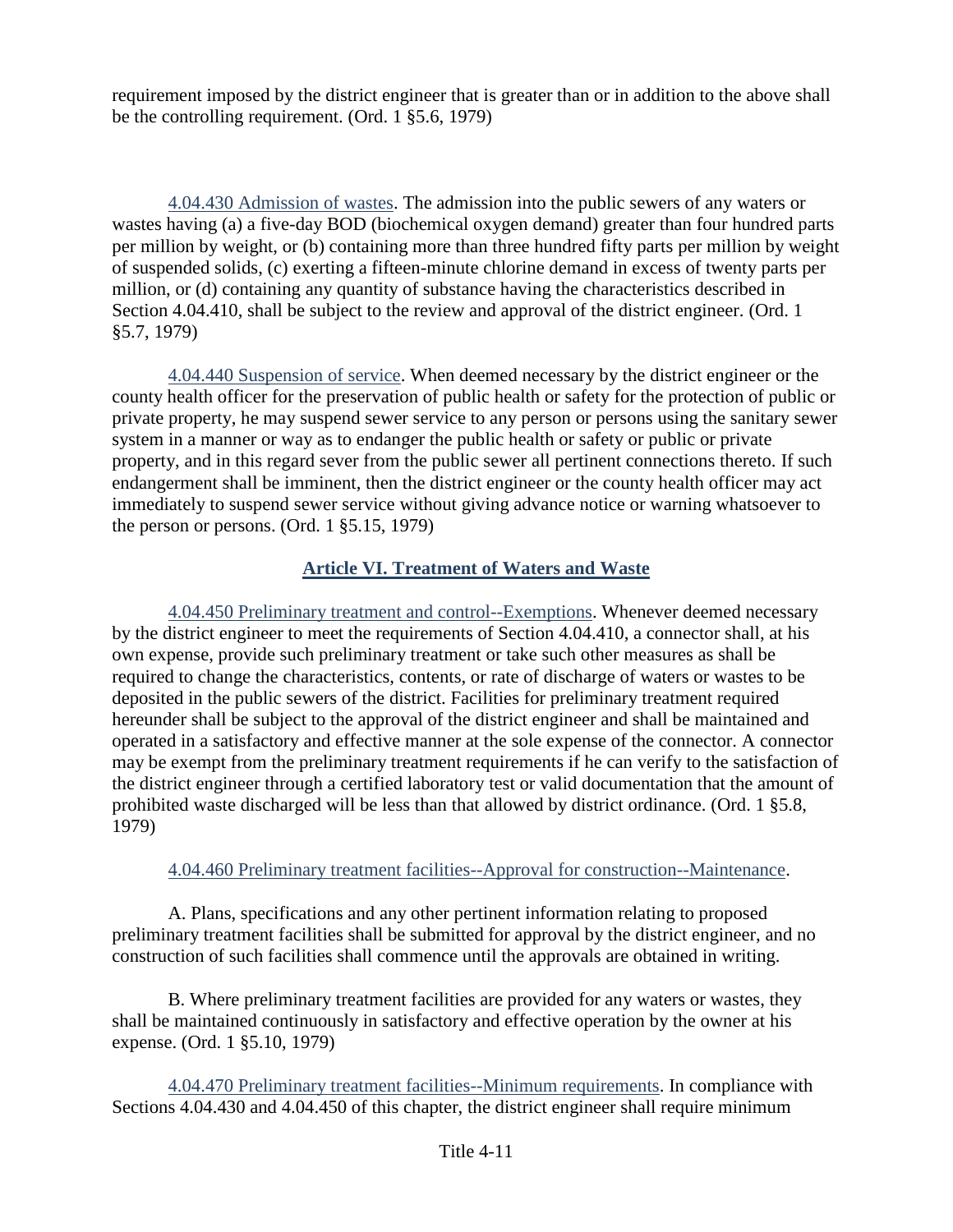preliminary treatment facilities to be provided by the connector as follows:

A. Separators. All wastes, other than sewage from residential premises, which contain or are likely to contain oil or grease in excessive amounts, or any flammable substance, sand or other harmful ingredient, shall be passed through a suitable separator before discharge to a public sewer. The separator shall be of a type and capacity approved by the district engineer and shall be so located as to be readily accessible for cleaning and inspection. Interceptors shall be installed in such a manner that drainage from areas outside the area intended to be served may not enter.

B. Screens. All wastes resulting from the wholesale processing of fruits, vegetables and other agricultural produce shall be passed through suitable screens before discharge to a public sewer. The fine screen shall have openings of not more than 1/32 inch, unless otherwise permitted by the district engineer. In addition, a coarse screen approved by the district engineer shall be permanently fixed in the user's discharge line. Such coarse screen shall only be removed by district personnel.

C. Standards for Grease Interceptors for Establishments with Food Service. Such establishments shall include but not be limited to: restaurants of all types, hospitals, convalescent homes and school cafeterias. The type of interceptor required shall be determined by the nature of the establishment where it will be used. Factors considered include type of food served, nature of waste discharged, operating hours, seating capacity and type of appliances used. The size interceptor required shall be as determined by the district engineer.

- 1. Interior Cast Iron Grease Trap. At the district engineer's discretion, the user may install a suitable grease trap inside the building served if the establishment does not have a garbage grinder or dishwasher and the grease waste generated is minimal. Size and specifications for cast-iron-type grease traps shall be as determined by the district engineer.
- 2. Exterior Pre-Cast or Poured-in-Place Concrete Type Interceptors. A concrete interceptor shall be installed by all other businesses with food service facilities where a grease trap is not adequate. The interceptor shall be located outside the building so that it is readily accessible for cleaning and inspection. Sizes and design specifications for concrete interceptors shall be as determined by the district engineer. All drains from the kitchen area shall be connected to the grease interceptor. All restrooms shall be plumbed separately and connected to the building sewer downstream of the grease interceptor.

D. Clarifiers for Automotive Service Businesses. A clarifier shall be installed in all existing and proposed automotive service businesses which have drains from service facilities other than toilets and hand wash basins connected to the sanitary sewer system. These businesses include, but are not strictly limited to, service stations, garages, car washes and steam cleaners. The clarifier shall be sized according to the specifications as determined by the District Engineer. (Ord. 1 §5.9, 1979)

4.04.480 Control manholes. The district engineer may require the connector, if its sewer will carry industrial wastes, to install a suitable control manhole in the sewer to facilitate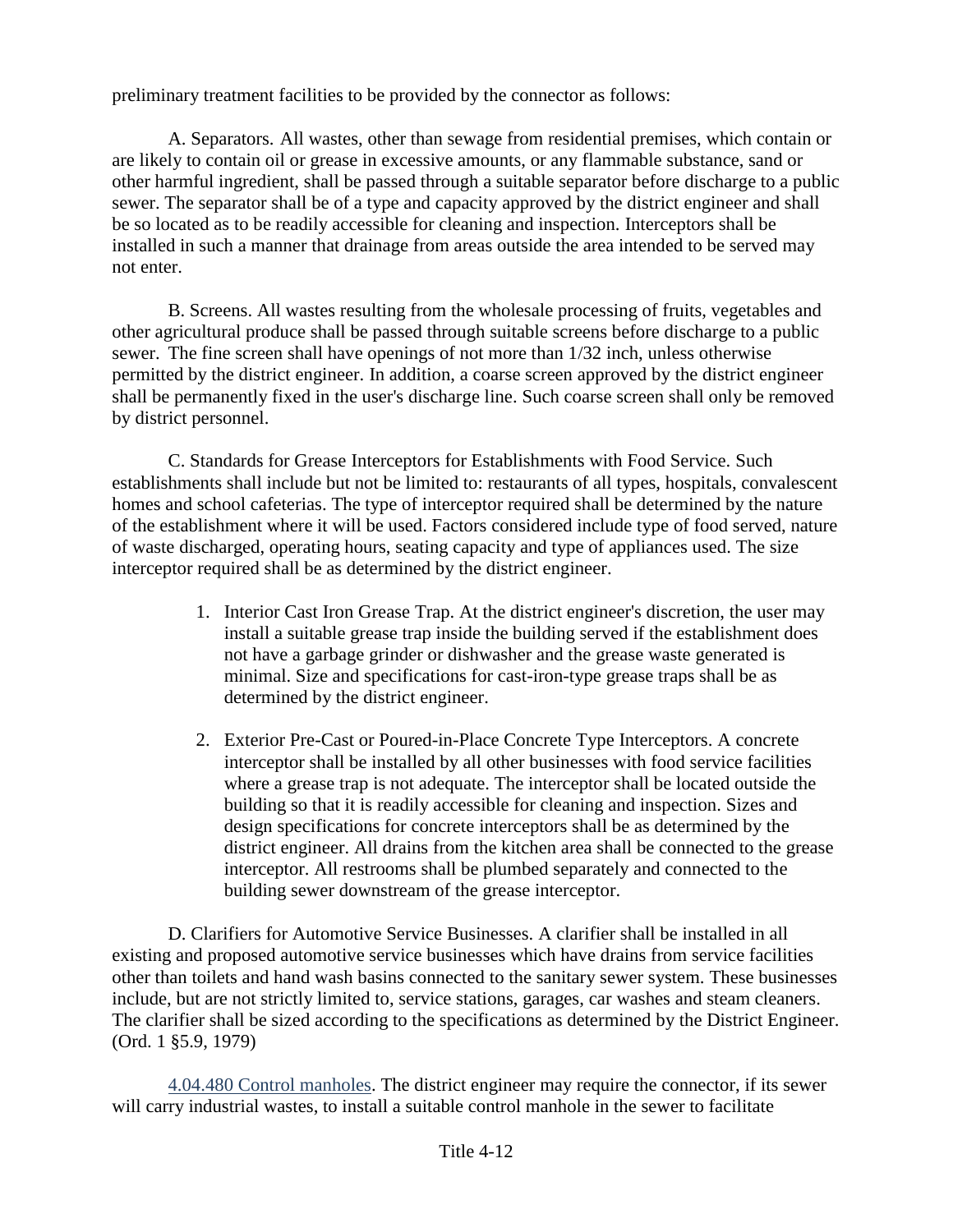observation, sampling and measuring of wastes. Such manhole, when required, shall be accessibly and safely located and shall be constructed in accordance with the plans approved by the district engineer. The manhole shall be installed by the users at their expense and shall be maintained by them so as to be safe and accessible at all times. (Ord. 1 §5.11(part), 1979)

4.04.490 Measurements and tests. All measurements, tests, and analyses of the characteristics of waters and wastes to which reference is made in Section 4.04.410 of this chapter shall be determined in accordance with standard sanitary engineering methods at the control manhole provided for pursuant to Section 4.04.480 of this chapter or upon suitable samples taken at the control manhole. In the event that no special manhole has been required, the control manhole shall be considered to be the nearest downstream manhole in the public sewer to the point at which the private sewer is connected. (Ord. 1 §5.12, 1979)

4.04.500 Abandoned interceptors. Abandoned interceptors shall be pumped and filled as required for abandoned septic tanks pursuant to the Uniform Plumbing Code and applicable county ordinances. (Ord. 1 §5.11(part), 1979)

4.04.510 Special treatment agreements with district. No statement contained in this chapter shall be construed as preventing the district from making any special agreement or arrangement with connectors whereby waste of unusual strength or character may be received for treatment, provided that any abnormal costs of conveyance and treatment of the waste shall be borne entirely by the connector entering into such agreement. (Ord. 1 §5.13, 1979)

4.04.520 Right of entry for inspection. The district engineer or his designated representative shall have the authority, when in the performance of his duty and upon first presenting his credentials and identifying himself as an employee of the Davenport County Sanitation District to the person apparently in control of the premises, if available, to enter upon any premises within the district which is connected to the sewer system, to inspect the sewer facilities of the property; provided, however, that the district engineer or his designated representative shall not enter the dwelling of any person or other enclosed area of the premises without permission or an inspection warrant. (Ord. 1  $\S 5.14$ , 1979)

4.04.530 Noncompliance--Lien. Should any discharger fail to install the proper preliminary treatment facility within six months of first being notified, the district may contract the necessary work. Such charges for the necessary work shall constitute a lien against the lot or parcel of land for which the preliminary treatment facility was installed, upon recording thereof with the county recorder. Such lien shall have the force, effect and priority of a judgment lien and shall continue for three years from the time of recording unless sooner released or otherwise discharged. A statement of the district's bills to the property owner shall give notice of the lien provided by this section. (Ord. 1 §5.16, 1979)

## **Article VII. Repayment Fees Where Main Sewer Constructed by Other Than District**

4.04.540 Definitions. Unless the context otherwise indicates, the following words and phrases shall, for the purposes of this article, have the meanings respectively ascribed to them by this section:

"Repayment fee" means that amount collected by the district for each connection made to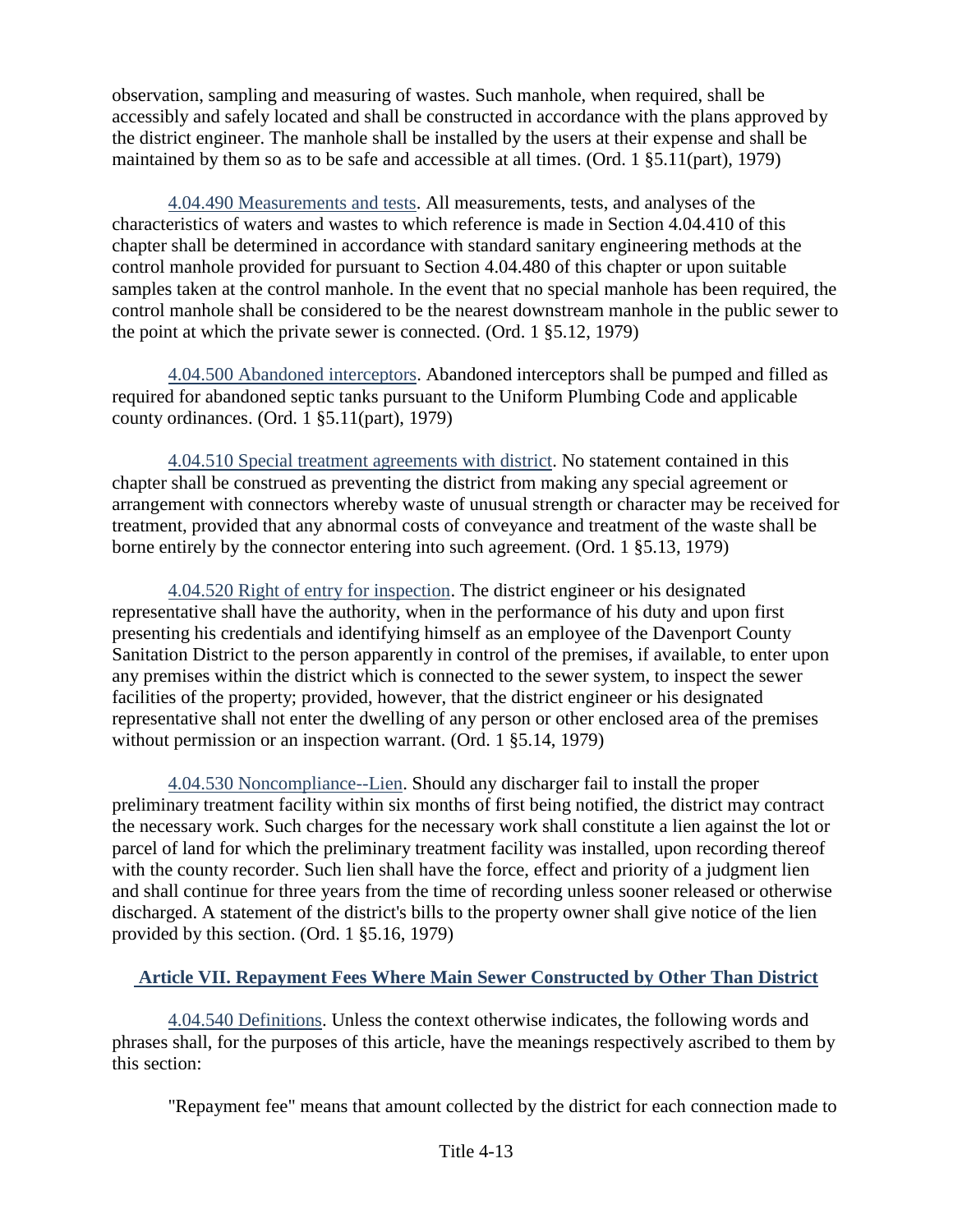the line installed, which fee shall be 1.25 times the repayment rate and be for the purpose of reimbursing the installer of such sewer line as provided hereunder.

"Repayment rate" means the total cost of constructing the sewer line divided by the total number of connections to the sewer line as computed by district engineer.

"Reimbursable portion" means the total number of connections to the sewer line, as computed by district engineer, less the number of connections to be made by the installer as computed by the district engineer. (Ord. 1 §7.1, 1979)

4.04.550 Conditions. A private party or parties who construct any sewer line three hundred feet or more in length which will be of use to and benefit properties of others shall be entitled to reimbursement of a portion of the actual costs of the construction when the following requirements have been met:

A. Prior to construction of the sewer line, the board agrees to repayment for the reimbursable portion of the work;

B. The construction of the line is completed in accordance with plans and specifications approved by the district engineer and is inspected and accepted by the district engineer;

C. The party claiming reimbursement provides satisfactory evidence to show the actual cost of construction including engineering costs. (Ord. 1 §7.2, 1979)

4.04.560 Agreement with district. After all requirements have been met, the district engineer shall determine the total number of connections which can reasonably be made to the line including those to be made by the installer, and the repayment rate shall be computed by dividing the total actual cost of construction including engineering costs by the total number of connections. Upon determination of the number of connections, the repayment rate and the reimbursable portion as provided for hereunder, the installer shall enter into an agreement with the district upon the terms, conditions and provisions set forth in Sections 4.04.570 through 4.04.590 of this chapter. (Ord. 1 §7.3, 1979)

4.04.570 Payment. Prior to acceptance by the district engineer of a line installed pursuant to this article, the district engineer may authorize connections to the line so long as he is satisfied that the number of such connections will not exceed the total number of connections which can be reasonably made to the line. Such connections may be made upon the payment of the amount set by the district engineer as the estimated repayment fee for connection to the line. The repayment fee for any connection made to such a line shall be in an amount equal to 1.25 times the repayment rate, and the amount shall be determined after acceptance by the district engineer of the line installed pursuant to this article. Upon the completion of the project, a party paying an estimated repayment fee shall pay the additional amount of an underpayment if the final repayment fee is determined to be in excess of the estimated repayment fee, or shall receive a refund of an overpayment if the final repayment fee is determined to be less than the estimated repayment fee. Twenty percent of the amount of the final repayment fee shall be deposited in the operating fund of the sanitation district and the remainder shall be deposited in the trust fund account. The repayment fee shall be in addition to regular standard connection fees applicable. (Ord. 1 §7.4, 1979)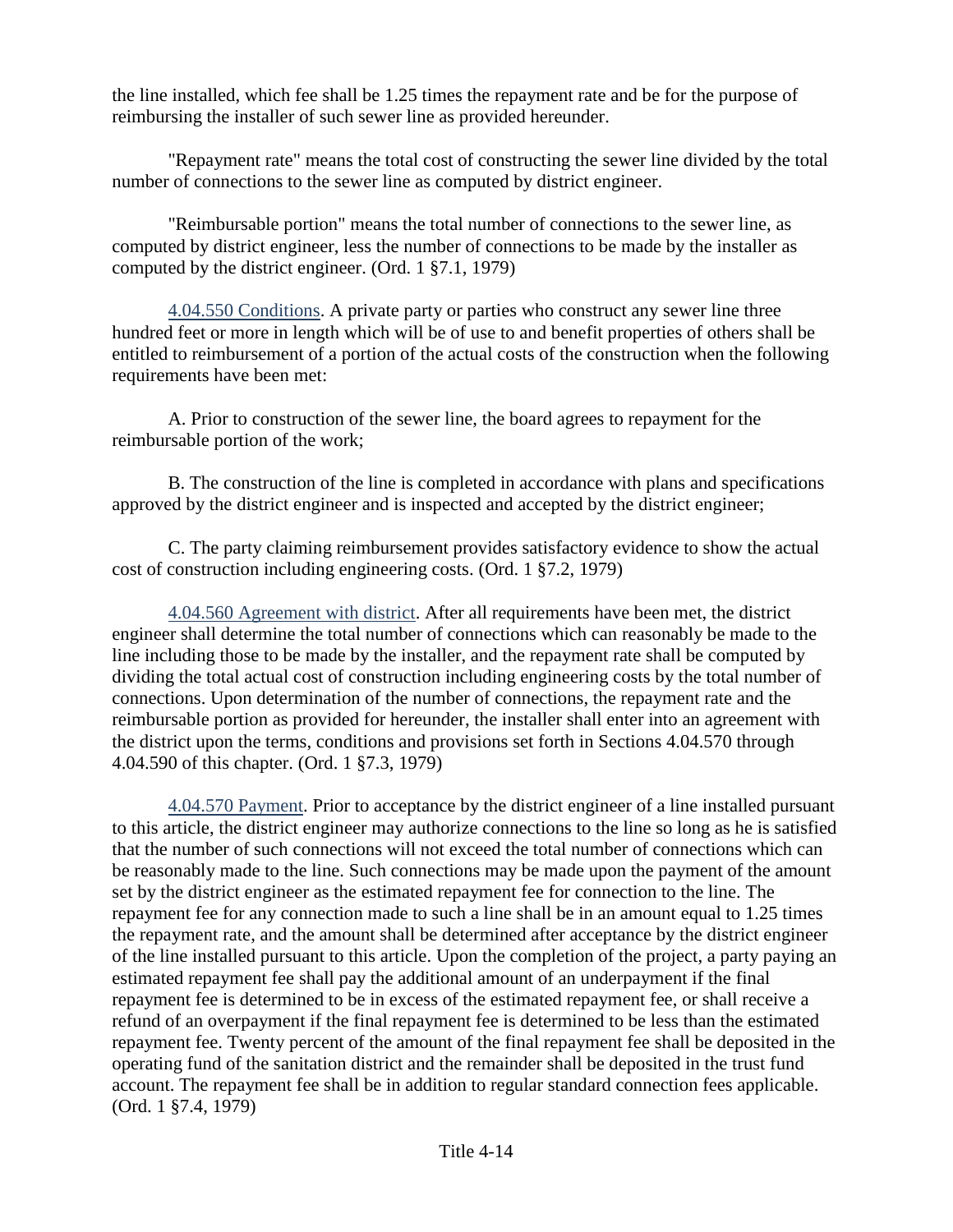4.04.580 Time of payment to installer. The installer of the line shall be paid on April 1st and October 1st of each year (or as soon thereafter as may be practical) all funds contained in the trust fund account established for the line. (Ord. 1 §7.5, 1979)

4.04.590 Termination of payments to installer. When the total amount paid to any installer of a line subject to repayment pursuant to this article shall equal the repayment rate multiplied by the number of connections made by the installer, or when ten years have elapsed subsequent to the date of the acceptance of the line, whichever shall first occur, all payments to such installer shall cease and the 80 percent portion of all sums collected thereafter pursuant to this article shall be deposited in the capital improvement fund of district. (Ord. 1 §7.6, 1979)

4.04.600 Appeal of number of connections. In the event that any person is dissatisfied with the determination of the total number of connections which can be made to the line, that person may appeal therefrom within fifteen days after receipt of such determination by filing written notice of appeal, stating the grounds thereof, with the board. At the next regular meeting of the board, the board shall hear such appeal and make its determination which shall be final for the purposes of the application of this article. (Ord. 1 §7.7, 1979)

4.04.610 No right created. No right, title or interest is hereby created. This article may be modified or repealed at any time without affecting any property right. No property right shall become vested by operation of this article. No liability of any kind shall be incurred by the district by reason of any amendment to, or repeal of, this article. (Ord. 1 §7.8, 1979)

## **Article VIII. Repayment Fees Where Main Sewer Constructed by District**

4.04.620 Applicability of fee. Any person, firm or corporation which connects to or uses the extension or enlarged capacity of the sewer main shall pay, in addition to the regular connection fee charged by the district, the fee as determined in this chapter by the district engineer. The fee shall be paid at the time necessary building permits are obtained or prior to the time the connection is Made if no building permits are required. (Ord. 1 §8.3, 1979)

4.04.630 Extended or enlarged sewers--Constructed when. The district may extend or enlarge the capacity of certain portions of sewer mains necessitated by road or freeway construction or reconstruction, or other reasons, which extension or enlarged capacity will serve future users. (Ord. 1 §8.1, 1979)

4.04.640 Repayment plan. The district engineer shall prepare a repayment plan to recover the cost of the extension or enlarged capacity, which shall determine the fee to be collected from future users or the extension or enlarged capacity. The fee may be computed on either a per connection or gallonage basis, whichever is determined to be most equitable by the district engineer. (Ord. 1 §8.2, 1979)

## **Article IX. Annexations**

4.04.650 Conditions. The owners of property petitioning for annexation shall, as a condition precedent thereto, pay to the district the following sums: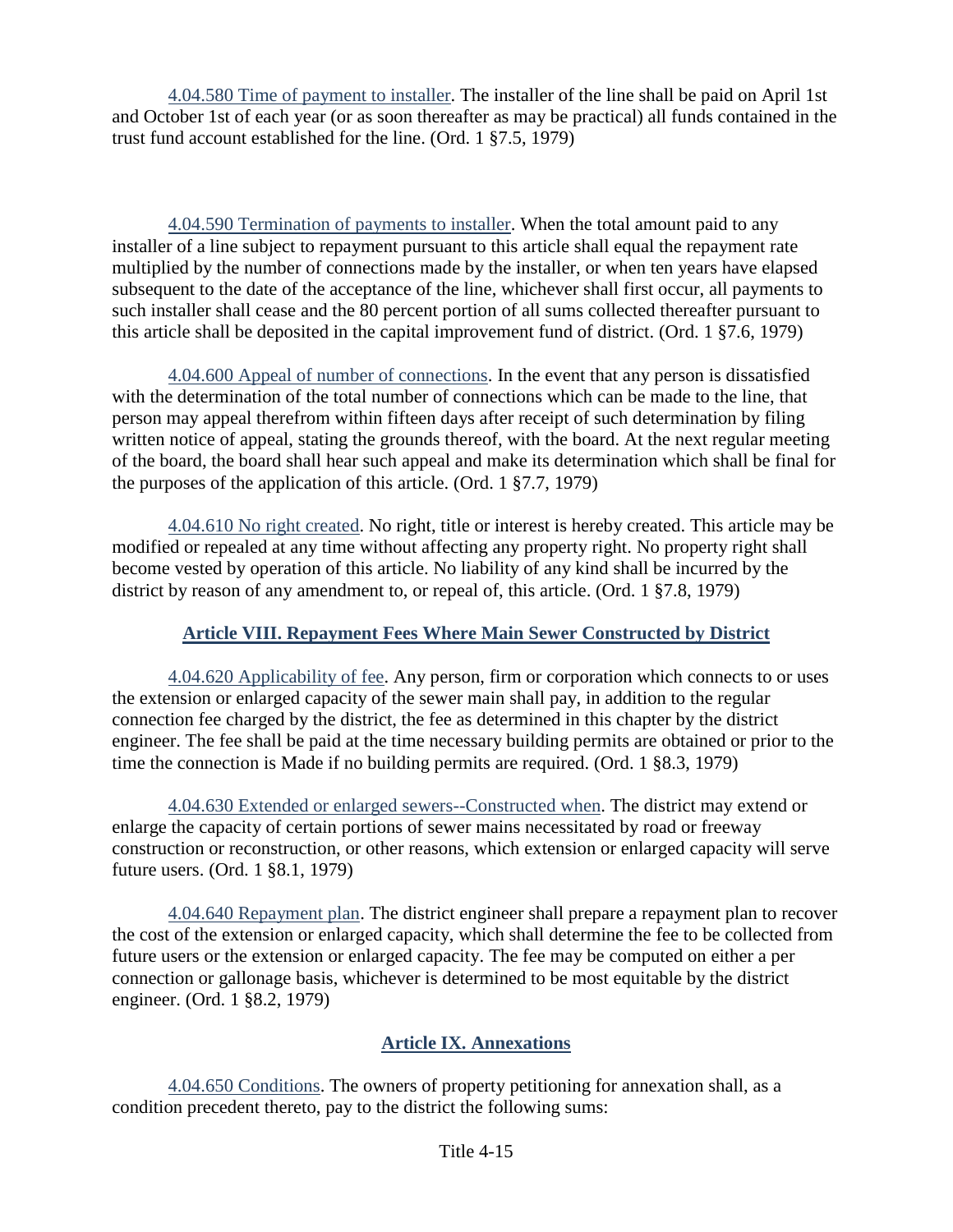A. Annexation Fee. An amount instituted to equalize the financial standing of properties being annexed to those already within the district which have annually been paying fees for the basic system;

B. Processing Fee. An amount established by the state which the State Board of Equalization must charge for processing filings. (Ord. 1 §9.1, 1979)

4.04.660 Fees. The following amounts shall be paid to the district at the time an application for annexation is filed:

A. Annexation Fee. One dollar and fifty cents per one hundred square feet of area to be annexed;

B. Processing Fee. As established by state legislation. If the annexation is denied, the fees will be refunded to the applicant. (Ord. 1 §9.2, 1979)

4.04.670 Rights reserved. The board reserves the right to provide for additional terms and conditions at or before any meeting or public hearing on any annexation. (Ord. 1 §9.3, 1979)

### **Chapter 4.08 Sewer Service and Connection Charges**

Sections:

## ARTICLE I. GENERAL PROVISIONS

| 4.08.010 | Title citation.                                  |
|----------|--------------------------------------------------|
| 4.08.020 | Purpose and authority.                           |
| 4.08.030 | Definitions.                                     |
| 4.08.040 | Appeal from determinations of district engineer. |
| 4.08.050 | Payment under protest.                           |
| 4.08.060 | Use of proceeds.                                 |
|          |                                                  |

## ARTICLE II. CONNECTION CHARGES

| 4.08.070 | Establishment of connection charges. |
|----------|--------------------------------------|
|----------|--------------------------------------|

- 4.08.080 Amount of connection charge--New facilities.
- 4.08.090 Amount of connection charge—Expanded facilities.
- 4.08.100 Removal of fixtures--Disallowance of credits.
- 4.08.110 Flow rate determination by district engineer.
- 4.08.120 Annual increase of charges.
- 4.08.130 Time of payment.
- 4.08.140 Special circumstances for payment.

## ARTICLE III. SEWER SERVICE CHARGES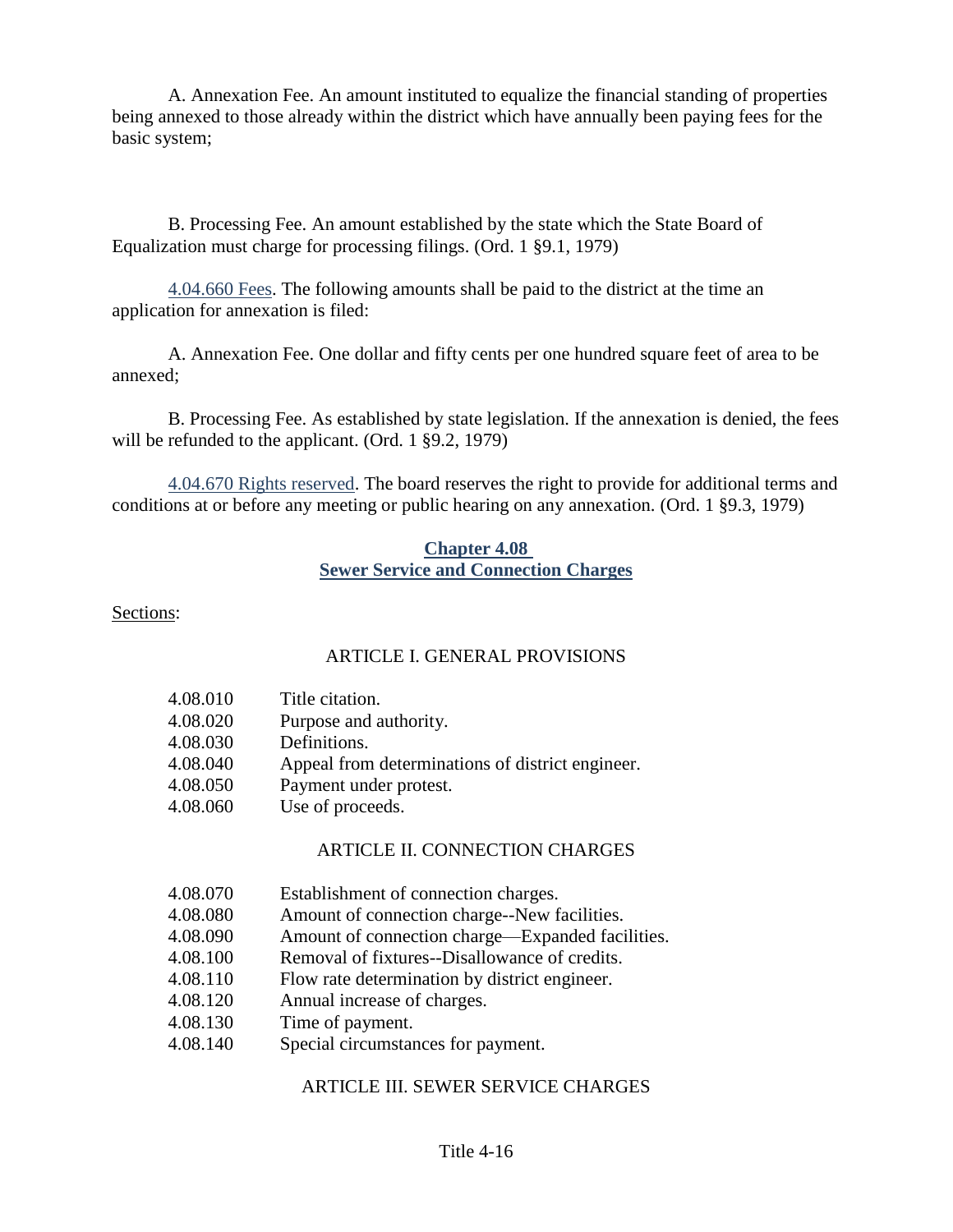| 4.08.150 | Establishment of sewer service charges.   |
|----------|-------------------------------------------|
| 4.08.160 | Amount of charge--Residential facilities. |
| 4.08.170 | Amount of charge--Commercial facilities.  |
| 4.08.180 | Amount of charge--School facilities.      |
| 4.08.190 | Vacancy factor.                           |

Sections: (Continued)

4.08.200 Metered water.

#### ARTICLE IV. BILLING AND COLLECTION OF SEWER SERVICE CHARGES

- 4.08.210 Billing.
- 4.08.220 Opening and closing bills.
- 4.08.230 Period of billing.
- 4.08.240 Method of billing.
- 4.08.241-.250 Collection of charges with general taxes.
- 4.08.260 Collection with utility services furnished by another entity.
- 4.08.270 Collection with utility services furnished by district.

### ARTICLE V. PENALTIES AND REMEDIES FOR NONPAYMENT AND DELINQUENCY OF SEWER SERVICE AND CONNECTION CHARGES

- 4.08.280 Delinquency-Defined-Penalty and interest.
- 4.08.290 Delinquent charges-Lien.
- 4.08.300 Delinquency-Disconnection.
- 4.08.310 Habitation after disconnection to constitute public nuisance-Abatement.
- 4.08.320 Unpaid charges-Collection by suit.
- 4.08.330 Collection of delinquent charges-Other remedies.

#### ARTICLE VI. REFUNDS

4.08.340 Sewer service charge refunds.

## **Article I. General Provisions**

4.08.010 Title citation. The ordinance codified in this chapter may be cited as the "Davenport County Sanitation District Sewer Charge Ordinance." (Ord. 6 §1.1, 1983)

4.08.020 Purpose and authority. The ordinance codified in this chapter is adopted pursuant to the authority of Article 4 (commencing with Section 4738) of Chapter 3 and Section 5470 through and including Section 5473.11 of Article 4 of Chapter 6, of Part 3, Division 5 of the Health and Safety Code of the state of California for the purpose of establishing, prescribing and fixing charges for services and facilities furnished by the district and charges for the privilege of connecting to the sewage facilities of the district. In addition, this chapter establishes procedures for the collection of charges, and prescribes penalties and remedies. (Ord. 6 §1.2,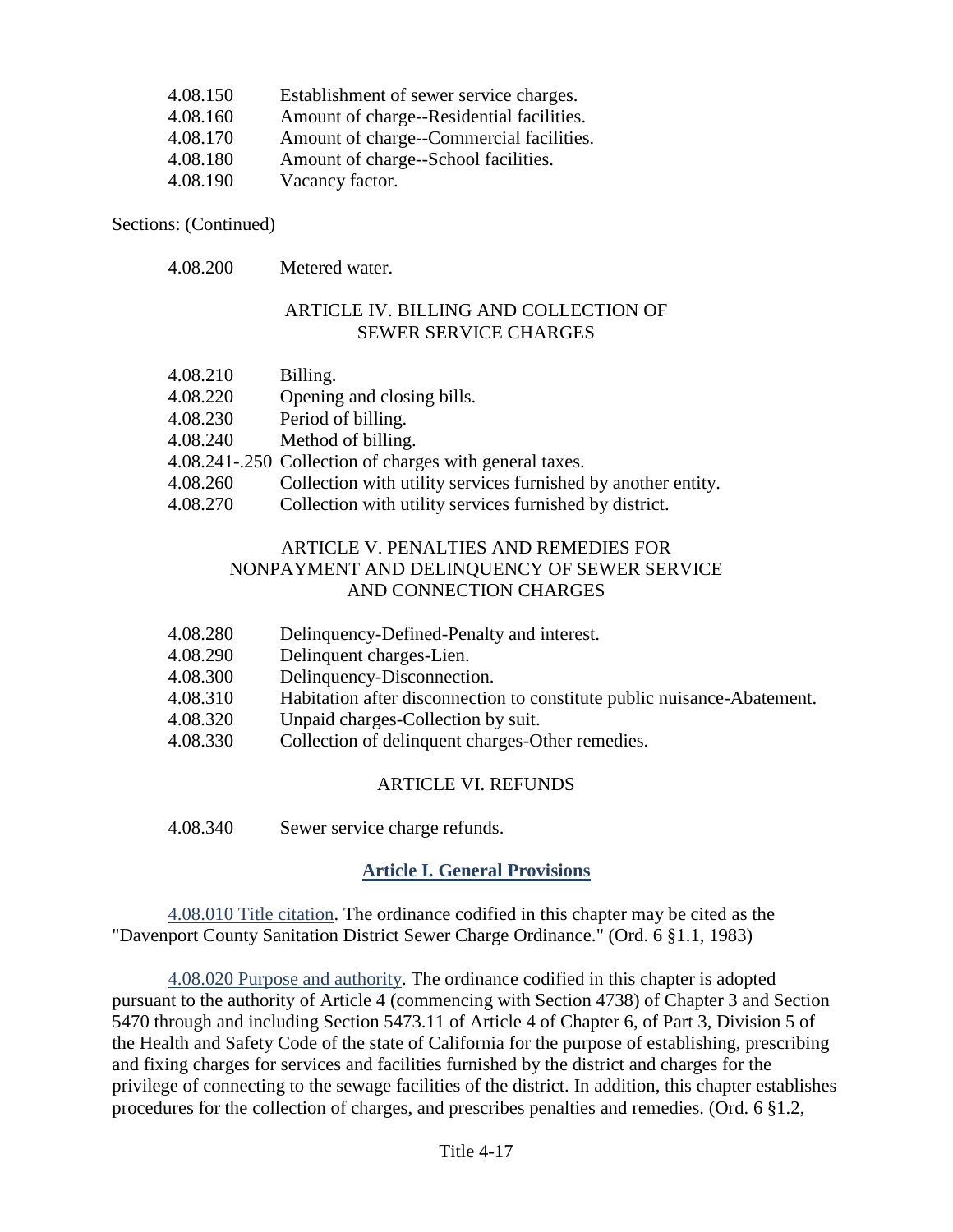1983)

4.08.030 Definitions. Unless the context otherwise indicates, the following words and phrases shall, for the purposes of this chapter, have the meanings respectively ascribed to them by this section.

"Board" means the Board of Directors of the district.

"Charges" includes fees, tolls, rates and rentals.

"Commercial facility" means any structure, premises or facility which is not a residential facility or a school.

"District" means the Davenport County Sanitation District.

"District engineer" means the director of the department of public works of the county of Santa Cruz or any person designated by the board.

"Residential facility" means:

- 1. Any single-family residence or other detached structure designed for occupation by one family;
- 2. Any habitation unit or room or suite of rooms designed for occupation by one family in a duplex, condominium, apartment house or other multiple-dwelling unit; and
- 3. Any separate space of a mobile home park or travel trailer court.

"Secretary" means the clerk of the Board of Directors.

"Sewer service charge" shall mean a charge for services or facilities furnished by the district in connection with its works including charges for the use and maintenance of the district works.

"Works" shall include sewage treatment plants, intercepting and collecting sewers, outfall structures, sewers, force mains, pumping stations, ejector stations, aerated lagoons and all other appurtenances necessary, useful or convenient for the treatment, purification or disposal of sewage. (Ord. 6 §1.3, 1983)

4.08.040 Appeal from determinations of district engineer. In the event that any person is dissatisfied with any determination made by the district engineer under this chapter, appeal therefrom may be taken within fifteen days after receipt of information concerning such determination from the district engineer by filing written notice of appeal, stating the grounds thereof, with the board. (Ord. 6 §1.4, 1983)

4.08.050 Payment under protest. Any person may pay the charges established in this chapter under protest and bring an action against the board in the superior court to recover any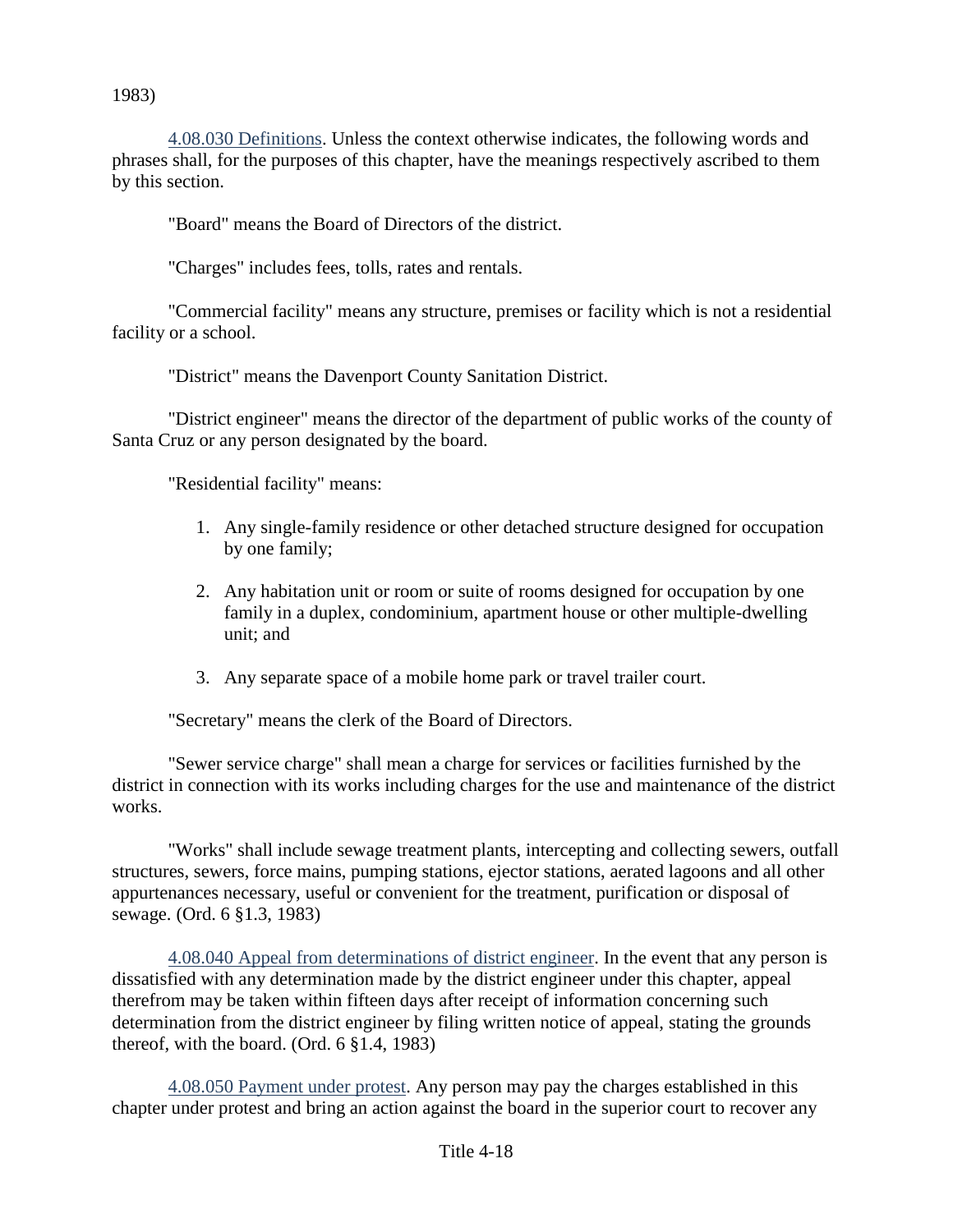money which the board refuses to refund. Payments made and actions brought under this section shall be made and brought in the manner provided for the payment of taxes under protest and actions for refund thereof in Article 2, Chapter 5, Part 9, Division 1 of the Revenue and Taxation Code insofar as those provisions are applicable. (Ord. 6 §1.5, 1983)

4.08.060 Use of proceeds. Revenues derived under the provisions of this chapter shall be used only for the acquisition, construction, reconstruction, maintenance and operation of the works of the district, to repay principal and interest on bonds issued for the construction or reconstruction of such works, including revenue bonds issued pursuant to Chapter 5 (commencing with Section 4950) of Part 3, Division 5 of the Health and Safety Code, and to repay federal or state loans or advances made to the district for the construction or reconstruction of works; provided, however, that such revenue shall not be used for the acquisition or construction of new laterals as distinguished from main trunk, interceptor and outfall sewers. (Ord. 6 §1.6, 1983)

## **Article II. Connection Charges**

4.08.070 Establishment of connection charges. Sewer connection charges are established in the amounts set forth in this article for the privilege of connecting to the district works. (Ord. 6 §2.1, 1983)

4.08.080 Amount of connection charge--New facilities. The amount of the connection charge shall be determined in accordance with the following schedule:

A. For each new residential facility, including new facilities added to existing multiple dwellings, three thousand dollars plus one hundred fifty dollars per fixture unit where the number of fixture units exceeds eighteen, as determined and defined under the Uniform Plumbing Code, Table 4-1;

B. For each new commercial facility, twelve dollars multiplied by the estimated number of gallons of sewage discharged per day of average daily flow; provided, however, that the connection charge shall be not less than three thousand dollars, and, provided further, that in the event that the quality of waste discharged by a commercial facility is of such a character that it will impose a more than normal maintenance and operation burden on the district works, the amount of the connection charge for such commercial facility shall be determined by the board.

C. For each new public facility, including new facilities added to existing public facilities, the connection charge shall be based on the commercial facility rate, except that the board may, by resolution, amend, modify, or waive connection charges for a particular public facility.

D. For any sewer connection permit issued for each residential structure identified as an accessory structure by the County Planning Department, specifically intended for (1) one or two person households meeting the Income and Asset Guidelines requirements established by the Board of Supervisors resolution for lower income households; (2) senior households where one household member is sixty-two years of age or older, that meet the Income and Asset Guidelines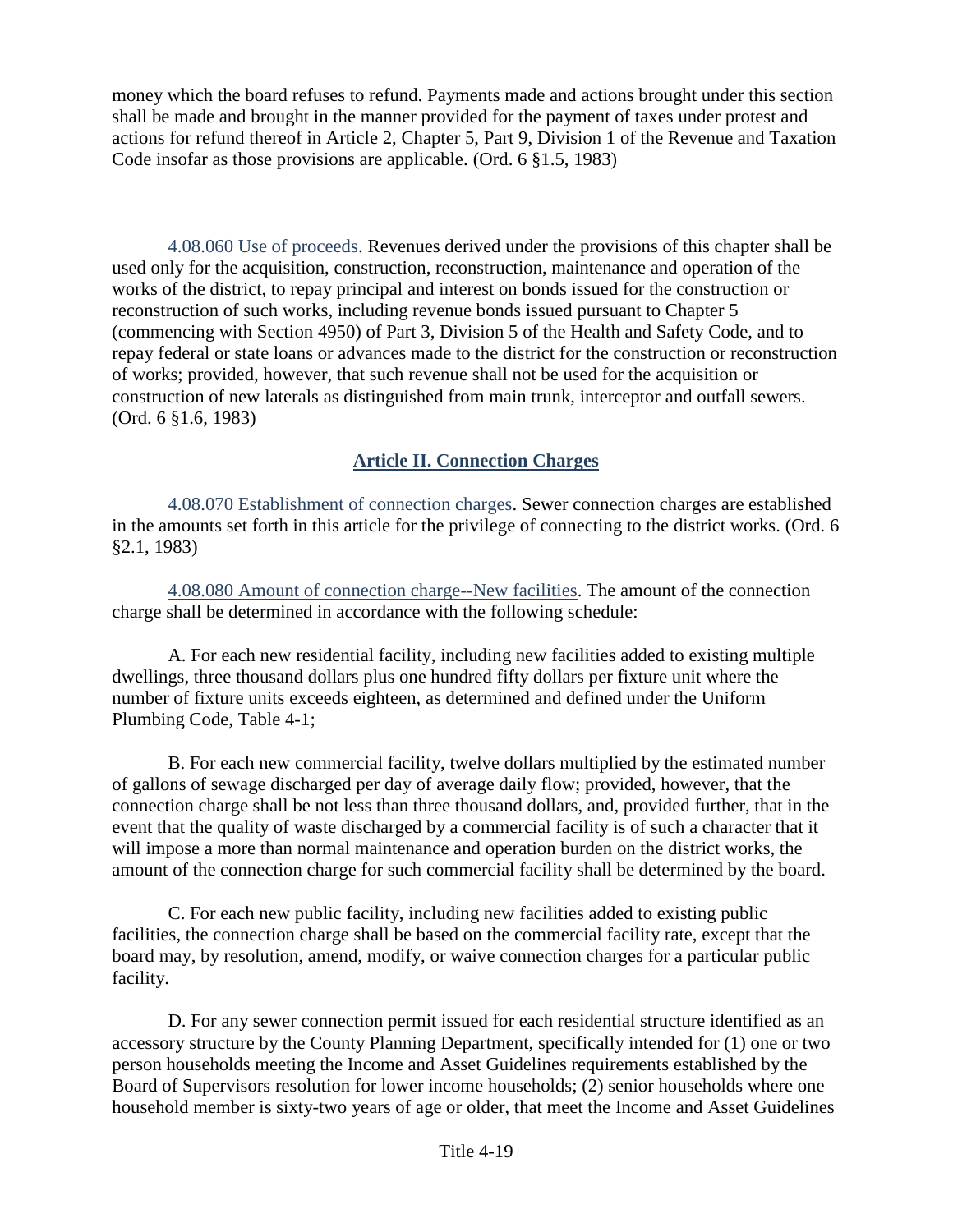requirements for moderate or lower income households; or (3) one or two persons sharing residency with the property owner and who are related by blood, marriage or operation of law, or have evidence of a stable family relationship with the property owner; and (4)meeting all other requirements as specified by County Ordinance No. 4282; the connection charges will be as follows:

- 1. One-third for one bedroom; or
- 2. Two-thirds for two bedrooms

of the new residential connection charge described in Section 4.08.080 paragraph A of District Code for sewer connection charges. (Ord. 47 §1, 1994: Ord. 39 §2.2, 1993, Ord. 6 §2.2, 1983)

4.08.090 Amount of connection charge--Expanded facilities. The connection charge for additions to existing residential facilities shall be one hundred fifty dollars per additional fixture unit and applied to the sum of existing and proposed fixture units in excess of eighteen fixture units connected under the terms of this chapter. The connection charge for expansion of uses by existing commercial facilities shall be twelve dollars per additional gallon per day discharge with no minimum charge. (Ord. 39 §2.2 1993 Ord. 6 §2.3, 1983)

4.08.100 Removal of fixtures--Disallowance of credits. No reimbursement shall be given for removal of existing fixture units of flow contributors. (Ord. 6 §2.4, 1983)

4.08.110 Flow rate determination by district engineer. The district engineer shall determine flow rates to be applied to each facility under this article based on the Uniform Plumbing Code or flow data provided by the owner of the facility and acceptable to the district engineer. (Ord. 6 §2.5, 1983)

## 4.08.120 Blank

4.08.130 Time of payment. Connection charges shall be due and payable at the time necessary building permits are obtained or, where no building permit is required, prior to actual connection to the district's works. For mobile home parks, connection charges shall be paid, prior to the time of the first connection of a mobile home space, for the total number of mobile home spaces permitted by the terms of the use permit for the mobile home park. The charge to be paid is the charge that is applicable at the time that the charge is paid and the permit obtained. (Ord. 6 §2.7, 1983)

4.08.140 Special circumstances for payment. When the Board of Directors determines that special circumstances exist with respect to the establishment or collection of the sewer service connection charges specified in this article, the board may enter into an agreement with any person obligated to pay such charges, providing for the establishment or collection of such sewer service connection charges in an amount or manner different from that prescribed by this article; specifically, the agreement may provide that the person obligated to pay such charges shall construct various sewer public works on behalf of the district, in lieu of payment of part or all of the required connection charges. The district engineer is authorized to negotiate a proposed agreement, when he determines that special circumstances exist, but any agreement negotiated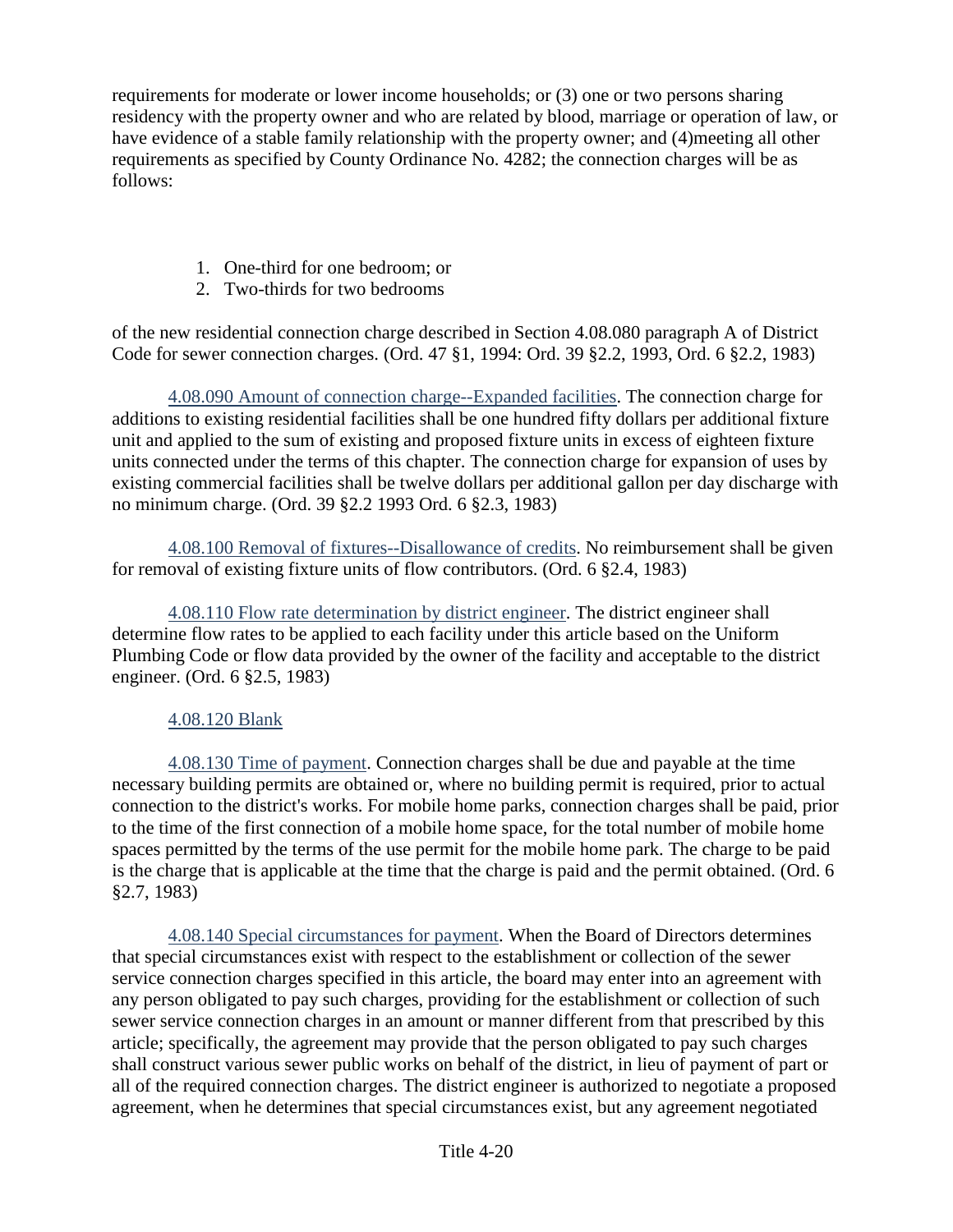by the district engineer must be approved by the board before becoming effective. (Ord. 16 §1, 1985: Ord. 6 §2.8, 1983)

## **Article III. Sewer Service Charges**

4.08.150 Establishment of sewer service charges. Sewer service charges are established in the amounts set forth in this article for each facility which has a sewer connection with the works of the district or which discharges sewage that ultimately passes through the works of the district. (Ord. 6 §3.1, 1983)

4.08.160 Amount of charge--Residential facilities. The sewer service charge for each residential facility shall be \$2,333.00 per year. (Ord. 88 §1(part), 2018: Ord. 85 §1(part), 2016: Ord. 83 §1(part), 2015: Ord. 81 §1(part), 2014: Ord. 78 §1(part), 2013: Ord. 75 §1(part) 2011: Ord. 74 §1(part), 2010: Ord. 72 §1(part), 2010: Ord. 70 §1(part), Ord. 68 §1 (part), 2008; (Ord. 66 §1 (part), 2007; Ord. 64 §1 (part), 2006: Ord. 62 §1 (part), 2005: Ord. 60 Ord. §1(part), 2004: Ord. 58 §1(part), 2003: Ord. 56 §1(part), 2002: Ord. 53 §1(part), 1999: Ord.51 §1 (part), 1996: Ord. 49 §1 (part), 1995: Ord. 44 §1 (part), 1994: Ord. 41 §1 (part), 1993: Ord. 36 §1(part), 1992: Ord. 34 §1(part), 1991: Ord. 29 §1(part), 1990: Ord. 27 §1(part), 1989: Ord. 24 §1(part), 1988: Ord. 22 §1(part),1987: Ord.18 §1(part), 1986: Ord. 14 §1(part), 1985: Ord. 11 §1(part), 1984: Ord. 6 §3.2, 1983)

4.08.170 Amount of charge--Commercial facilities.

A. The sewer service charge for each commercial facility or for each separate business within such a facility shall be \$759.76 per year plus \$19.28 per hundred cubic feet, based upon the previous calendar year's water use.

B. In the event that the quality of waste discharge by a commercial facility is of such a character that, in the opinion of the district engineer, it will impose a more than normal maintenance and operation burden on the district works, the amount of the sewer service charge for such commercial facility shall be determined by the board and subsection (a) of this section shall not be applicable to such facility. (Ord. 88 §1(part), 2018: Ord. 85 §1(part), 2016: Ord. 83 §1(part), 2015: Ord. 81 §1(part), 2014: Ord. 78 §1(part), 2013: Ord. 75 §1(part), 2011 Ord. 74 §1(part) 2010, Ord. 72 §1 (part), 2010: Ord. 70 §1 (part), 2009: Ord. 68 §1 (part), 2008; Ord. 64 §1 (part), 2006: Ord. 62 §1 (part), 2005: Ord. 60 §1 (part), 2004: Ord. 58 §1 (part), 2003: Ord. 56 §1 (part), 2002: Ord. 53 §1 (part), 1999): (Ord.51 §1 (part), 1996: Ord. 49 §1 (part), 1995: Ord. 44 §1 (part), 1994: Ord. 41 §1 (part), 1993: Ord. 36 §1(part), 1992: Ord. 34 §1(part), 1991: Ord. 29 §1(part), 1990: Ord. 27 §1(part), 1989: Ord. 24 §1(part), 1988: Ord. 22 §1(part), 1987: Ord. 18 §1(part), 1986: Ord. 14 §1(part), 1985: Ord. 11 §1(part), 1984: Ord. 6 §3.3, 1983)

4.08.180 Amount of charge--School facilities. The annual sewer service charge for each school, whether public or private, shall be \$759.76 per year plus \$51.48 per student based on the average daily attendance for the school during the school year. (Ord. 88 §1(part), 2018: Ord. 85 §1(part), 2016: Ord. 83 §1(part), 2015: Ord. 81 §1(part), 2014: Ord. 78 §1(part), 2013: Ord. 75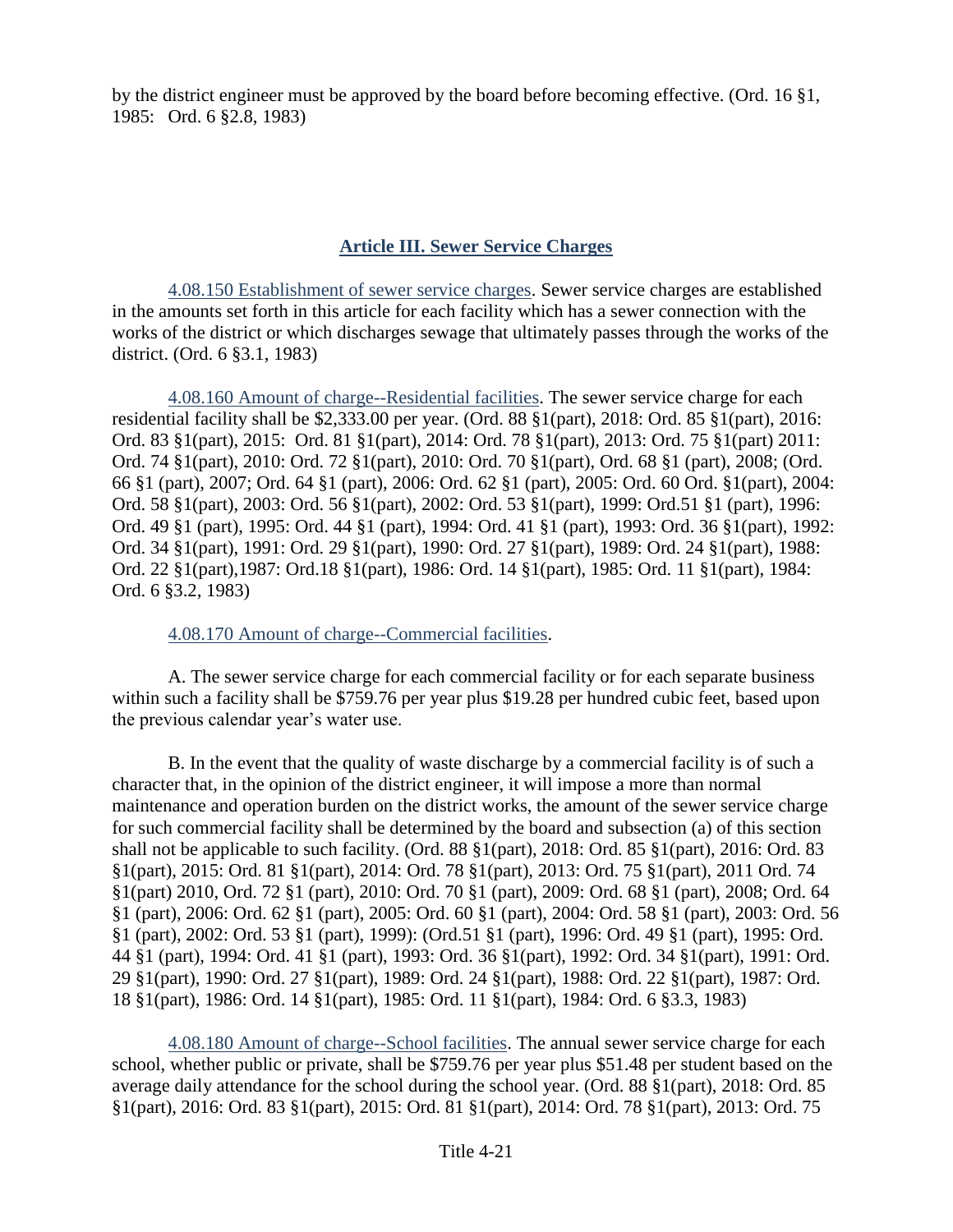§1(part), 2011 Ord. 74 §1(part) 2010, Ord. 72 §1 (part), 2010: Ord. 70 §1 (part), 2009: Ord. 68 §1 (part), 2008; Ord. 66 §1 (part), 2007; Ord. 64 §1 (part), 2006; Ord. 62 §1 (part), 2005: Ord. 60 §1(part), 2004: Ord. 58 §1(part), 2003: Ord. 56 §1 (part), 2002: Ord. 53 §1 (part), 1999):(Ord. 51 §1 (part), 1996: Ord. 49 §1 (part), 1995: Ord. 44 §1 (part), 1994: Ord. 41 §1 (part), 1993: Ord. 36 §1(part), 1992: Ord. 34 §1(part), 1991: Ord. 29 §1(part), 1990: Ord. 27 §1(part), 1989: Ord. 24 §1(part), 1988: Ord. 22 §1(part), 1987: Ord. 18 §1(part), 1986: Ord. 14 §1(part), 1985: Ord. 11 §1(part), 1984: Ord. 6 §3.4, 1983)

4.08.190 Vacancy factor. A vacancy factor is included in the amounts of the sewer service charges set forth in this article and, therefore, sewer service charges shall not be stopped and started as a facility becomes vacant. (Ord. 6 §3.5, 1983)

4.08.200 Metered water. Where sewer service charges are based upon the amount of water used by a commercial facility, such amount shall be the volume of water consumed by the facility as indicated by a meter for the facility. Where such metering is not provided or where newly constructed facilities are involved, the volume of water consumed by the commercial facility shall be determined on the basis of a reasonable estimate thereof made by the district engineer. (Ord. 6 §3.6, 1983)

## **Article IV. Billing and Collection of Sewer Service Charges**

4.08.210 Billing. In the event that the district does not elect, pursuant to Section 4.08.250(A), of this chapter, to collect current sewer service charges on the tax roll, the district shall bill for such charges. The regular billing period for sewer service charges shall be for each calendar month, annually or as determined by the board. Schools and other public institutions may also be required to pay annually. (Ord. 6 §4.1, 1983)

4.08.220 Opening and closing bills. Opening and closing bills for less than the normal billing period shall be for not less than one month. (Ord. 6 §4.2, 1983)

4.08.230 Period of billing. Amounts of sewer service charges covering the period from the time of connection through the thirtieth day of the following June shall be added to the next billing period. (Ord. 6 §4.3(part), 1983)

4.08.240 Method of billing. When charges are not collected on the tax roll, the district shall provide bills for the billing period covered thereby. Each such bill shall bear the time period covered thereby and the amount due for such period. The charges represented by each such bill shall be due and payable on the first day of the month of the billing period covered thereby, except as otherwise provided. (Ord. 6 §4.3(part), 1983)

## 4.08.250 Collection of charges with general taxes.

A. Collection Upon Board Approval. The district may, by ordinance approved by a twothirds vote of the members of the board, elect to have sewer service charges for the forthcoming fiscal year and/or delinquent sewer service charges collected on the tax roll on which its general taxes are collected, in the same manner, by the same persons, and at the same time as, together with and not separately from, its general taxes.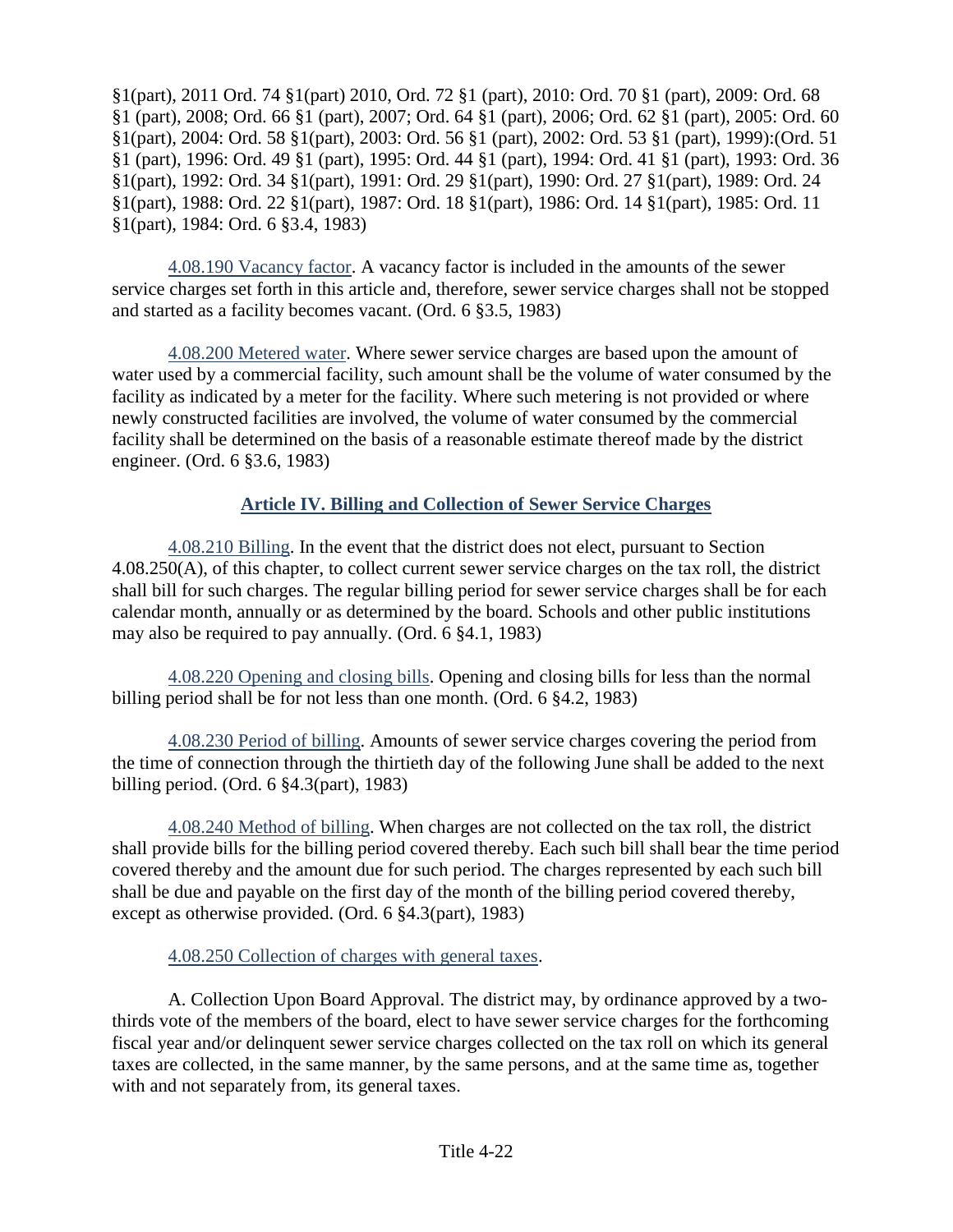B. Report. In the event of an election by the board pursuant to subsection (A) of this section, the district shall cause a written report to be prepared and filed with the secretary, which report shall contain a description of each parcel of real property receiving services and facilities and the amount of the current and/or delinquent sewer service charges for each parcel computed in conformity with the provisions of this chapter. The real property may be described by reference to county assessor's maps or by reference to plats or maps on file with the secretary.

C. Notice. The secretary shall cause notice of the filing of the report referred to in subsection (B) of this section and of the time and place of hearing thereon to be published once a week for two successive weeks prior to the date set for hearing, in the Santa Cruz Sentinel, a newspaper of general circulation, printed and published in the county within which the district is located.

D. Hearing. At the time of the hearing, the board shall hear and consider all objections or protests, if any, to the report referred to in the notice and may continue the hearing from time to time.

E. Final Determination of Charges. Upon the conclusion of the hearing on the report, unless protest is made by the owners of a majority of the separate parcels of property described in the report, the board will adopt, revise, change, reduce or modify any sewer service charge or overrule any or all objections and shall make its determination upon each charge as described in the report, which determination shall be final.

F. Filing of Report with County Auditor. On or before the tenth day of August in each year following the final determination of the board, the secretary shall file with the auditor a copy of the report with a statement endorsed thereon over her signature that it has been finally adopted by the board, and the auditor shall enter the amounts of the sewer service charges against the respective lots or parcels of land as they appear on the current assessment roll.

G. Parcels Not on Roll. If the property is not described on the roll, the auditor shall enter the description thereon together with the amounts of the sewer service charges, as shown on the report.

H. Parcels Outside the District. Where any such parcels are outside the boundaries of the district, they shall be added to the assessment roll of the entity for the purpose of collecting such sewer service charges.

I. Lien.The amount of the charges shall constitute a lien against the lot or parcel of land against which the sewer service charge has been imposed as of noon on the first Monday in March immediately preceding the date of levy. The tax collector shall include the amount of the sewer service charges on bills for taxes levied against the respective lots and parcels of land

J. Tax Bill. Thereafter, the amount of the sewer service charges shall be collected at the same time and in the same manner and by the same persons as, together with and not separately from, the general taxes for the district, and shall be delinquent at the same time and thereafter be subject to the same penalties for delinquency.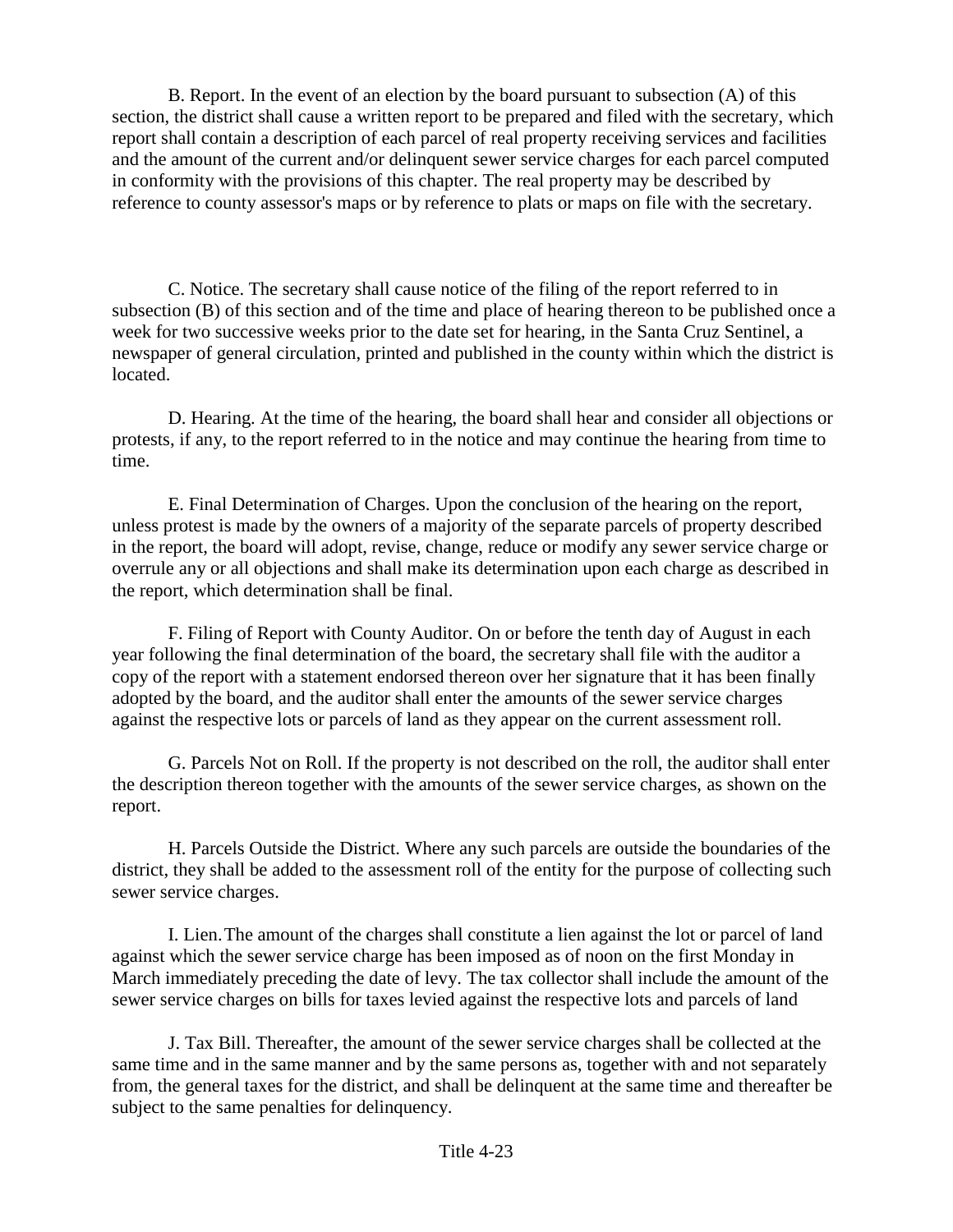K. Collection. All laws applicable to the levy, collection and enforcement of general taxes of the district, including, but not limited to, those pertaining to the matters of delinquency, correction, cancellation, refund and redemption, are applicable to such sewer service charges.

L. Compensation of County. The tax collector may, in his discretion, issue separate bills for such sewer service charges and separate receipts for collection on account of such charges. The county shall be compensated for services rendered in connection with the levy, collection and enforcement of such charges for the district in an amount to be fixed by agreement between the board of supervisors and the Board of Directors of the district. The compensation shall not exceed one percent of all money collected. The compensation shall be paid into the county salary fund. (Ord. 6 §4.4--4.15, 1983)

4.08.260 Collection with utility services furnished by another entity. The board may provide for the collection of sewer service charges with the rates for any other utility service furnished by a publicly or privately owned public utility with the written consent and agreement of the public utility owner which agreement shall establish the terms and conditions upon which such collections shall be made. Such agreement may provide that the district sewer service charges shall be itemized, billed upon the same bill and collected as one item, together with and not separately from such other utility service. Such agreement may provide for compensation to such other utility owner for making such collections, and for discontinuance of the other utility service in the event that all or part of the district sewer service charge is not paid. (Ord. 6 §4.16, 1983)

4.08.270 Collection with utility services furnished by district. The board may provide that the sewer service charges shall be collected with the rates for any other utility service rendered by the district and that all the rates shall be itemized, billed upon the same bill and collected as one item, together with and not separately from such other utility service. (Ord. 6 §4.17, 1983)

## **Article V. Penalties and Remedies for Nonpayment and Delinquency of Sewer Service and Connection Charges**

4.08.280 Delinquency--Defined--Penalty and interest. All charges (other than sewer service charges for which provision is made, prior to delinquency for collection thereof on the tax rolls on which general district taxes are collected) which are not paid on or before the twentieth day following the date such charge was due and payable shall be delinquent and a penalty of twenty percent of the charge shall be imposed on the twenty-first day following the date such charge was due and payable. In addition, a penalty of one and five-tenths percent (1.5%) per month of the basic charge plus the twenty percent penalty shall be imposed on the thirtieth day following the date such charge was due and payable and on each thirtieth day thereafter until there is payment in full of the charge plus all penalties. (Ord. 6 §5.1, 1983)

4.08.290 Delinquent charges--Lien. If charges remain delinquent for a period of sixty days, the charges shall constitute a lien against the lot or parcel of land against which same was imposed, upon recording thereof with the county recorder. Such lien shall have the force, effect and priority of a judgment lien and shall continue for three years from the time of recording unless sooner released or otherwise discharged. A statement of the district's bills to each property owner shall give notice of the lien provided by this section. (Ord. 6 §5.2, 1983)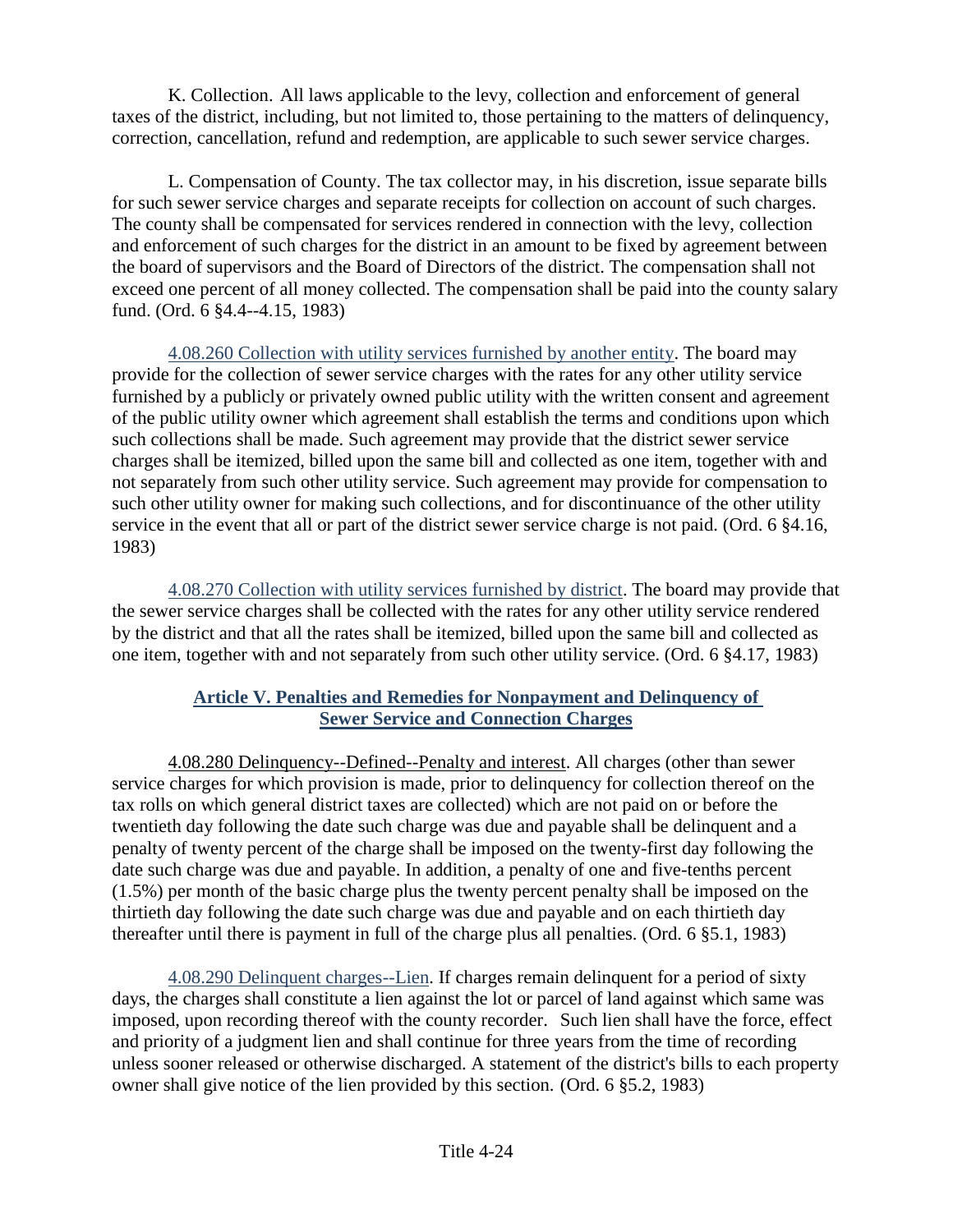4.08.300 Delinquency--Disconnection. The district may disconnect any premises from the sewer system if charges are not paid after they shall have become delinquent. The district engineer shall estimate the cost of disconnection of such premises and the cost of reconnecting it thereto, and the owner of the premises shall deposit the cost as estimated of disconnection and reconnection before such premises are reconnected to the sewer system. In the event such arrearages are paid and premises are reconnected to the sewer system, the district engineer shall refund any part of the deposit remaining after payment of all costs of disconnection and reconnection. (Ord. 6 §5.4, 1983)

4.08.310 Habitation after disconnection to constitute public nuisance--Abatement. During the period of nonconnection or disconnection, habitation of such premises by human beings shall constitute a public nuisance, whereupon the board shall cause proceedings to be brought for the abatement of the occupancy of the premises by the human beings. In such event, and as a condition of connection or reconnection, there shall be paid to the district reasonable attorney's fees and costs of suit arising in the action. (Ord. 6 §5.5, 1983)

4.08.320 Unpaid charges--Collection by suit. The district may collect unpaid charges by suit, in which event it shall have judgment for the cost of the suit and reasonable attorneys' fees. (Ord. 6 §5.3, 1983)

4.08.330 Collection of delinquent charges--Other remedies. The district may provide otherwise for the collection of delinquent charges. All remedies provided in this chapter for their enforcement and collection are cumulative and may be pursued alternatively or collectively as the district determines. (Ord. 6 §5.6, 1983)

## **Article VI. Refunds**

4.08.340 Sewer service charge refunds. If a parcel is not physically connected to the District sewer system and the owner or resident of the property has been charged and paid the sewer service charge, then the owner or resident who paid the sewer service charge has the right to a refund of an overpayment of sewer service charges (Ord. 60 §1(part), 2004)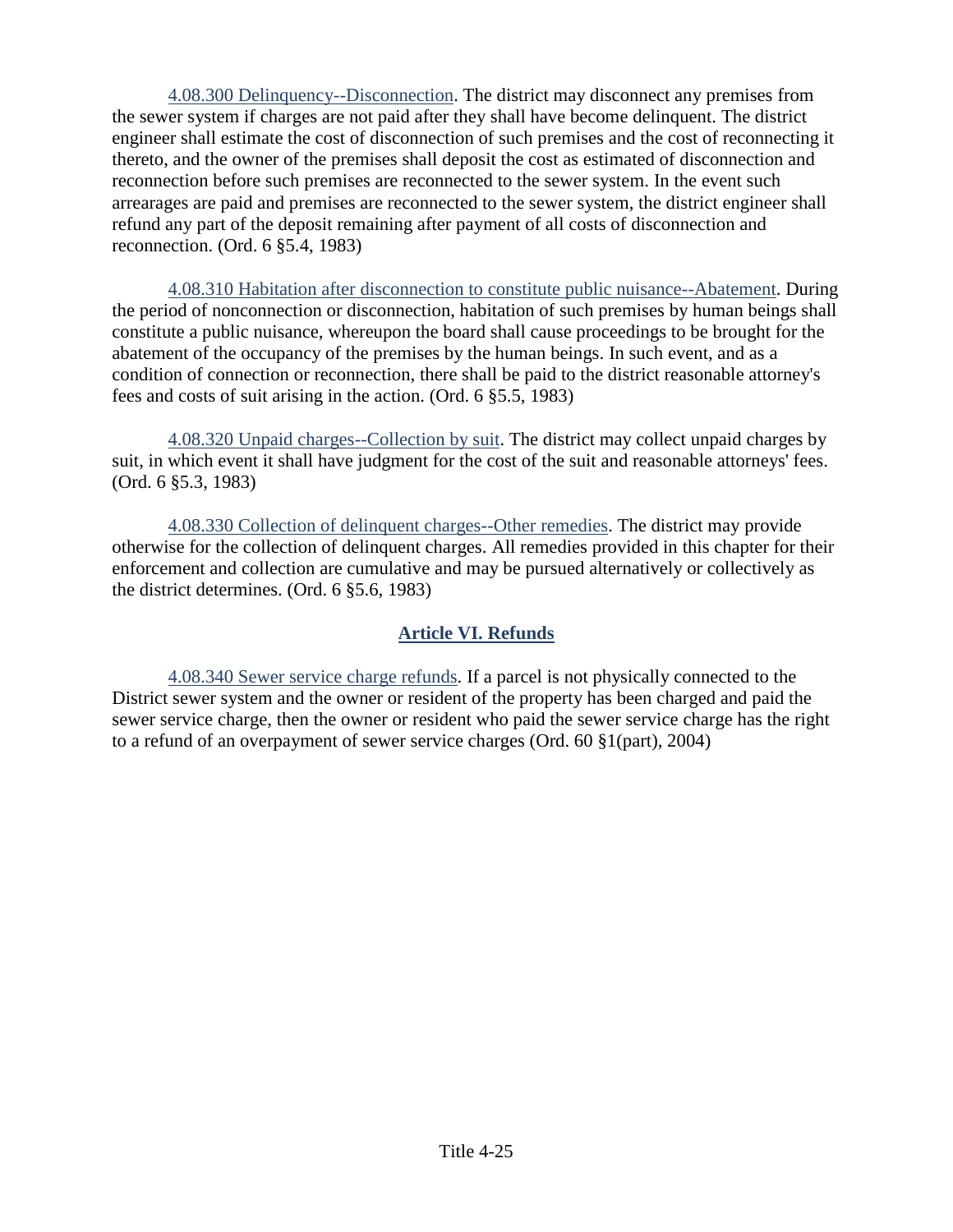# **Ordinance List and Disposition Table**

#### Ordinance Number

- 1. Sewer service rules and regulations (4.04)
- 2. Adds §6.9 to Ord. 1, sewer regulations (Repealed by 38)
- 3. Collection of capital improvement service charges (Special)
- 4. Collection of capital improvement service charges (Special)
- 5. Collection of service charges (Special)
- 6. Sewer service and connection charges (4.08)
- 7. Water service and connection charges (3.08)
- 8. Water service rules and regulations (3.04)
- 9. Collection of service charges (Special)
- 10. Amends §6.9 of Ord. 1, sewer regulations (Repealed by 38)
- 11. Amends §§3.2, 3.3 and 3.4 of Ord. 6, sewer service and connection charges (4.08)
- 12. Amends §§3.2, 3.3 and 3.4 of Ord. 7, water service and connection charges (3.08)
- 13. Collection of service charges (Special)
- 14. Amends §§3.2, 3.3 and 3.4 of Ord. 6, sewer service and connection charges (4.08)
- 15. Amends §§3.2, 3.3 and 3.4 of Ord. 7, water service and connection charges (3.08)
- 16. Adds §2.8 to Ord. 6, sewer service and connection charges (4.08)
- 17. Adds §2.8 to Ord. 7, water service and connection charges (3.08)
- 18. Amends §§3.2, 3.3 and 3.4 of Ord. 6, sewer service and connection charges (4.08)
- 19. Amends §§3.2, 3.3 and 3.4 of Ord. 7, water service and connection charges (3.08)
- 20. Amends §2.6 of Ord. 6, sewer service and connection charges (4.08)
- 21. Amends §2.6 of Ord. 7, water service and connection charges (3.08)
- 22. Amends §§3.2, 3.3 and 3.4 of Ord. 6, sewer service and connection charges (4.08)
- 23. Amends §§3.2, 3.3 and 3.4 of Ord. 7, water service and connection charges (3.08)
- 24. Amends §§3.2, 3.3 and 3.4 of Ord. 6, sewer service and connection charges (4.08)
- 25. Amends §§3.2, 3.3 and 3.4 of Ord. 7, water service and connection charges (3.08)
- 26. Adds Article V (§§5.1—5.9) to Ord. 8, water service rules and regulations (3.04)
- 27. Amends §§3.2, 3.3 and 3.4 of Ord. 6, sewer service and connection charges (4.08)
- 28. Amends §§3.2, 3.3 and 3.4 of Ord. 7, water service and connection charges (3.08)
- 29. Amends §§3.2, 3.3 and 3.4 of Ord. 6, sewer service and connection charges (4.08)
- 30. Amends §§3.2, 3.3 and 3.4 of Ord. 7, water service and connection charges (3.08)
- 31. Amends §6.2 or Ord. 1, sewer service rules and regulations (4.04)
- 32. Amends §3,1 of Ord. 8, water service rules and regulations (3.04)
- 33. Amends §2.2 of Ord. 7 water service and connection charges (3.08)
- 34. Amends §§3.2, 3.3 and 3.4 of Ord. 6, sewer service and connection charges (4.08)
- 35. Amends §§3.2, 3.3 and 3.4 of Ord. 7, water service and connection charges (3.08)
- 36. Amends §§3.2, 3.3 and 3.4 of Ord. 6, sewer service and connection charges (4.08)
- 37. Amends §§3.2, 3.3 and 3.4 of Ord. 7, water service and connection charges (3.08)
- 38. Repeals Ords. 2 and 10 (Repealer)
- 39. Amends §§2.2 and 2.3, and deletes §2.6 of Ord. 6, water service and connection charges (3.08)
- 40. Amends §§2.2 and 2.3, and deletes §2.6 of Ord. 7, sewer service and connection charges (4.08)
- 41. Amends §§3.2 and 3.3 of Ord. 36, water service and connection charges (3.08)
- 42. Amends §§2.2 and 2.3, and deletes §2.6 of Ord.37, sewer service and connection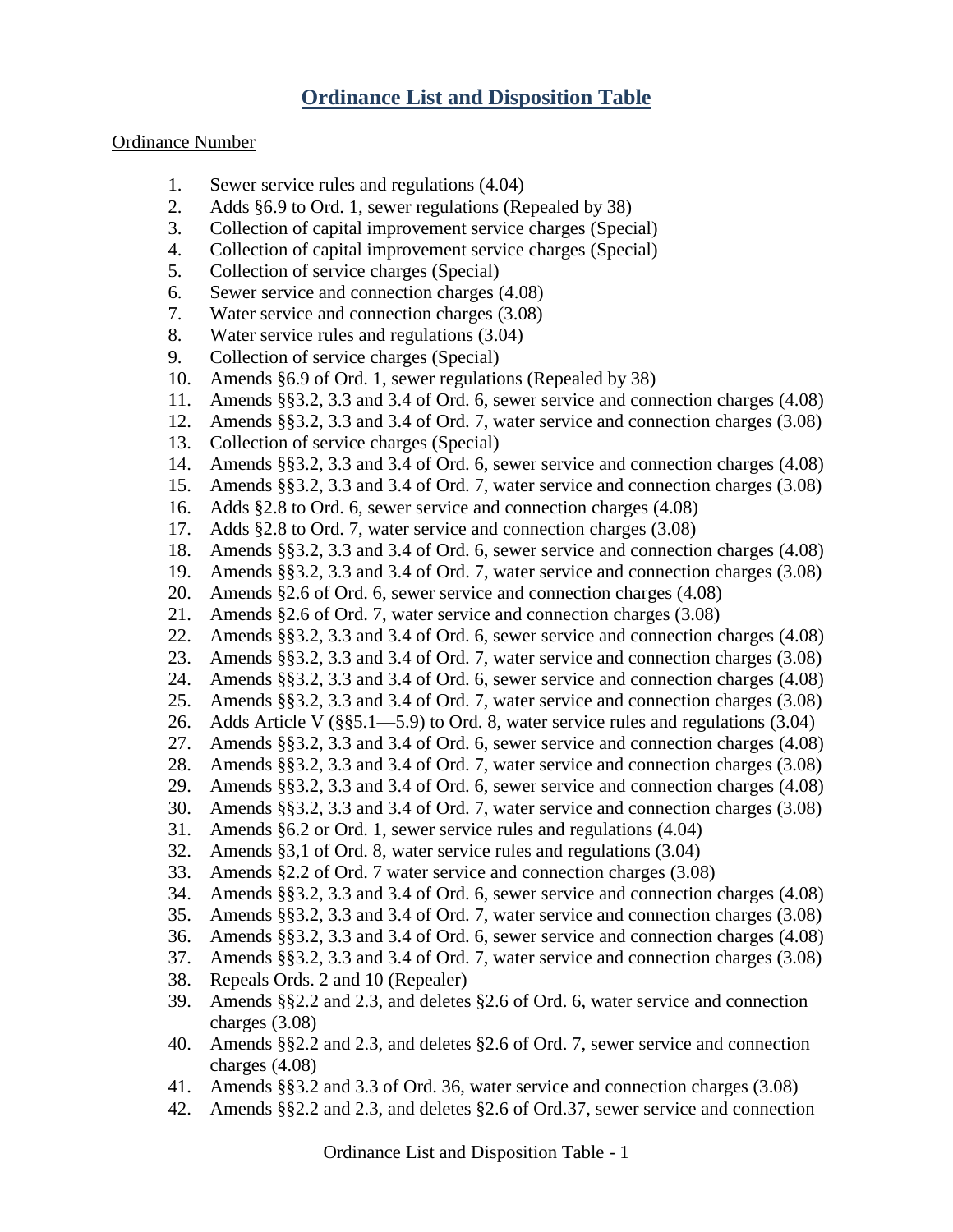charges (4.08)

- 43. Adopts the Davenport County Sanitation District Code (1.01)
- 44. Amends §§4.08.160, 4.08.170 and 4.08.180, sewer service charges (4.08)
- 45. Amends §§3.08.160, 3.08.170 and 3.08.180, water service charges (3.08)
- 46. Amends §3.08.080, adds (D)(1) and (D)(2), water service charges (3.08)
- 47. Amends  $§4.08.080$ , adds  $(D)(1)$  and  $(D)(2)$ , sewer connection charges (4.08)
- 48. Amends §§3.08.160, 3.08.170 and 3.08.180, water service charges (3.08)
- 49. Amends §§4.08.160, 4.08.170 and 4.08.180, sewer service charges (4.08)
- 50. Amends §§3.08.160, 3.08.170 and 3.08.180, water service charges (3.08)
- 51. Amends §§4.08.160, 4.08.170 and 4.08.180, sewer service charges (4.08)
- 52. Amends Ordinance No. 13 providing for the collection of sewer service charges on the tax roll
- 53. Amends District Code Title 4, Chapter 4.08, Article III, Sections 4.08.160 through 4.08.180 water service charges
- 54. This ordinance number not issued
- 55. Amends District Code Title 3, Chapter 3.08, Article III, Sections 3.08.160 through 4.08.180 water service charges
- 56. Amends District Code Title 4, Chapter 4.08, Article III, Sections 4.08.160 through 4.08.180 sewer service charges
- 57. Amends District Code Title 3, Chapter 3.078, Article III, Section 3.08.160 through 3.08.180 water service charges
- 58. Amends District Code Title 4, Chapter 4.08, Article III, Sections 4.08.160 through 4.08.180 sewer service charges and adds Section 4.08.340 sewer service charge refunds
- 59. Amends District Code Title 3, Chapter 3.08, Article III, Sections 3.08.160 through 4.08.180 water service charges and adds Section 3.08.240 waters service charge refunds
- 60. Amends District Code Title 4, Chapter 4.08, Article III, Sections 4.08.160 through 4.08.180 sewer service charges
- 61. Amends District Code Title 3, Chapter 3.08, Article III, Sections 3.08.160 through 4.08.180 water service charges
- 62. Amends District Code Title 4, Chapter 4.08, Article III, Sections 4.08 160 through 4.08.180 sewer service charges
- 63. Amends District Code Title 3, Chapter 3.08, Article III, Sections 3.08.160 through 3.08.180 water service charges
- 64. Amends District Code Title 4, Chapter 4.08, Article III, Sections 4.08 160 through 4.08.180 sewer service charges
- 65. Amends District Code Title 3, Chapter 3.08, Article III, Sections 3.08.160 through 3.08.180 water service charges
- 66. Amends District Code Title 4, Chapter 4.08, Article III, Section 4.08.160 through 4.08.180 sewer service charges
- 67. Amends District Code Title 3, Chapter 3.08, Article III Sections 3.08.160 through 3.08.180 water service charges
- 68. Amends District Code Title 4, Chapter 4.08, Article III, Sections 4.08.160 through 4.08.180 sewer service charges
- 69. Amends District Code Title 3, Chapter 3.08, Article III, Sections 3.08.160 through 3.08.180 water service charges
- 70. Amends District Code Title 4, Chapter 4.08, Article III, Sections 4.08.160 through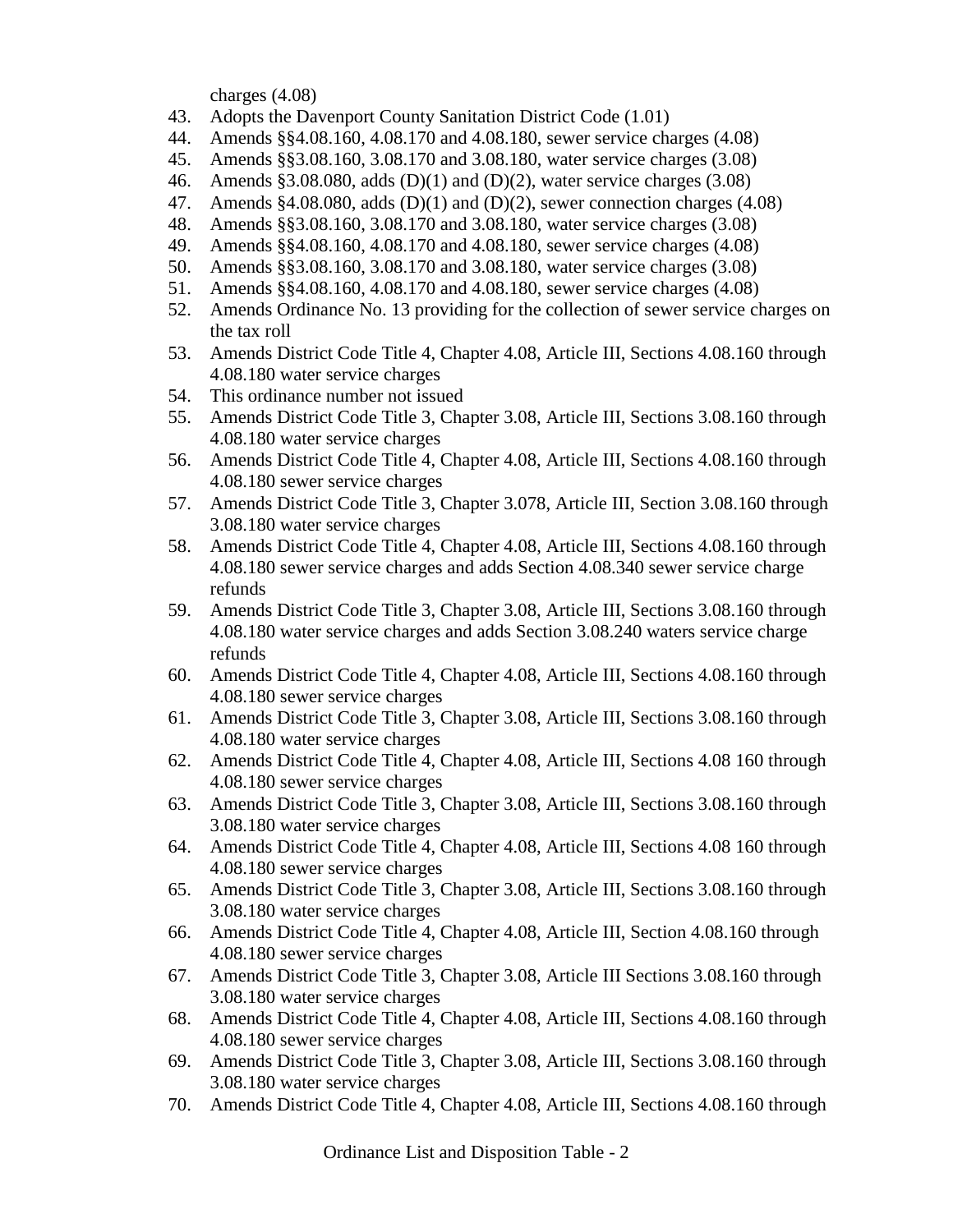4.08.180 sewer service charges

- 71. Amends District Code Title 3, Chapter 3.08, Article III, Sections 3.08.160 through 3.08.180 water service charges
- 72. Amends District Code Title 4, Chapter 4.08, Article III, Sections 4.08.160 through 4.08.180 sewer service charges
- 73. Amends District Code Title 3, Chapter 3.08, Article III, Sections 3.08.160 through 3.08.180 water service charges
- 74. Amends District Code Title 4, Chapter 4.08, Article III, Sections 4.08.160 through 4.08.180 sewer service charges
- 75. Amends District Code Title 4, Chapter 4.08, Article III, Sections 4.08.160 through 4.08.180 sewer service charges
- 76. Amends District Code Title 3, Chapter 3.08, Article III, Sections 3.08.160 through 3.08.180 water service charges
- 77. Amends Sections 4.04.030 and 4.04.270 and adding to Sections 4.04.445, 4.04.446 and 4.04.447 regarding definitions, plans, specifications and construction, private sanitary sewer system maintenance and repair, and enforcement response and fines
- 78. Amends District Code Title 4, Chapter 4.08, Article III, Sections 4.08.160 through 4.08.180 sewer service charges
- 79. Amends District Code Title 3, Chapter 3.08, Article III, Sections 3.08.160 through 3.08.180 water service charges
- 80. Amends Section 2 of Ordinance No. 52, Collection of Sewer and Water Service Charges on the Tax Roll for Davenport County Sanitation District
- 81. Amends District Code Title 4, Chapter 4.08, Article III, Sections 4.08.160 through 4.08.180 sewer service charges
- 82. Amends District Code Title 3, Chapter 3.08, Article III, Sections 3.08.160 through 3.08.180 water service charges
- 83. Amends District Code Title 4, Chapter 4.08, Article III, Sections 4.08.160 through 4.08.180 sewer service charges
- 84. Amends District Code Title 3, Chapter 3.08, Article III, Sections 3.08.160 through 3.08.180 water service charges
- 85. Amends District Code Title 4, Chapter 4.08, Article III, Sections 4.08.160 through 4.08.180 sewer service charges
- 86. Amends District Code Title 3, Chapter 3.08, Article III, Sections 3.08.160 through 3.08.180 water service charges
- 87. Amends District Code Title 3, Chapter 3.08, Article III, Sections 3.08.160 through 3.08.180 water service charges
- 88. Amends District Code Title 4, Chapter 4.08, Article III, Sections 4.08.160 through 4.08.180 sewer service charges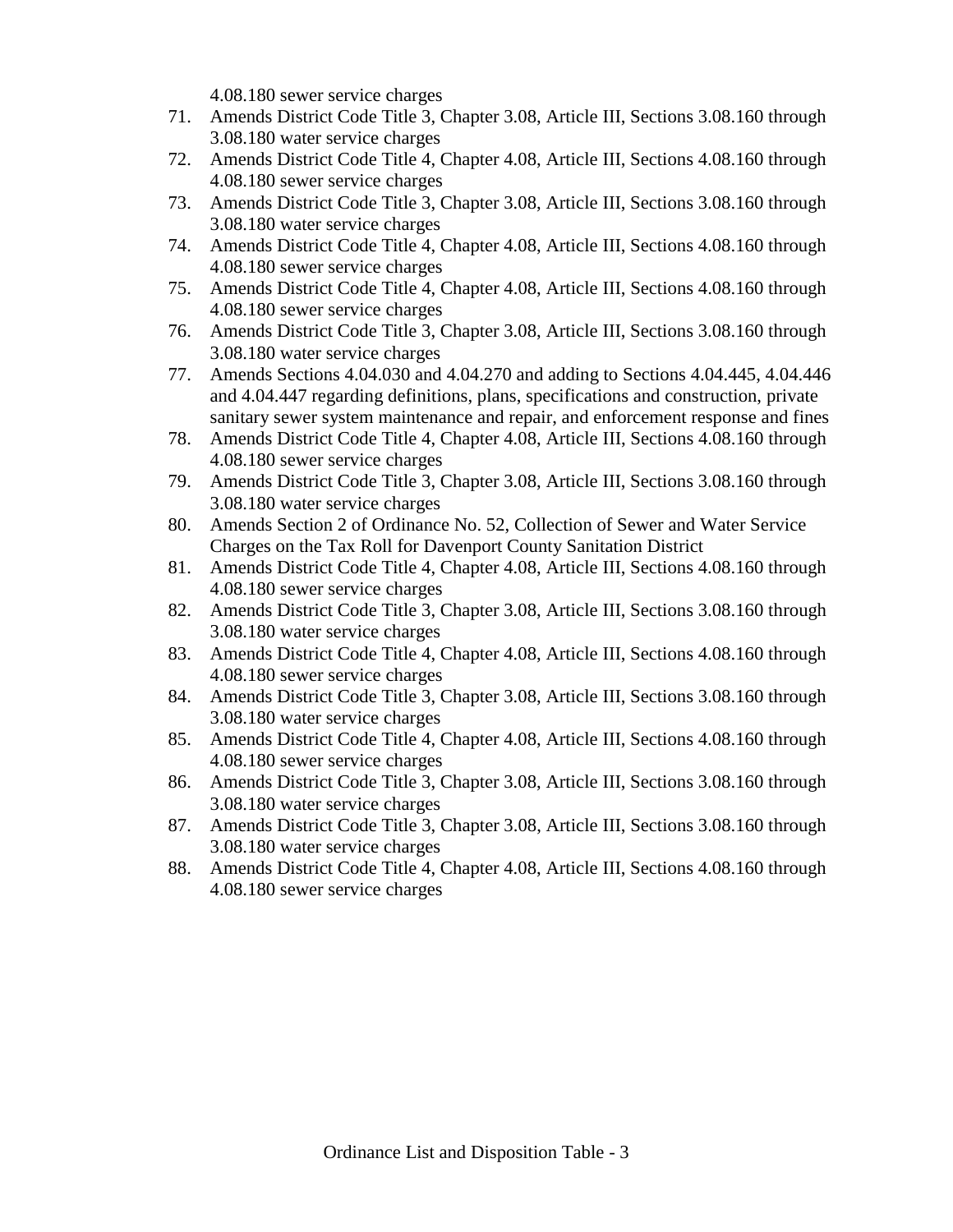# **Index**

-A-

### ANNEXATION TO DISTRICT

Fees

Application 4.04.660 Preliminary 4.04.650 Terms, conditions, rights reserved 4.04.670

## APPEAL

#### Sewer

connection, number of, non-district sewer 4.04.600 service charge determination 4.08.040

## Water

conservation restrictions exclusion 3.04.360 service charge determination 3.08.040

-E-

### ENCROACHMENT

Permit required 4.04.180

## EXCAVATION

Permit required 4.04.170

-F-

## **FEES**

Annexation 4.04.650, 4.04.660 Sewer construction 4.04.300 Water conservation appeal 3.04.360

## FIRE HYDRANT

Equipment requirements See WATER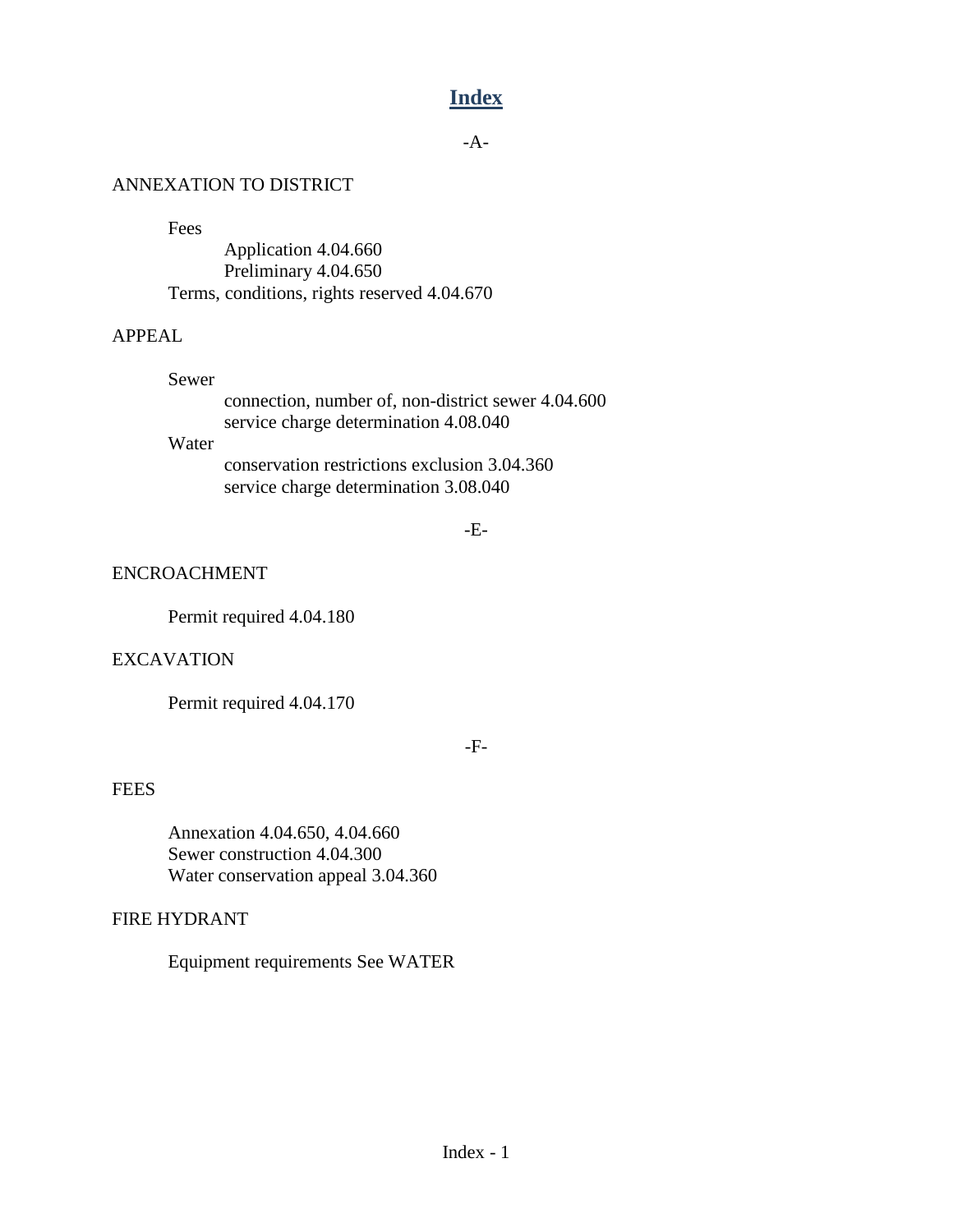#### **NUISANCE**

Premises, habitation when disconnected from sewer 4.08.310 disconnected from water utility 3.08.310

-P-

### PERMIT

Encroachment 4.04.180 Sewer connection 4.04.100 Street excavation 4.04.170 Swimming pool sewer connection 4.04.390

-R-

#### RATES

Sewer charges See SEWER Water charges See WATER

-S-

#### SEWER

Billing generally 4.08.210 method 4.08.240 minimum charge established 4.08.220 period 4.08.230

Building sewer

connection inspection requirements 4.04.200 construction requirements, generally 4.04.190 costs, owner responsibility 4.04.210 elevation below sewer level, protection device required 4.04.250 maintenance, owner responsibility 4.04.220 old, use of 4.04.240 separate, required when 4.04.230

#### Charges

See also Connection charges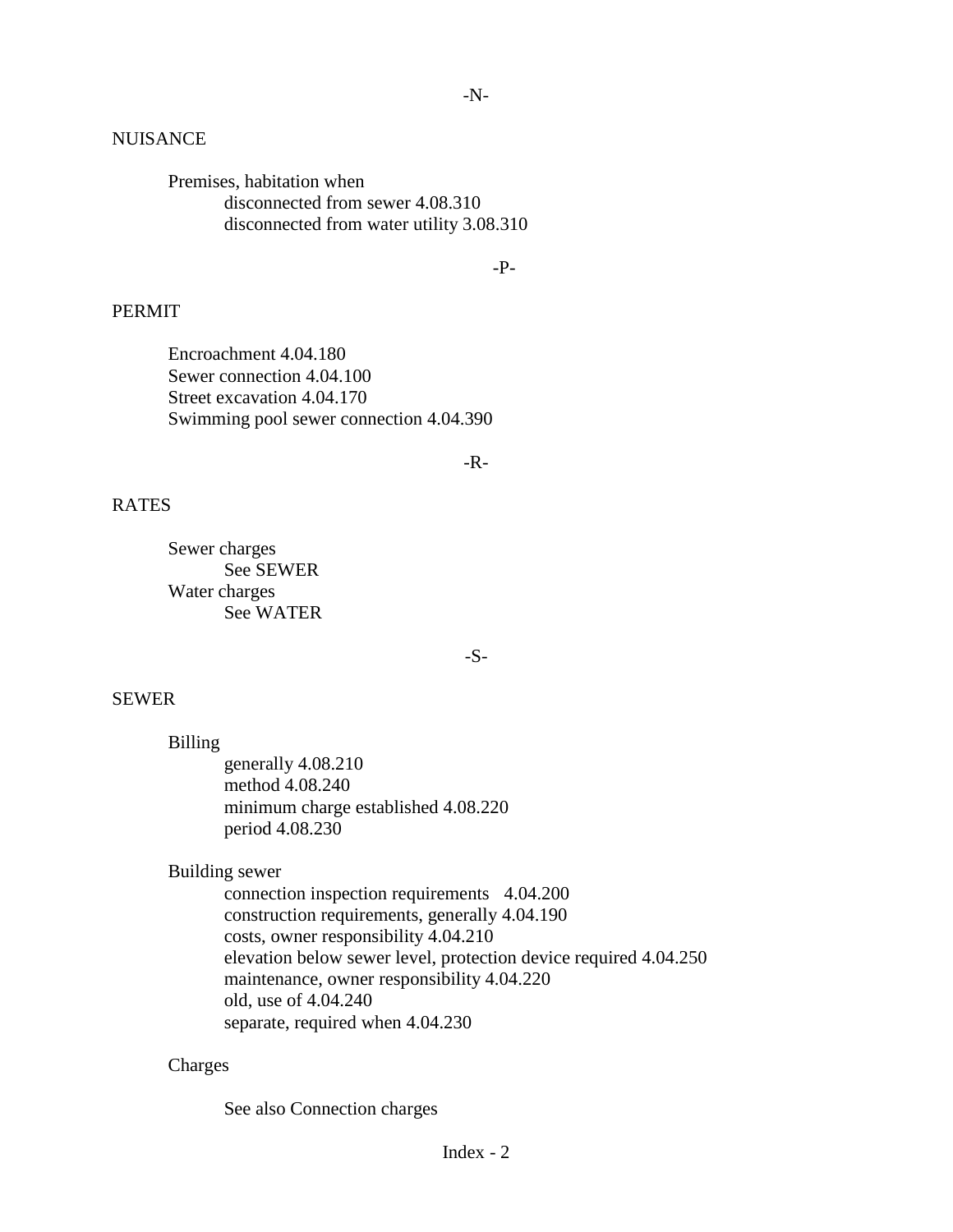Service charges authority, purpose of provisions 4.08.020 definitions 4.08.030 determination, appeal 4.08.040 payment under protest 4.08.050 revenues, use 4.08.010 title of provisions 4.08.010 Conflict of provisions 4.04.080 Connection charges See also Charges Construction by other entity amount, determination Expanded facilities 4.08.090 New facilities 4.08.080 established 4.08.070 flow rate determination 4.08.110 payment Special agreements 4.08.140 Due when 4.08.130 rate increase, annually 4.08.120 removal, equipment, non-reimbursement 4.08.100 Construction agreement, prior to construction 4.04.290 authorization, authority 4.04.260 by district Contracts, authority 4.04.360 Plans, specification preparation 4.04.350 When 4.04.340 Contracts 4.04.310 cost reimbursement, oversize sewer 4.04.330 fees, generally, deposit into trust fund 4.04.300 inspection procedure 4.04.280 line, grade stakes 4.04.320 plans, specification requirements 4.04.270 Construction by other entity connection Fee applicability 4.04.620 Number of connections, appeal 4.04.600 reimbursement Agreement, terms, conditions 4.04.560 Amounts designated, provisions for over, underpayments 4.04.570 Conditions 4.04.550 Definitions 4.04.540 Reimbursement payments Dates designated 4.04.580 Termination of, when 4.04.590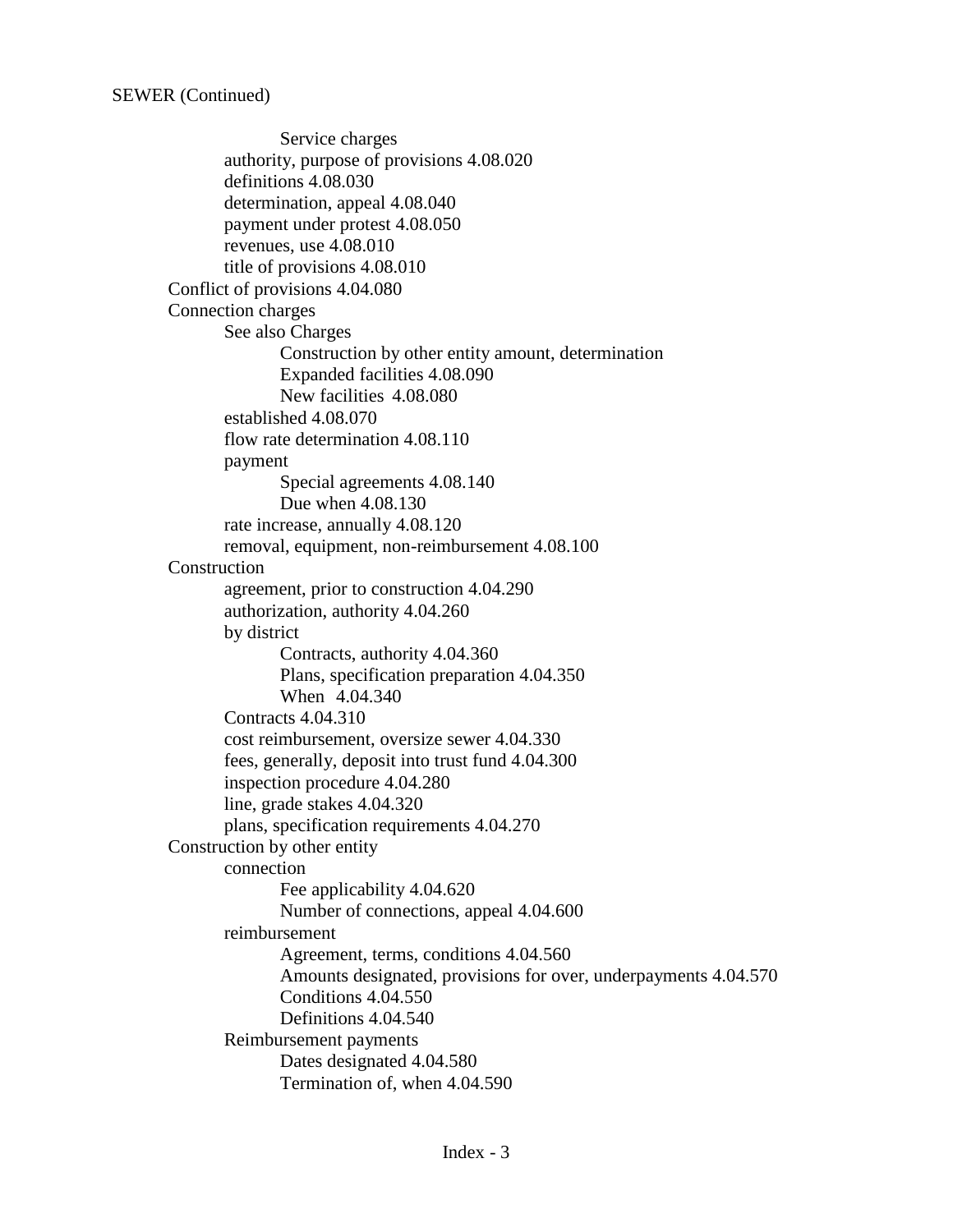validity of provisions 4.04.610 Definitions 4.04.030 Discharges into accidental 4.04.400 conflict of provisions 4.04.420 permission granted when 4.04.380 prohibited wastes designated 4.04.410 public endangerment, district authority to Disconnect 4.04.440 surface, stormwater prohibited 4.04.370 wastes subject to review and approval 4.04.430 Disconnection, premises habitation, nuisance when 4.03.310 Extensions generally 4.04.630 repayment fees, plan preparation 4.04.640 Modification of provisions authority 4.04.060 hardships, application for adjustments 4.04.070 special agreements, when 4.04.050 Permit See also Swimming pool application requirements 4.04.120 compliance Agreement binding, when 4.04.150 Required, exceptions when 4.04.140 construction time limits 4.04.160 issuance 4.04.130 location exceptions 4.04.110 required 4.04.100 Pretreatment facility abandoned interceptors 4.04.500 approval, maintenance 4.04.460 control manhole Requirement, location 4.04.480 Sampling, testing site 4.04.490 inspection, right of entry 4.04.520 noncompliance, lien for costs 4.04.530 requirements generally, exemptions 4.04.450 special agreements 4.04.510 specific requirements designated 4.04.470 Purpose of provisions 4.04.020 Rates See Charges Rules, regulations adopted 4.04.040 Service charges See also Charges amount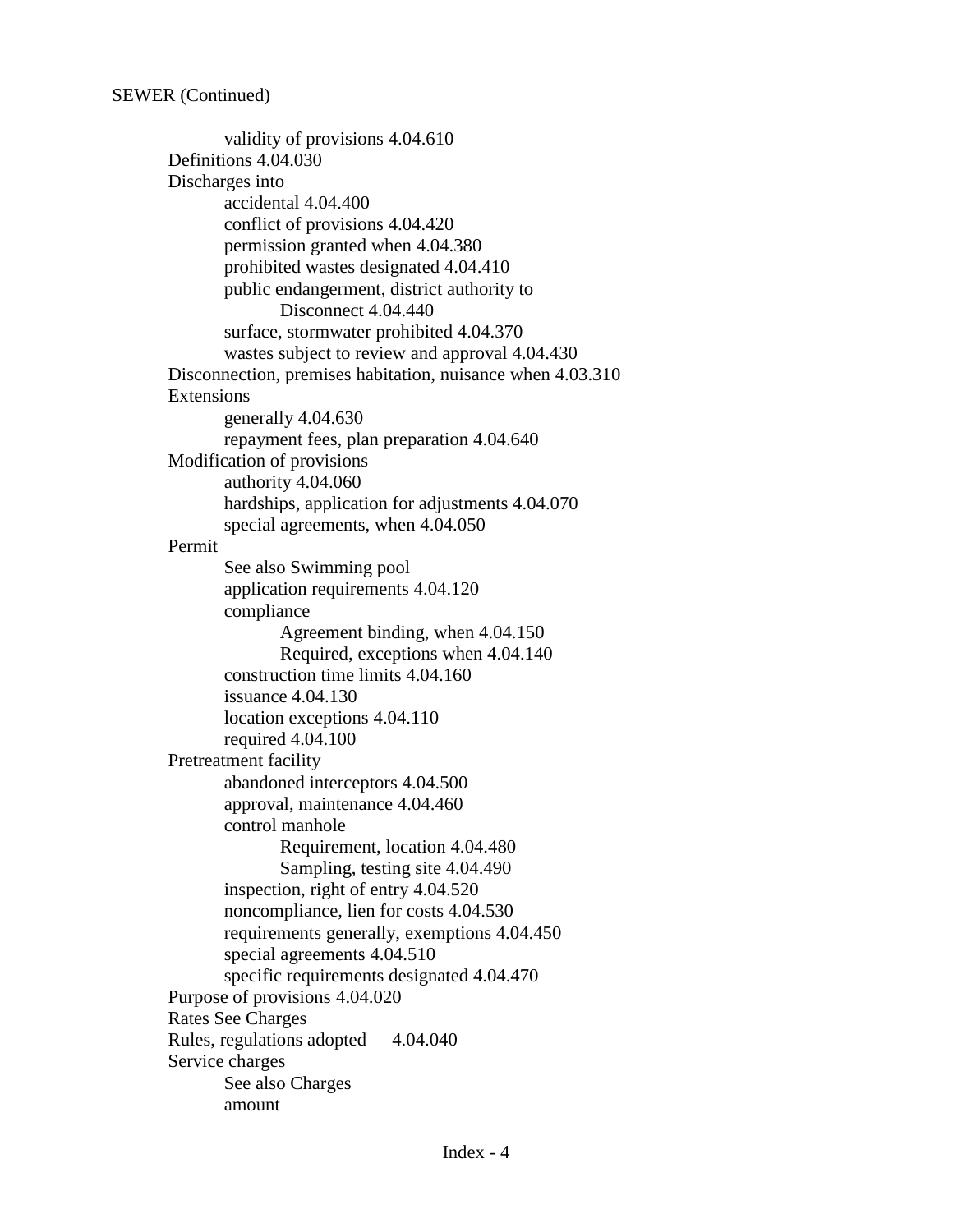Commercial facilities 4.08.170 Residential facilities 4.08.160 Schools 4.08.180 collection Remedies 4.08.330 Tax roll, when 4.08.250 With other district charges 4.08.260 With public utility charges 4.08.270 determination, method 4.08.200 established 4.08.150 nonpayment Collection by suit 4.08.320 Delinquency, penalty 4.08.280 Disconnection, when 4.08.300 Lien, when 4.08.290 Vacancies 4.08.190 Swimming pool connection, permit required 4.04.390 Title of provisions 4.04.010 Violation, penalty 4.04.090

#### -W-

#### WATER

Backflow prevention See Equipment Billing, collection delinquency Collection by suit 3.08.320 Disconnection, procedure, when 3.08.300 Lien, when 3.08.290 Penalty, interest charges 3.08.280 Remedies 3.08.330 generally 3.08.210 method 3.08.240 minimum charge established 3.08.220 period of billing 3.08.230 tax roll, procedure 3.08.250 with other district charges 3.08.260 with public utility charges 3.08.270 Charges amount Commercial 3.08.170 Established 3.08.150 Residential 3.08.160

Schools 3.08.180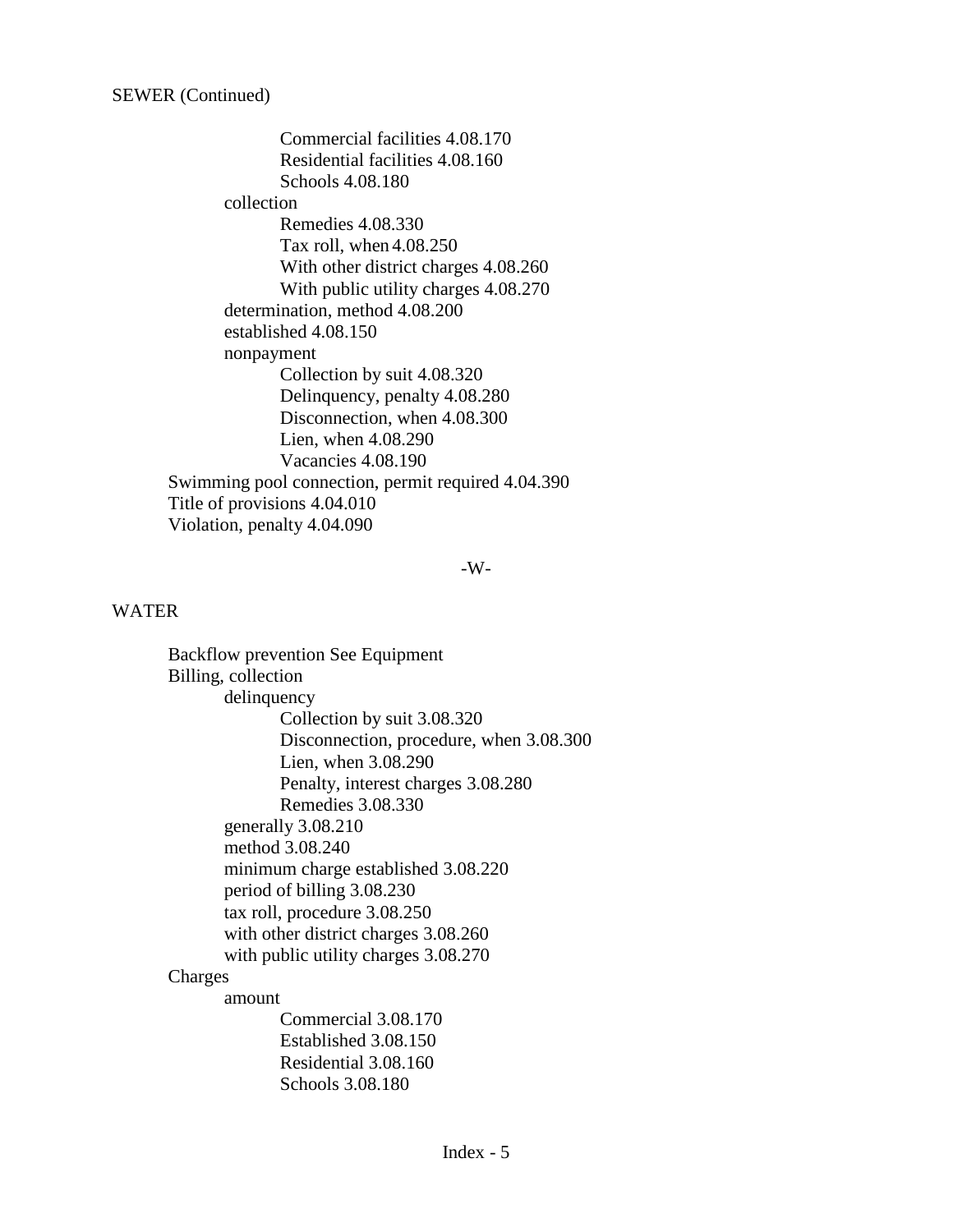connection charges Annual increases designated 3.08.120 Established 3.08.070 Expanded facilities 3.08.090 New facilities 3.08.080 definitions 3.08.030 determination, appeal 3.08.040 fixture removal 3.08.100 flow rate determination 3.08.110 payment See also Billing, collection due when 3.08.130 Under protest 3.08.050 provisions adopted, purpose 3.08.020 revenues, use 3.08.060 special circumstances agreement 3.08.140 title of provisions 3.08.010 vacancies 3.08.190 volume determination, commercial facility 3.08.200 Connection See Charges Service Conservation measures See also Equipment prohibited uses designated 3.04.320 restrictions Emergencies 3.04.340 Exclusion from, appeal procedure, fee 3.04.360 Variance granting, when 3.04.350 Water shortages 3.04.330 Definitions 3.04.020 Enforcement of provisions 3.04.370 Equipment backflow prevention devices Defective, service discontinuance 3.04.280 Inspections, testing 3.04.270 Required, provisions generally 3.04.260 conservation devices, new connections 3.04.310 control valves 3.04.250 customer responsibility 3.04.230 damages, liability 3.04.240 fire hydrants 3.04.220 groundwire attachments, prohibited 3.04.300 pool, tank, requirements 3.04.210 pressure regulators 3.04.290

Rates